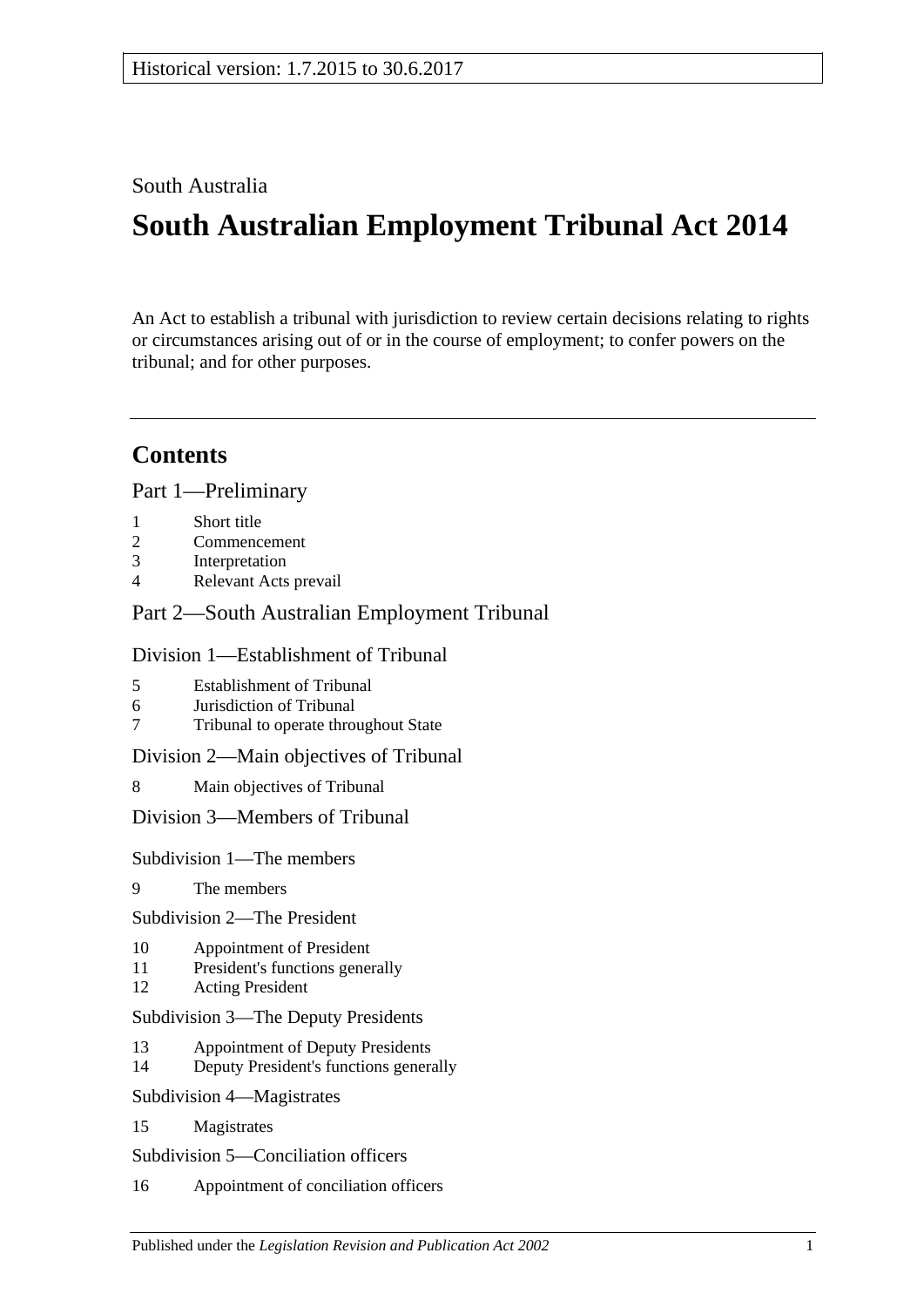- [Conciliation officer ceasing to hold office and suspension](#page-10-0)
- [Supplementary conciliation officers](#page-11-0)

#### Division [4—Constitution of Tribunal and its decision-making processes](#page-11-1)

- [Constitution of Tribunal](#page-11-2)
- [Who presides at proceedings of Tribunal](#page-12-0)
- [Decision if 2 or more members constitute Tribunal](#page-12-1)
- [Determination of questions of law](#page-13-0)

#### Division [5—Related matters](#page-13-1)

- [Streams](#page-13-2)
- [Validity of acts of Tribunal](#page-13-3)
- [Disclosure of interest by members of Tribunal](#page-13-4)
- [Delegation](#page-14-0)

#### Part [3—Exercise of jurisdiction](#page-14-1)

- [General nature of proceedings](#page-14-2)
- [Decision-maker must assist Tribunal](#page-14-3)
- [Effect of review proceedings on decision being reviewed](#page-15-0)
- [Decision on review](#page-16-0)
- [Tribunal may invite decision-maker to reconsider decision](#page-16-1)
- Part [4—Principles, powers and procedures](#page-17-0)

#### Division [1—Principles governing hearings](#page-17-1)

[Principles governing hearings](#page-17-2)

#### Division [2—Evidentiary powers](#page-17-3)

- [Power to require person to give evidence or to produce evidentiary material](#page-17-4)
- [Entry and inspection of property](#page-18-0)
- [Expert reports](#page-18-1)

#### Division [3—Procedures](#page-19-0)

- [Practice and procedure generally](#page-19-1)
- [Directions for conduct of proceedings](#page-19-2)
- [Consolidating and splitting proceedings](#page-20-0)
- [More appropriate forum](#page-20-1)<br>40 Dismissing proceedings
- [Dismissing proceedings on withdrawal or for want of prosecution](#page-20-2)
- [Frivolous, vexatious or improper proceedings](#page-20-3)
- [Proceedings being conducted to cause disadvantage](#page-21-0)

#### Division [4—Conferences, mediation and settlement](#page-22-0)

#### Subdivision [1—Conferences](#page-22-1)

- [Compulsory conciliation conferences](#page-22-2)
- [Referral of matters for hearing and determination](#page-23-0)
- [Pre-hearing conferences](#page-24-0)

#### Subdivision [2—Mediation](#page-24-1)

#### [Mediation](#page-24-2)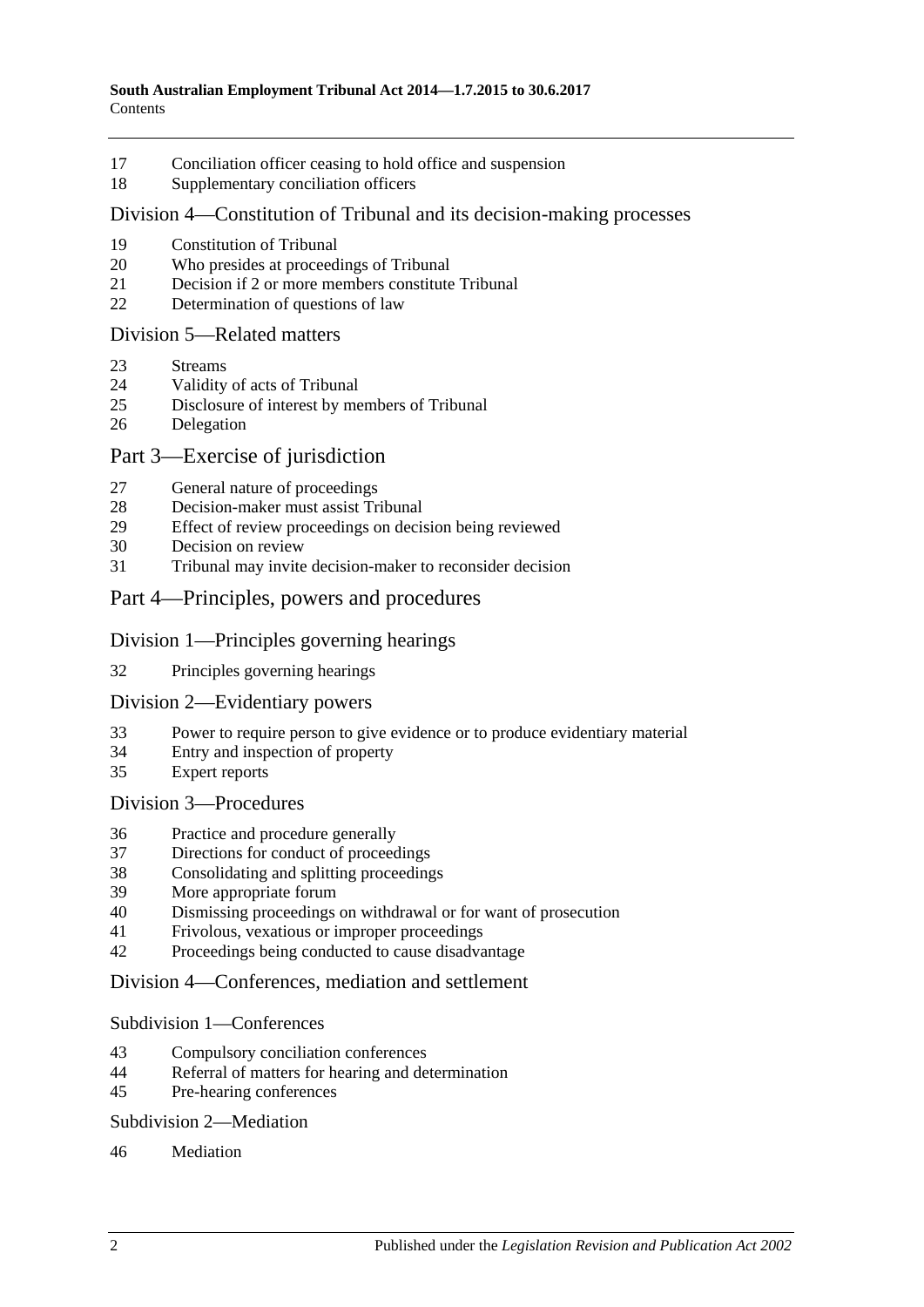#### Subdivision [3—Settling proceedings](#page-25-0)

[Settling proceedings](#page-25-1)

#### Division [5—Parties](#page-25-2)

- [Parties](#page-25-3)
- [Person may be joined as party](#page-26-0)
- [Intervening](#page-26-1)

#### Division [6—Representation](#page-26-2)

[Representation](#page-26-3)

#### Division [7—Costs](#page-26-4)

- [Costs](#page-26-5)
- [Costs—related matters](#page-27-0)

#### Division [8—Other procedural and related provisions](#page-28-0)

- [Sittings](#page-28-1)
- [Hearings in public](#page-28-2)<br>56 Preserving subject
- [Preserving subject matter of proceedings](#page-28-3)
- [Security as to costs etc](#page-29-0)
- [Interlocutory orders](#page-29-1)
- [Conditional, alternative and ancillary orders and directions](#page-30-0)
- [Special referees](#page-30-1)
- [Relief from time limits](#page-30-2)
- [Electronic hearings and proceedings without hearings](#page-30-3)
- [Completion of part-heard matters](#page-30-4)
- [Other claims of privilege](#page-31-0)
- [Power to enlarge scope](#page-31-1)

#### Part [5—Review and appeals](#page-31-2)

#### Division [1—Review and appeals](#page-31-3)

- [Review of decision of conciliation officer or magistrate](#page-31-4)
- [Appeal on question of law—single Presidential members](#page-31-5)
- [Final appeal to Supreme Court](#page-32-0)

#### Division [2—Related matters](#page-32-1)

- [Effect of appeal on decision](#page-32-2)
- [Reservation of questions of law](#page-32-3)

#### Part [6—Staff](#page-33-0)

#### Division [1—Registrars](#page-33-1)

- [Registrars](#page-33-2)
- [Functions of registrars](#page-33-3)
- [Delegation](#page-34-0)

#### Division [2—Other staff of Tribunal](#page-34-1)

[Other staff of Tribunal](#page-34-2)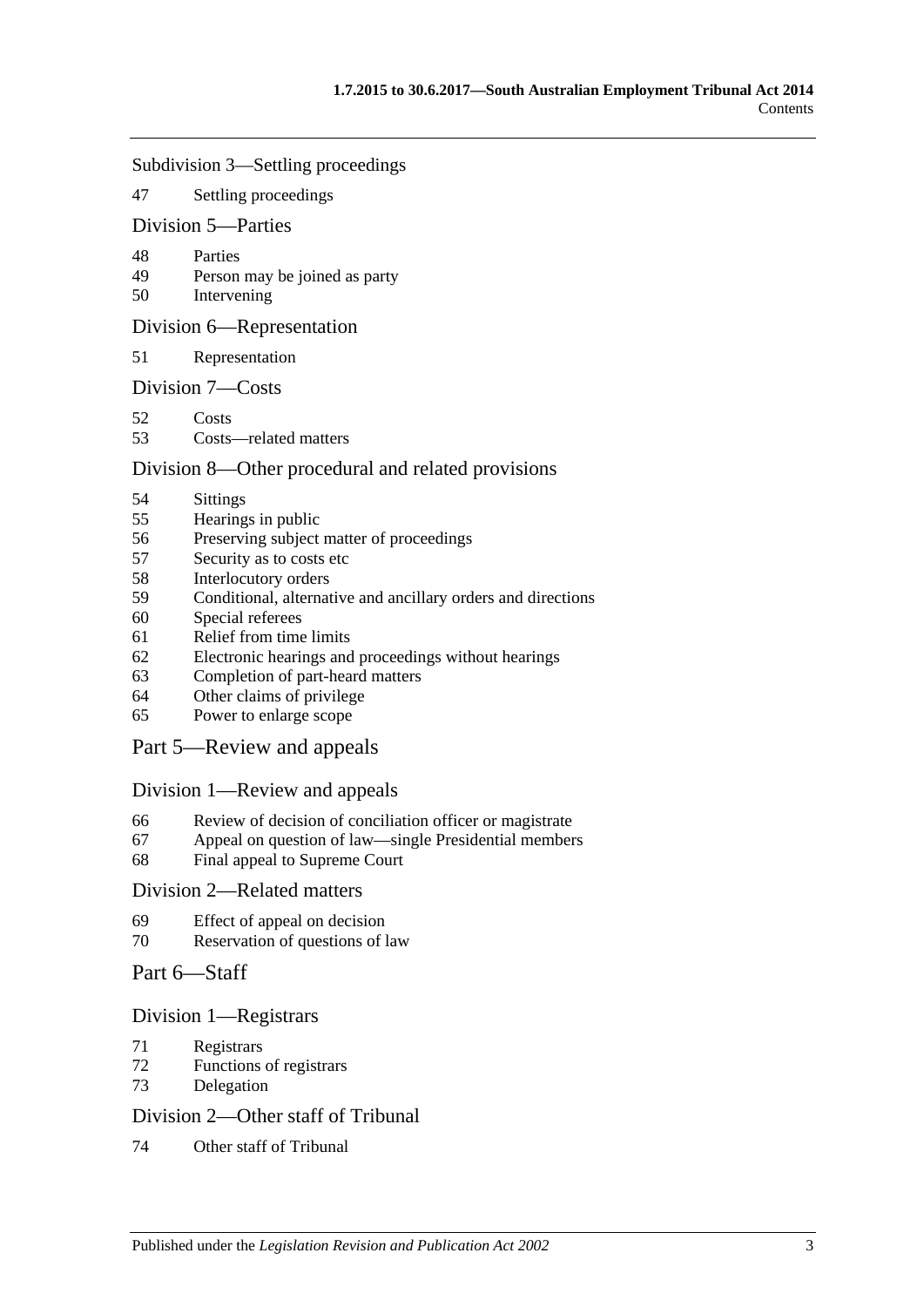#### Division [3—Use of services or staff](#page-34-3)

75 [Use of services or staff](#page-34-4)

#### Part [7—Miscellaneous](#page-34-5)

- 76 [Immunities](#page-34-6)
- 77 [Protection from liability for torts](#page-35-0)
- 78 [Protection for compliance with Act](#page-35-1)
- 79 [Alternative orders and relief](#page-35-2)
- 80 [Power to cure irregularities](#page-35-3)
- 81 [Correcting mistakes](#page-36-0)
- 82 [Tribunal may review its decision if person was absent](#page-36-1)
- 83 [Tribunal may authorise person to take evidence](#page-37-0)
- 84 [Miscellaneous provisions relating to legal process and service](#page-37-1)
- 85 [Proof of decisions and orders of Tribunal](#page-37-2)
- 86 [Enforcement of decisions and orders of Tribunal](#page-37-3)
- 87 [Accessibility of evidence](#page-38-0)
- 88 [Costs of proceedings](#page-38-1)
- 89 [Annual report](#page-39-0)
- 90 [Additional reports](#page-39-1)
- 91 [Disrupting proceedings of Tribunal](#page-39-2)<br>92 Rules
- **[Rules](#page-39-3)**
- 93 [Regulations](#page-40-0)

[Legislative history](#page-42-0)

### <span id="page-3-0"></span>**The Parliament of South Australia enacts as follows:**

## **Part 1—Preliminary**

#### <span id="page-3-1"></span>**1—Short title**

This Act may be cited as the *South Australian Employment Tribunal Act 2014*.

### <span id="page-3-2"></span>**2—Commencement**

This Act will come into operation on a day to be fixed by proclamation.

#### <span id="page-3-3"></span>**3—Interpretation**

(1) In this Act, unless the contrary intention appears—

*appear*, at a hearing, means to appear in person or participate in a way allowed under this Act or a relevant Act;

*applicant* means the person who—

- (a) brings a matter before the Tribunal; or
- (b) requests, requires, or otherwise seeks that a matter be referred to, or otherwise brought before, the Tribunal,

except to the extent that the regulations or the rules otherwise provide;

*conciliation officer* means a person holding office as a conciliation officer of the Tribunal;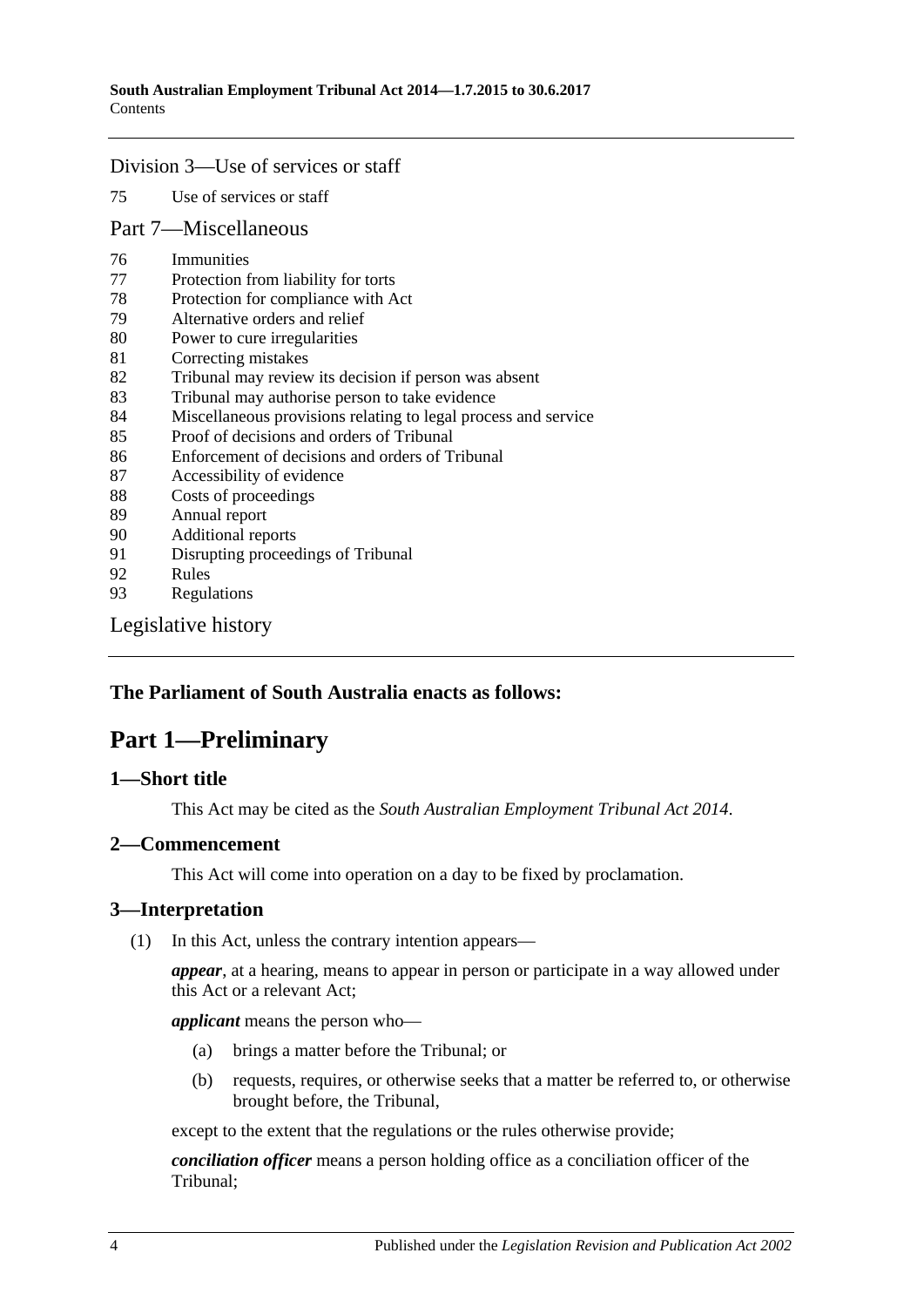*decision*, of the Tribunal, includes a direction, determination or order of the Tribunal but, in prescribed circumstances, does not include an interlocutory direction, determination or order;

*decision-maker*—see [section](#page-14-4) 27(2);

*Department* means the administrative unit of the Public Service that is, under the Minister, responsible for the administration of this Act;

*Deputy President* means a Deputy President of the Tribunal;

*District Court* means the District Court of South Australia:

*evidentiary material* includes any document, object or substance of evidentiary value in proceedings before the Tribunal and includes any other document, object or substance that should, in the opinion of the Tribunal, be produced for the purpose of enabling the Tribunal to determine whether or not it has evidentiary value;

*Industrial Relations Court* means the Industrial Relations Court of South Australia;

*legally qualified member* means—

- (a) a Presidential member; or
- (b) a magistrate who is a member of the Tribunal; or
- (c) another member of the Tribunal who is a legal practitioner of at least 5 years standing;

*Magistrates Court* means the Magistrates Court of South Australia;

*monetary order* means an order of the Tribunal requiring the payment of money and includes—

- (a) an order made for the payment of a fine or other pecuniary penalty; and
- (b) an order as to the payment of any costs; and
- (c) an order for the payment of compensation for breach of an Act;

*President* means the President of the Tribunal;

*Presidential member* means the President or a Deputy President of the Tribunal;

*registrar* means the Registrar or a Deputy Registrar of the Tribunal;

*relevant Act* means an Act which confers jurisdiction on the Tribunal;

*rules* means the rules of the Tribunal in force under this Act;

*Tribunal* means the South Australian Employment Tribunal established by this Act.

- (2) If under a relevant Act a person's failure or omission to do something is reviewable under this Act as a decision—
	- (a) this Act applies as if that person had made that decision; and
	- (b) any provision of the relevant Act as to when the decision is taken to have been made has effect.
- (3) The members of the staff of the Tribunal are—
	- (a) the registrars; and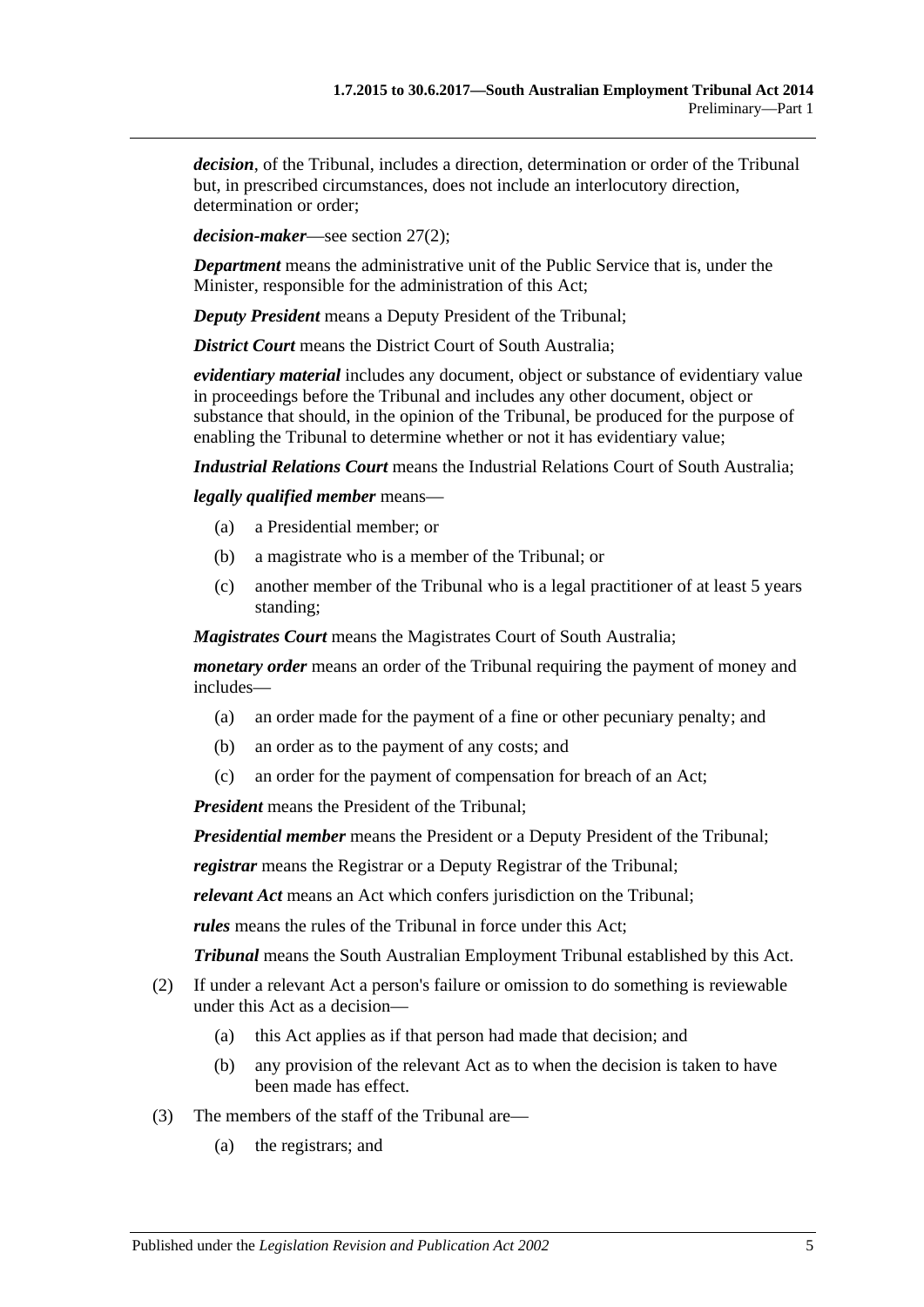- (b) the other members of staff appointed or made available for the purposes of the Tribunal under this Act.
- (4) The officers of the Tribunal are—
	- (a) the registrars; and
	- (b) members of the staff of the Tribunal who are designated as officers of the Tribunal by the Registrar of the Tribunal; and
	- (c) other persons who are designated as officers of the Tribunal under this Act.

#### <span id="page-5-0"></span>**4—Relevant Acts prevail**

If there is an inconsistency between this Act and a relevant Act, the relevant Act prevails to the extent of the inconsistency.

## <span id="page-5-1"></span>**Part 2—South Australian Employment Tribunal**

## <span id="page-5-2"></span>**Division 1—Establishment of Tribunal**

#### <span id="page-5-3"></span>**5—Establishment of Tribunal**

The *South Australian Employment Tribunal* is established.

#### <span id="page-5-8"></span><span id="page-5-4"></span>**6—Jurisdiction of Tribunal**

- (1) The Tribunal has the jurisdiction conferred by statute.
- (2) Without limiting [subsection](#page-5-8) (1), if a provision of an Act enables an application, referral or appeal to be made to the Tribunal, or a claim to be brought before the Tribunal, the Act will be taken to confer jurisdiction on the Tribunal to deal with the matter concerned.

#### <span id="page-5-5"></span>**7—Tribunal to operate throughout State**

- (1) The Tribunal is to facilitate access to its services throughout the State and may sit at any place (either within or outside the State).
- (2) Registries of the Tribunal will be at the places determined by the President after consultation with the Minister.

## <span id="page-5-6"></span>**Division 2—Main objectives of Tribunal**

#### <span id="page-5-7"></span>**8—Main objectives of Tribunal**

The main objectives of the Tribunal in dealing with matters within its jurisdiction are—

- (a) in the exercise of its jurisdiction, to promote the best principles of decision-making, including—
	- (i) independence in decision-making; and
	- (ii) natural justice and procedural fairness; and
	- (iii) high-quality, consistent decision-making; and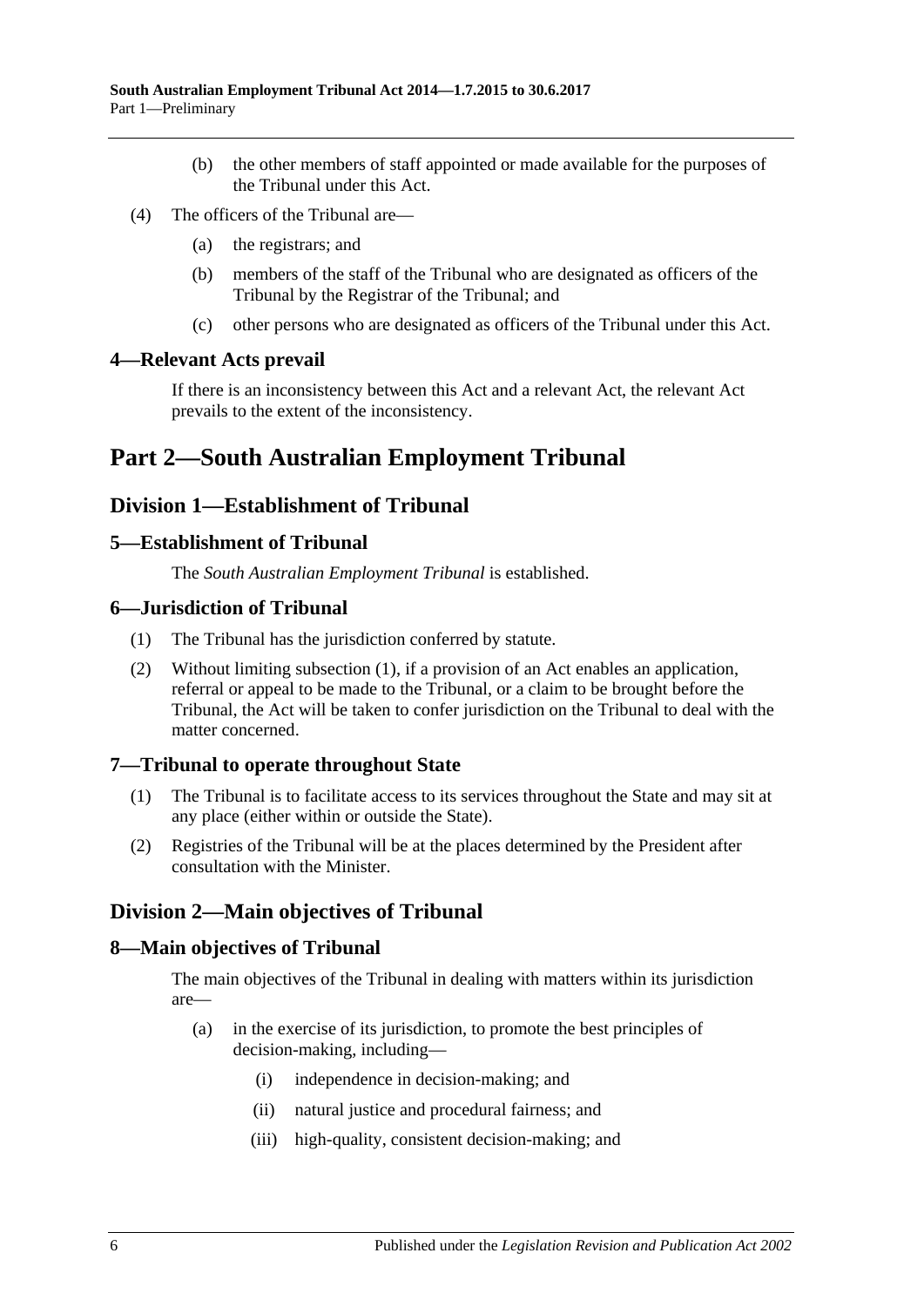- (iv) transparency and accountability in the exercise of statutory functions, powers and duties; and
- (b) to be accessible by being easy to find and easy to access, and to be responsive to parties, especially people with special needs; and
- (c) to ensure that applications are processed and resolved as quickly as possible while achieving a just outcome, including by resolving disputes through high-quality processes and the use of mediation and alternative dispute resolution procedures wherever appropriate; and
- (d) to keep costs to parties involved in proceedings before the Tribunal to a minimum insofar as is just and appropriate; and
- (e) to use straightforward language and procedures (including, insofar as is reasonably practicable and appropriate, by using simple and standardised forms); and
- (f) to act with as little formality and technicality as possible, including by informing itself in such manner as the Tribunal thinks fit; and
- (g) to be flexible in the way in which the Tribunal conducts its business and to adjust its procedures to best fit the circumstances of a particular case or a particular jurisdiction.

## <span id="page-6-1"></span><span id="page-6-0"></span>**Division 3—Members of Tribunal**

#### **Subdivision 1—The members**

#### <span id="page-6-2"></span>**9—The members**

The members of the Tribunal are—

- (a) the President; and
- (b) the Deputy President or Deputy Presidents; and
- (c) the magistrates who are designated as members of the Tribunal under this Act; and
- (d) the conciliation officers.

## <span id="page-6-3"></span>**Subdivision 2—The President**

#### <span id="page-6-4"></span>**10—Appointment of President**

The Senior Judge of the Industrial Relations Court is the President of the Tribunal.

#### <span id="page-6-5"></span>**11—President's functions generally**

- (1) The President of the Tribunal has the functions conferred on the President under this Act or any other Act.
- (2) The functions of the President include—
	- (a) participating as a member of the Tribunal; and
	- (b) having primary responsibility for the administration of the Tribunal; and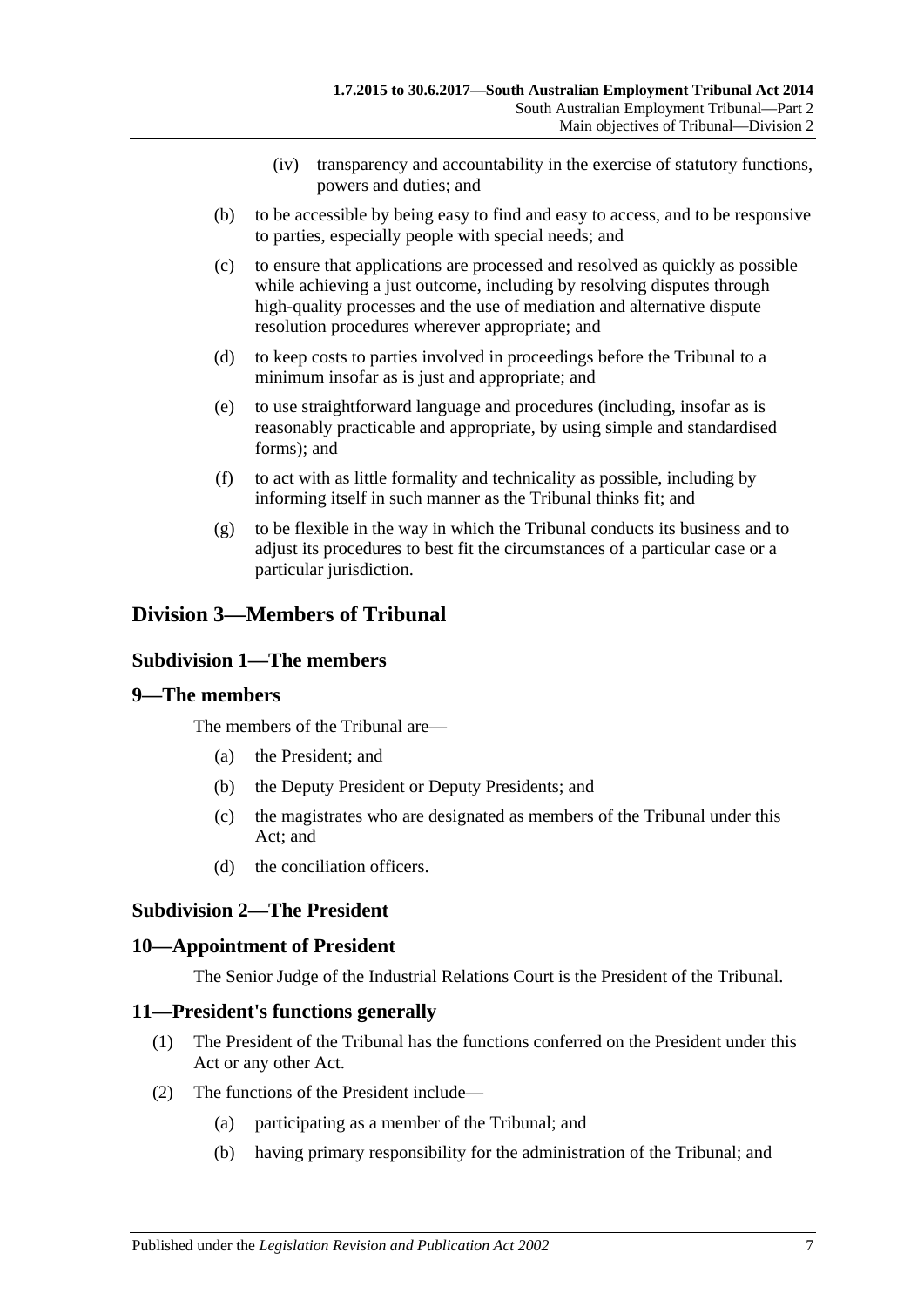- (c) managing the business of the Tribunal, including by ensuring that the Tribunal operates efficiently and effectively and continually improves the way in which it carries out its functions; and
- (d) providing leadership and guidance to the Tribunal and engendering cohesiveness and collaboration amongst the members and staff of the Tribunal; and
- (e) giving directions about the practices and procedures to be followed by the Tribunal; and
- (f) developing and implementing performance standards and setting benchmarks for the Tribunal; and
- (g) being responsible for promoting the training, education and professional development of members of the Tribunal; and
- (h) overseeing the proper use of the resources of the Tribunal; and
- (i) providing advice about—
	- (i) the membership of the Tribunal; and
	- (ii) the operations and activities of the Tribunal.
- (3) The President may do all things necessary or convenient to be done in the performance of the President's functions.
- (4) In the performance of the President's functions, the President is not subject to direction or control by the Minister.

## <span id="page-7-3"></span><span id="page-7-0"></span>**12—Acting President**

- (1) If there is a vacancy in the office of President or the President is absent or for any other reason is unable to perform the functions of office, the Governor may, by proclamation, appoint a Deputy President to act as President of the Tribunal.
- (2) Until an appointment is made under [subsection](#page-7-3) (1) (or unless such an appointment is made) the most senior Deputy President who is also a Judge of the Industrial Relations Court will be taken to hold an appointment to act as President of the Tribunal.
- (3) A person appointed to act as President—
	- (a) has all the functions of the President; and
	- (b) is taken to be the President for all purposes related to this Act or a relevant Act.

#### <span id="page-7-1"></span>**Subdivision 3—The Deputy Presidents**

## <span id="page-7-2"></span>**13—Appointment of Deputy Presidents**

- (1) A Judge (other than the Senior Judge) of the Industrial Relations Court is a Deputy President of the Tribunal.
- <span id="page-7-4"></span>(2) The Governor may, on the nomination of the Minister, appoint a person who is eligible for appointment as a Judge of the Industrial Relations Court to be a Deputy President of the Tribunal.
- (3) A person may be appointed under [subsection](#page-7-4) (2) on a permanent or acting basis.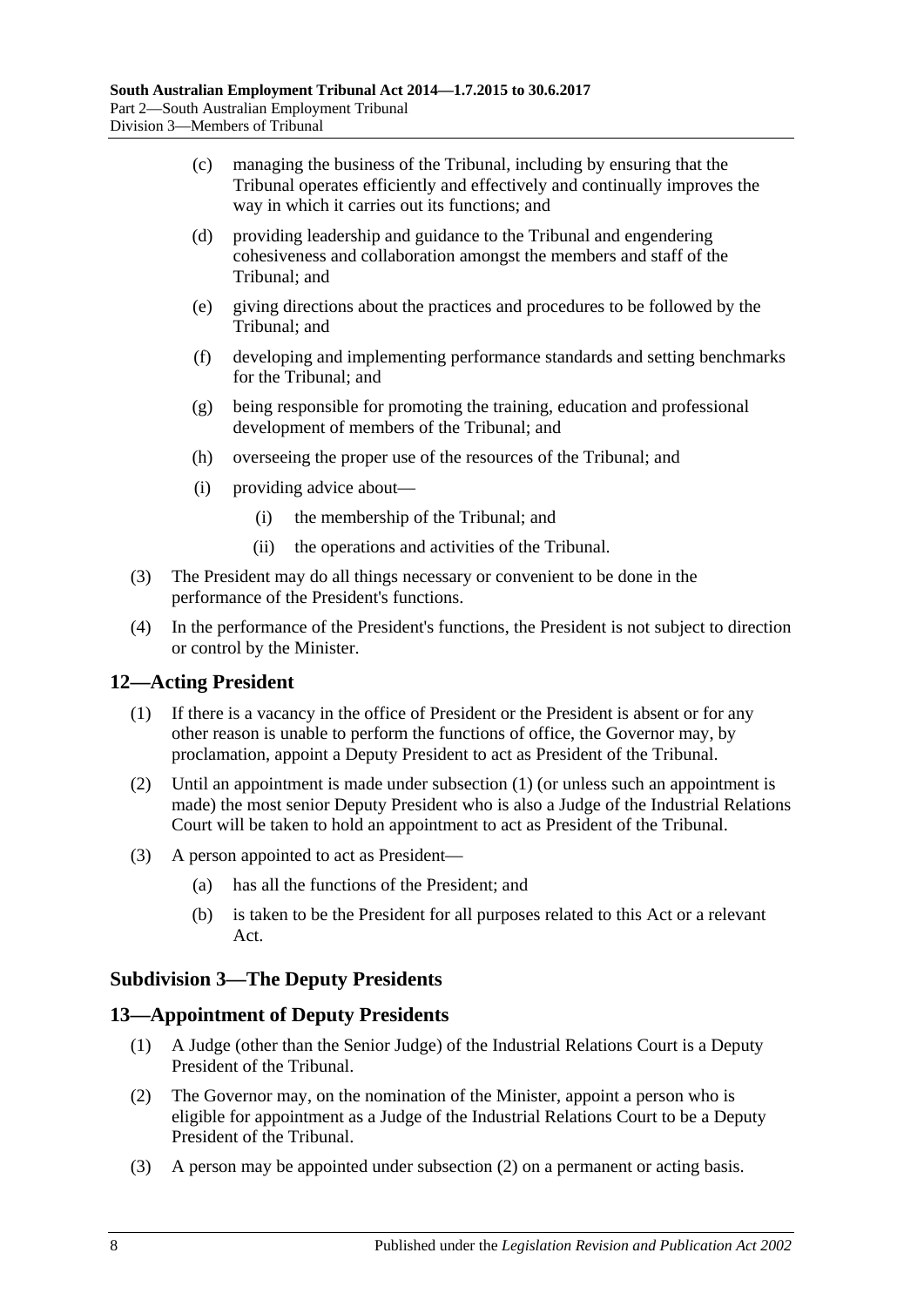- (4) A person appointed as a Deputy President of the Tribunal under [subsection](#page-7-4) (2) ceases to hold that office if the person—
	- (a) dies; or
	- (b) reaches the age of 70 years; or
	- (c) in the case of a Deputy President appointed on an acting basis—completes the term of appointment and is not reappointed; or
	- (d) resigns by written notice given to the Minister; or
	- (e) is removed from office by the Governor for—
		- (i) misconduct; or
		- (ii) neglect of duty; or
		- (iii) incompetence; or
		- (iv) incapacity to carry out official duties satisfactorily.
- (5) A Deputy President appointed under [subsection](#page-7-4) (2) is entitled to remuneration allowances and expenses on a basis approved by the Governor.
- (6) This section does not derogate from the operation of the *[Judicial Administration](http://www.legislation.sa.gov.au/index.aspx?action=legref&type=act&legtitle=Judicial%20Administration%20(Auxiliary%20Appointments%20and%20Powers)%20Act%201988)  [\(Auxiliary Appointments and Powers\) Act](http://www.legislation.sa.gov.au/index.aspx?action=legref&type=act&legtitle=Judicial%20Administration%20(Auxiliary%20Appointments%20and%20Powers)%20Act%201988) 1988*.

#### <span id="page-8-0"></span>**14—Deputy President's functions generally**

- (1) A Deputy President of the Tribunal has the functions conferred on the Deputy President under this Act or any other Act.
- (2) The functions of a Deputy President include—
	- (a) participating as a member of the Tribunal; and
	- (b) assisting the President in the management of the business of the Tribunal; and
	- (c) assisting the President in managing the members of the Tribunal, including in connection with the training, education and professional development of members of the Tribunal; and
	- (d) other functions assigned by the President.
- (3) A Deputy President may do all things necessary or convenient to be done in the performance of the Deputy President's functions.
- (4) A Deputy President is subject to the direction of the President in performing the Deputy President's functions, other than adjudicating in the Tribunal.

#### <span id="page-8-1"></span>**Subdivision 4—Magistrates**

#### <span id="page-8-3"></span><span id="page-8-2"></span>**15—Magistrates**

- (1) Any magistrate holding office under the *[Magistrates Act](http://www.legislation.sa.gov.au/index.aspx?action=legref&type=act&legtitle=Magistrates%20Act%201983) 1983* who is designated by the Governor, by proclamation, as a member of the Tribunal on a recommendation of the Attorney-General will (while he or she continues to hold office as a magistrate) be a member of the Tribunal.
- (2) The Attorney-General must consult with the President of the Tribunal and the Chief Magistrate before making a recommendation under [subsection](#page-8-3) (1).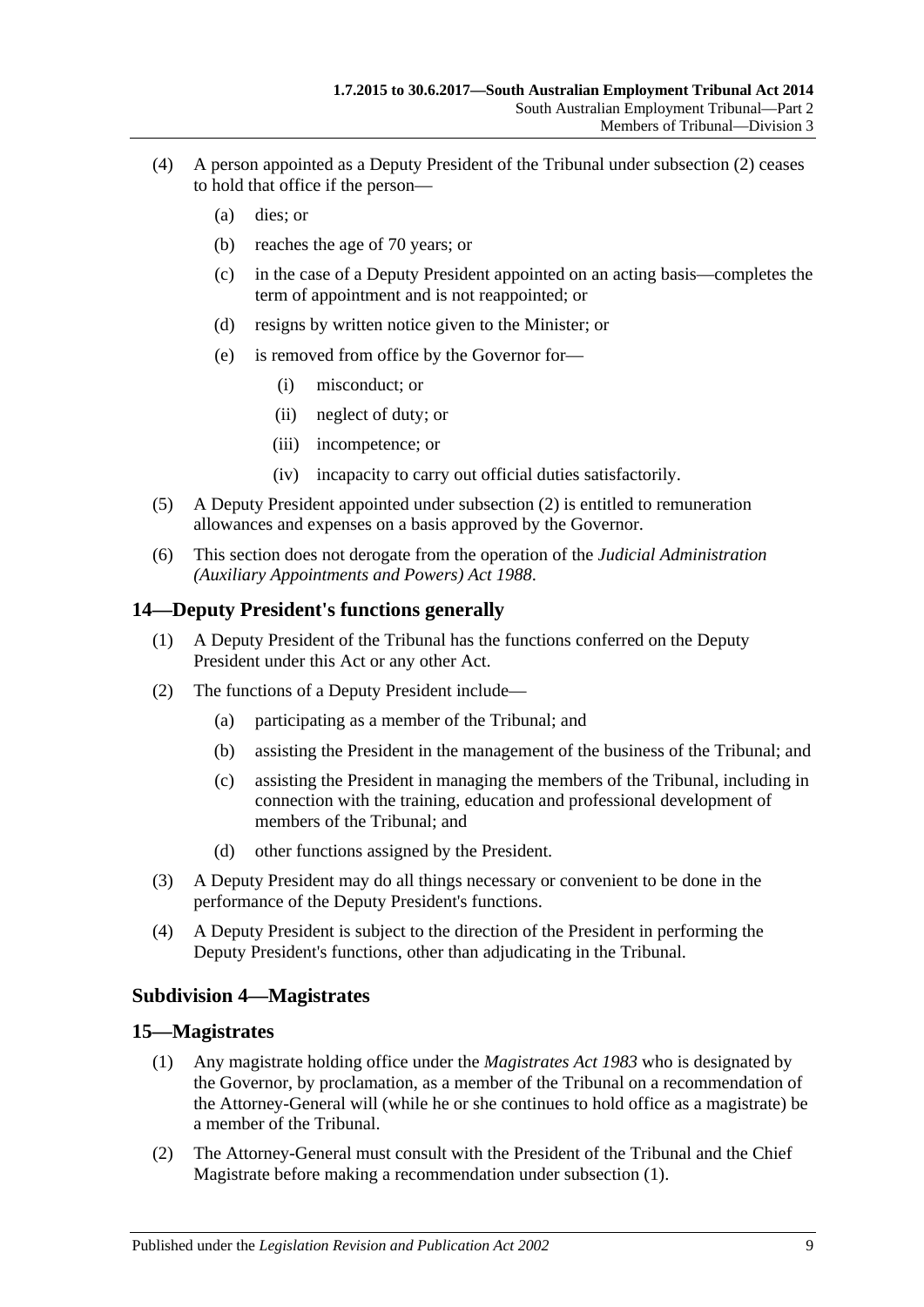- (3) A magistrate appointed under this section will act as a full-time, part-time or sessional member of the Tribunal under an arrangement established by the President and the Chief Magistrate (being an arrangement that may be varied from time to time).
- (4) The designation of a magistrate under this section does not affect—
	- (a) the magistrate's tenure of office or status as a magistrate; or
	- (b) the payment of the magistrate's salary or allowances as a magistrate; or
	- (c) the ability of the person from doing anything in the person's capacity as a magistrate; or
	- (d) any other right or privilege that the magistrate has as a magistrate.

## <span id="page-9-0"></span>**Subdivision 5—Conciliation officers**

#### <span id="page-9-2"></span><span id="page-9-1"></span>**16—Appointment of conciliation officers**

- (1) The Governor may, on the recommendation of the Minister, appoint a person as a conciliation officer.
- <span id="page-9-5"></span><span id="page-9-3"></span>(2) The Minister may from time to time appoint a panel of persons who will, at the request of the Minister—
	- (a) after consultation with the President, recommend the selection criteria for conciliation officers;
	- (b) assess a candidate or candidates for appointment as a conciliation officer (and, as appropriate, to provide advice to the Minister for the purposes of [subsection](#page-9-2) (1)).
- <span id="page-9-4"></span>(3) A person is eligible for appointment as a conciliation officer only if the person—
	- (a) is a legal practitioner of at least 5 years standing (taking into account, for that purpose, periods of legal practice and judicial service within and outside the State); or
	- (b) has, in the Minister's opinion, extensive knowledge, expertise or experience relating to a class of matter for which functions may be exercised by the Tribunal.
- (4) In recommending persons for appointment as conciliation officers, the Minister must have regard to
	- (a) any criteria applying under [subsection](#page-9-3)  $(2)(a)$ ; and
	- (b) any advice provided under [subsection](#page-9-4) (2)(b); and
	- (c) the following:
		- (i) the need for balanced gender representation in the membership of the Tribunal;
		- (ii) the need for the membership of the Tribunal to reflect social and cultural diversity;
		- (iii) the range of knowledge, expertise and experience required within the membership of the Tribunal.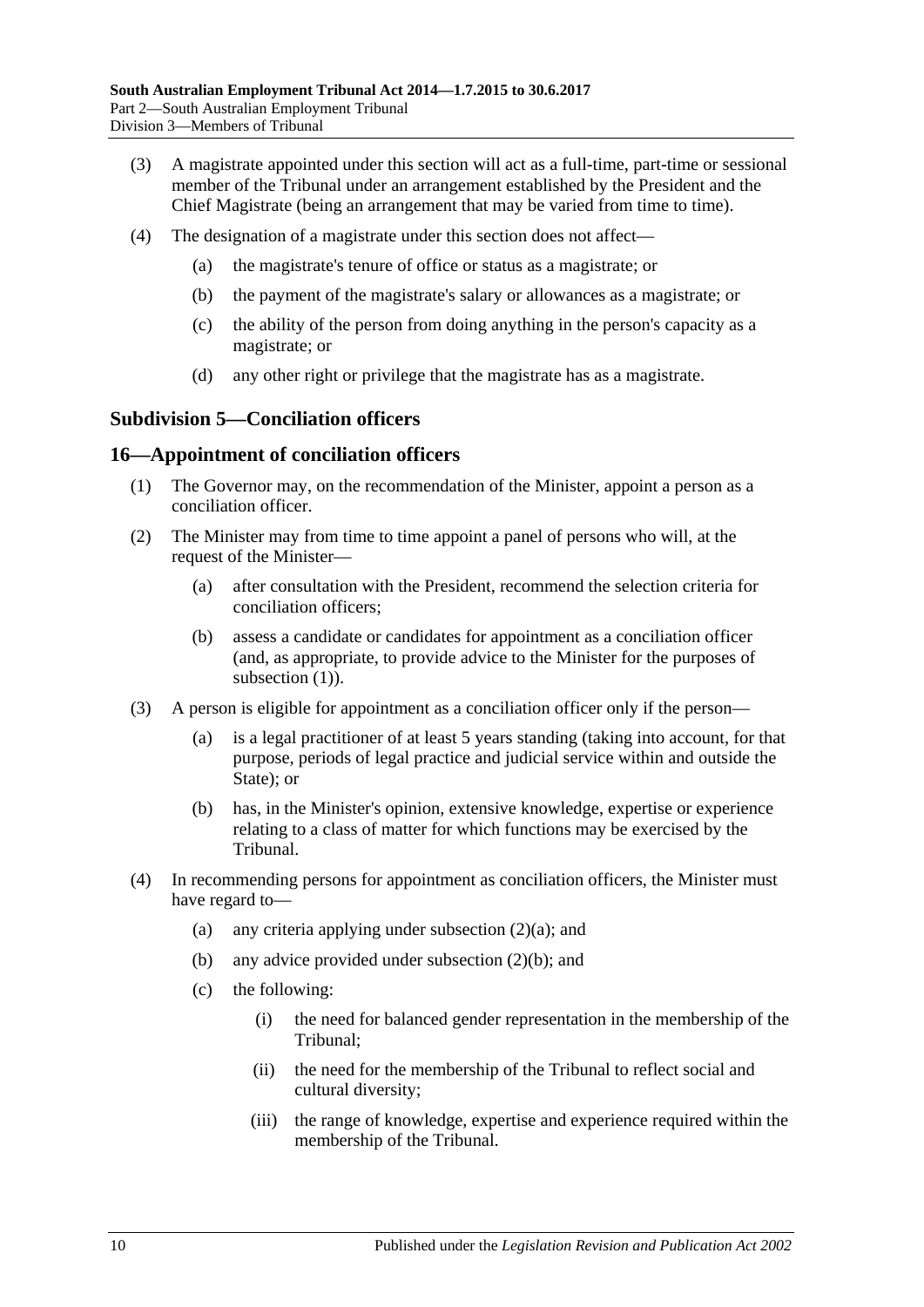- (5) The Minister must consult with the President of the Tribunal before making a recommendation under [subsection](#page-9-2) (1).
- (6) A conciliation officer will be appointed for a term of office, not exceeding 5 years, specified in the instrument of appointment.
- (7) A person appointed as a conciliation officer is eligible for reappointment at the expiration of a term of office (and without the need for seeking advice from a panel established under [subsection](#page-9-5) (2)).
- <span id="page-10-1"></span>(8) A conciliation officer is appointed on conditions specified in the instrument of appointment.
- <span id="page-10-2"></span>(9) A conciliation officer may be appointed on a full-time, part-time or sessional basis (and this may be altered from time to time with the agreement of the Minister).
- (10) A conciliation officer—
	- (a) must advise the President of the Tribunal of the nature of any paid employment or professional work undertaken outside his or her duties as a member of the Tribunal; and
	- (b) must not engage in any such employment or work if the President informs the member that, in the President's opinion, to do so would or may conflict with the proper performance of the member's duties of office.
- (11) The Minister must consult with the President about—
	- (a) the conditions of an appointment under [subsection](#page-10-1) (8); and
	- (b) the basis of an appointment under [subsection](#page-10-2) (9).

#### <span id="page-10-3"></span><span id="page-10-0"></span>**17—Conciliation officer ceasing to hold office and suspension**

- (1) The Governor may, on the recommendation of the Minister, remove a conciliation officer from office for—
	- (a) misconduct; or
	- (b) neglect of duty; or
	- (c) incompetence; or
	- (d) incapacity to carry out official duties satisfactorily.
- (2) A person ceases to be a conciliation officer if the person—
	- (a) dies; or
	- (b) completes a term of office and is not reappointed; or
	- (c) resigns by written notice to the Minister; or
	- (d) ceases to satisfy any qualification by virtue of which the person was eligible for appointment to the Tribunal; or
	- (e) is removed from office under [subsection](#page-10-3) (1).
- (3) The Minister must consult with the President before making a recommendation under [subsection](#page-10-3)  $(1)$ .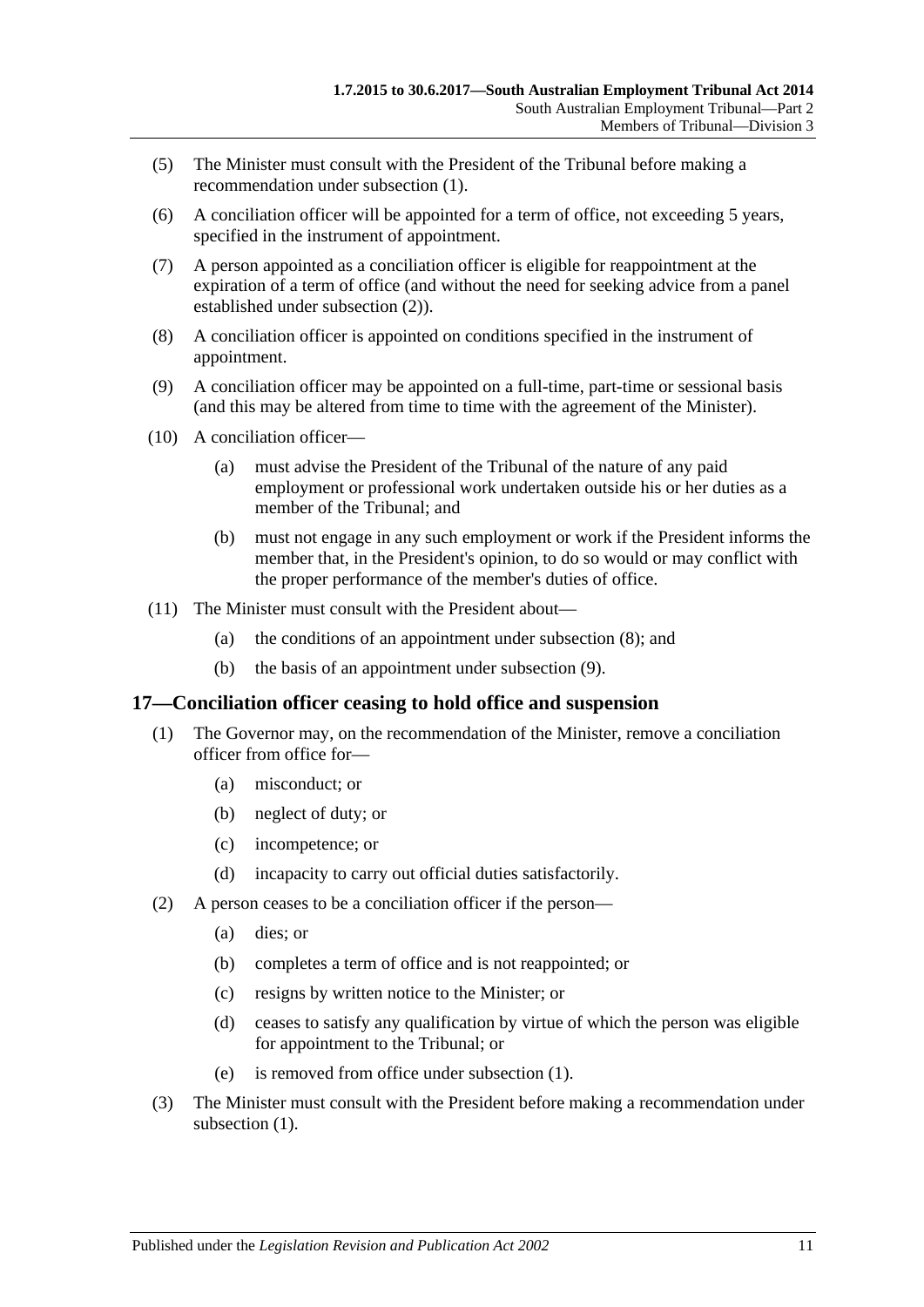- <span id="page-11-3"></span>(4) The President may, on his or her own initiative or at the request of the Minister, suspend a conciliation officer from office if it appears that there may be grounds for the removal of the member from the member's office.
- (5) If a conciliation officer who is appointed on a full-time or part-time basis is suspended under [subsection](#page-11-3) (4), the member remains entitled to the member's usual remuneration and allowances during the period of suspension.

## <span id="page-11-0"></span>**18—Supplementary conciliation officers**

- (1) The Minister may, at the request or with the agreement of the President of the Tribunal, temporarily appoint a person to act as a supplementary conciliation officer in relation to a particular matter or matters or for a specified period.
- (2) The Minister may only appoint a person under this section if he or she is eligible for appointment as a conciliation officer.
- (3) An appointment under this section must be made in writing.
- (4) The person may act as a member of the Tribunal in relation to a matter, or for the period, for which the person is appointed, and when acting under the appointment the person is to be regarded as a conciliation officer for the purposes of this Act and any relevant Act (and the other provisions of this Subdivision apply with any necessary modifications in relation to a person appointed under this section).
- (5) A person appointed under this section is, for the period of appointment, entitled to be paid any salary or allowances determined by the Minister after consultation with the President of the Tribunal.
- (6) A person appointed under this section for a particular period may be appointed to act for a further period by the Minister after consultation with the President of the Tribunal.
- <span id="page-11-4"></span>(7) The Governor may at any time, on the recommendation of the Minister, cancel the appointment of a person under this section.
- (8) Before the Governor acts under [subsection](#page-11-4) (7), the Minister must consult with the President of the Tribunal (unless the Minister is acting at the request of the President).

#### <span id="page-11-1"></span>**Division 4—Constitution of Tribunal and its decision-making processes**

#### <span id="page-11-2"></span>**19—Constitution of Tribunal**

- (1) Subject to this section, the President may determine, in relation to a particular matter or matters, or particular classes of matters, which member or members of the Tribunal will constitute the Tribunal.
- (2) The Tribunal is not to be constituted by more than 3 members.
- (3) A Full Bench of the Tribunal consists of 3 Presidential members.
- (4) The President may, as he or she thinks fit—
	- (a) alter who is to constitute the Tribunal for the purpose of dealing with a matter, or anything relating to a matter, and the Tribunal as constituted after the alteration can have regard to any record of the proceedings of the Tribunal in relation to the matter before the alteration or any evidence taken in the proceedings before the alteration;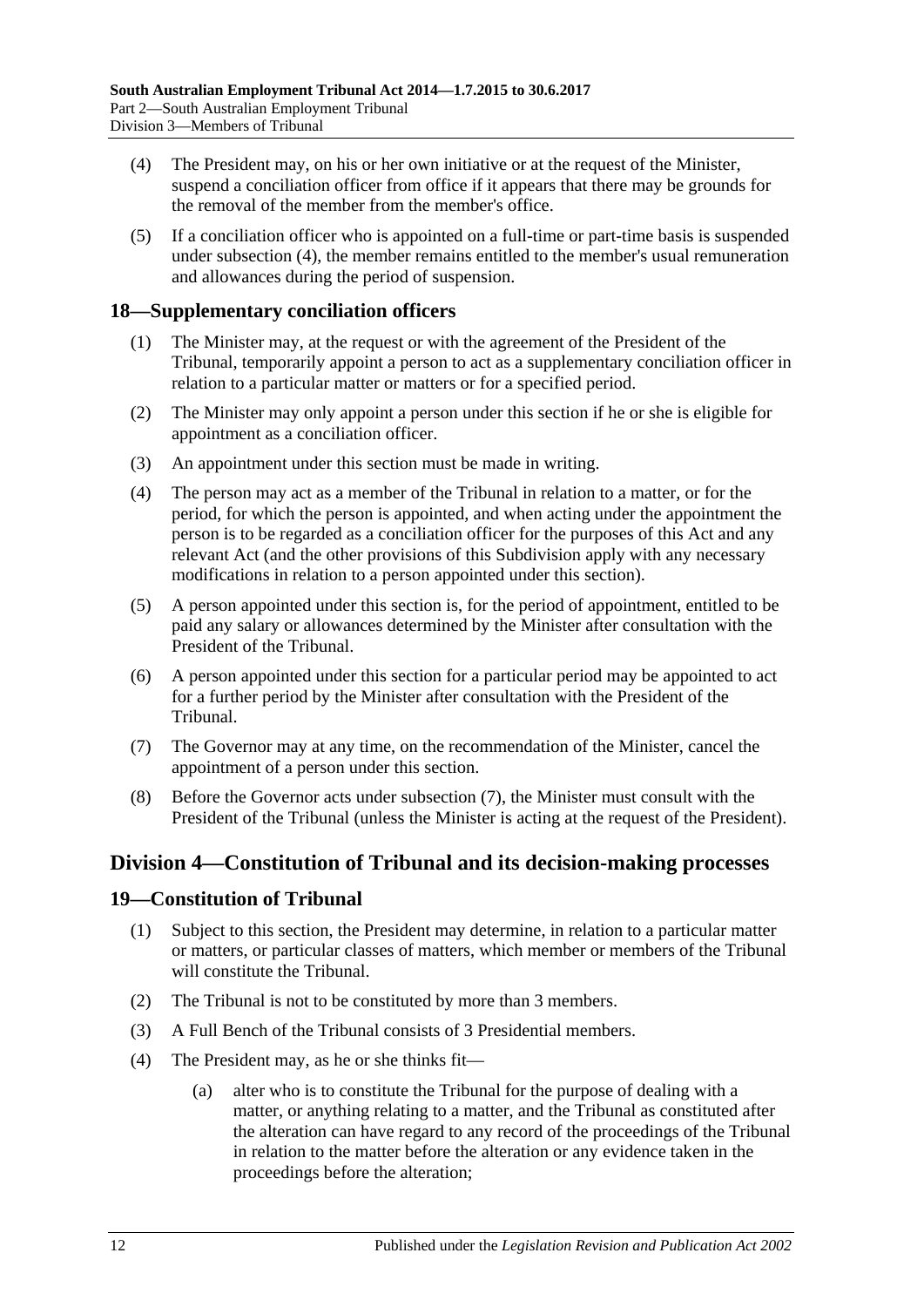- (b) provide that different aspects of the same matter may be dealt with by different members of the Tribunal, and the members of the Tribunal may then come together and have regard to any evidence taken by the respective members of the Tribunal for the purposes of the proceedings of the Tribunal.
- (5) In addition, the Tribunal may be constituted of—
	- (a) a registrar for the purpose of adjourning proceedings; or
	- (b) a registrar or other member of the staff of the Tribunal for any other purpose specified by this Act or a relevant Act, prescribed by the rules of the Tribunal, or determined by the President.
- (6) The Tribunal may, at any one time, be separately constituted in accordance with this section for the hearing and determination of any number of separate matters.
- (7) The Tribunal may, if it considers it appropriate to do so, organise its business and regulate proceedings before the Tribunal in such a way that 2 or more proceedings in respect of the same matter are heard together.
- (8) Where a registrar or other member of the staff of the Tribunal exercises the jurisdiction of the Tribunal, the registrar or other member of the staff may, and must if the Tribunal or the President of the Tribunal so directs, refer the matter to the Tribunal for determination by the Tribunal.
- (9) If a provision of this Act and the provisions of a relevant Act deal with the manner in which the Tribunal is to be constituted for the purposes of proceedings or any other business under a relevant Act, this section applies subject to those provisions of the relevant Act.

#### <span id="page-12-0"></span>**20—Who presides at proceedings of Tribunal**

- (1) If, for dealing with a particular matter, the Tribunal is constituted by 2 or more members, the most senior of them is to preside at the proceedings of the Tribunal.
- (2) The seniority of members of the Tribunal depends on which of the offices held takes precedence and, if that does not determine a member's seniority, the matter is to be resolved by the President of the Tribunal.
- (3) The order of precedence of offices is as follows:
	- (a) President;
	- (b) Deputy President;
	- (c) magistrate;
	- (d) conciliation officer.

#### <span id="page-12-1"></span>**21—Decision if 2 or more members constitute Tribunal**

If the Tribunal is constituted by 2 or more members, a question they are required to decide is resolved, unless [section](#page-13-0) 22 applies, according to the opinion of the majority of them but, if their opinions on the question are equally divided, the question is to be resolved according to the opinion of the presiding member.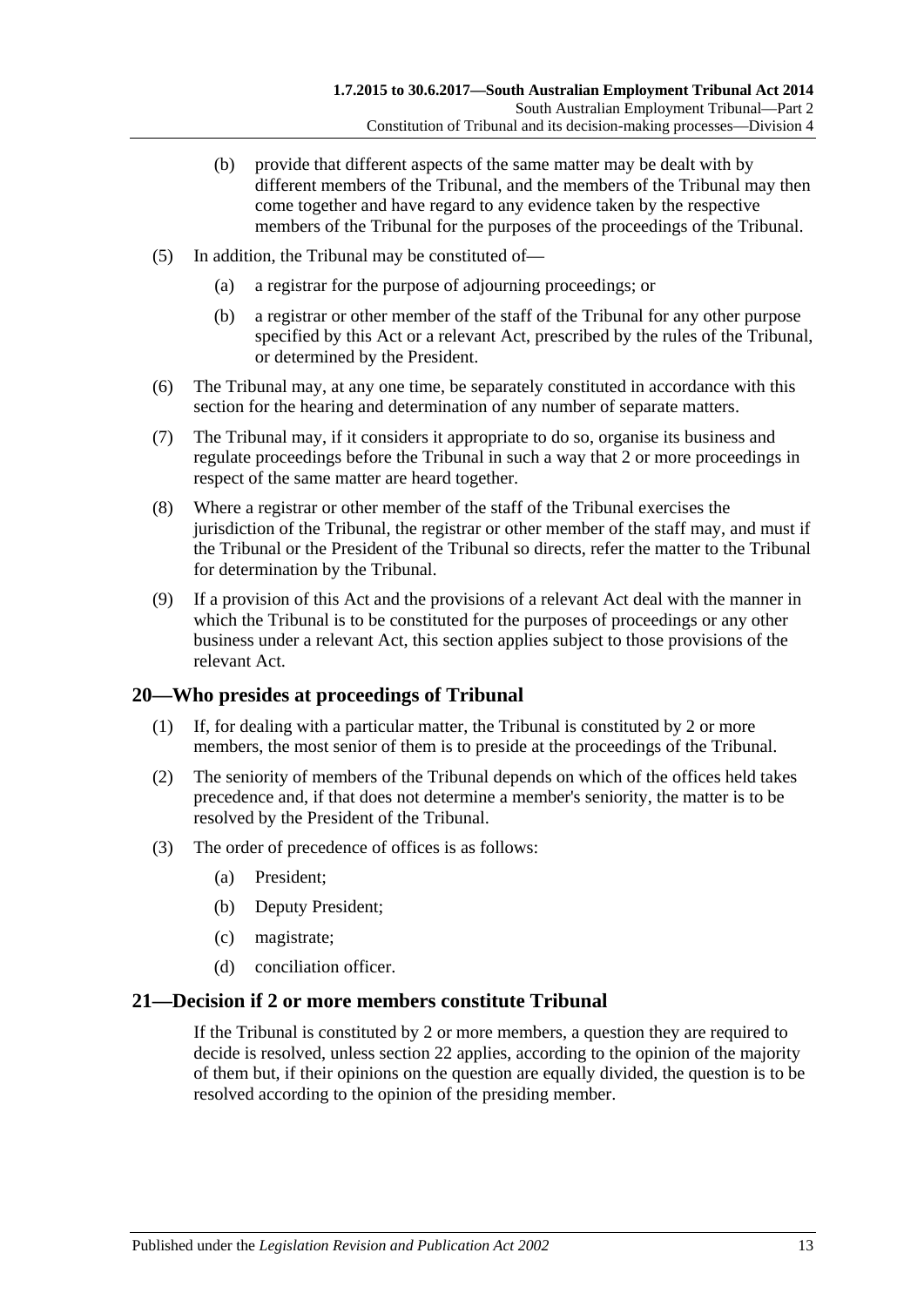#### <span id="page-13-0"></span>**22—Determination of questions of law**

- (1) The member of the Tribunal constituting the Tribunal or, if the Tribunal is constituted by 2 or more members, the presiding member, may refer a question of law to a Full Bench of the Tribunal.
- <span id="page-13-5"></span>(2) If a question of law is referred under this section—
	- (a) the question is decided by the Tribunal according to the opinion of the Full Bench of the Tribunal; or
	- (b) the Full Bench may refer the question to the Supreme Court for decision by the Full Court of the Supreme Court.
- (3) If a Full Bench of the Tribunal decides a question of law under [subsection](#page-13-5) (2), the Full Bench may, in addition—
	- (a) decide any other questions remaining between the parties; and
	- (b) make such orders that are necessary to dispose of the matter.

## <span id="page-13-1"></span>**Division 5—Related matters**

#### <span id="page-13-2"></span>**23—Streams**

Without limiting any other provisions, the President of the Tribunal may, in order to facilitate the expeditious conduct of its proceedings, and the proper and effective resolution of matters before the Tribunal, establish various streams or lists that reflect the areas of jurisdiction of the Tribunal or the classes of matters that may come before the Tribunal.

#### <span id="page-13-3"></span>**24—Validity of acts of Tribunal**

An act or proceeding of the Tribunal is not invalid by reason only of a vacancy in the membership of, or a defect in the appointment of a person to, the Tribunal or a panel from which members of the Tribunal are drawn, or a defect in the appointment of any other person to act on behalf of the Tribunal.

#### <span id="page-13-4"></span>**25—Disclosure of interest by members of Tribunal**

If the Tribunal is constituted of, or includes, a member who has a pecuniary or other interest that could conflict with the proper performance of the member's functions in proceedings before the Tribunal, the member—

- (a) must disclose the interest to the parties to the proceedings and to the President of the Tribunal; and
- (b) must not take part in the proceedings or exercise powers affecting the proceedings—
	- (i) if the President directs the member to withdraw from the proceedings; or
	- (ii) if a party to the proceedings does not consent to the member hearing and determining, or participating in the hearing and determination of, the proceedings.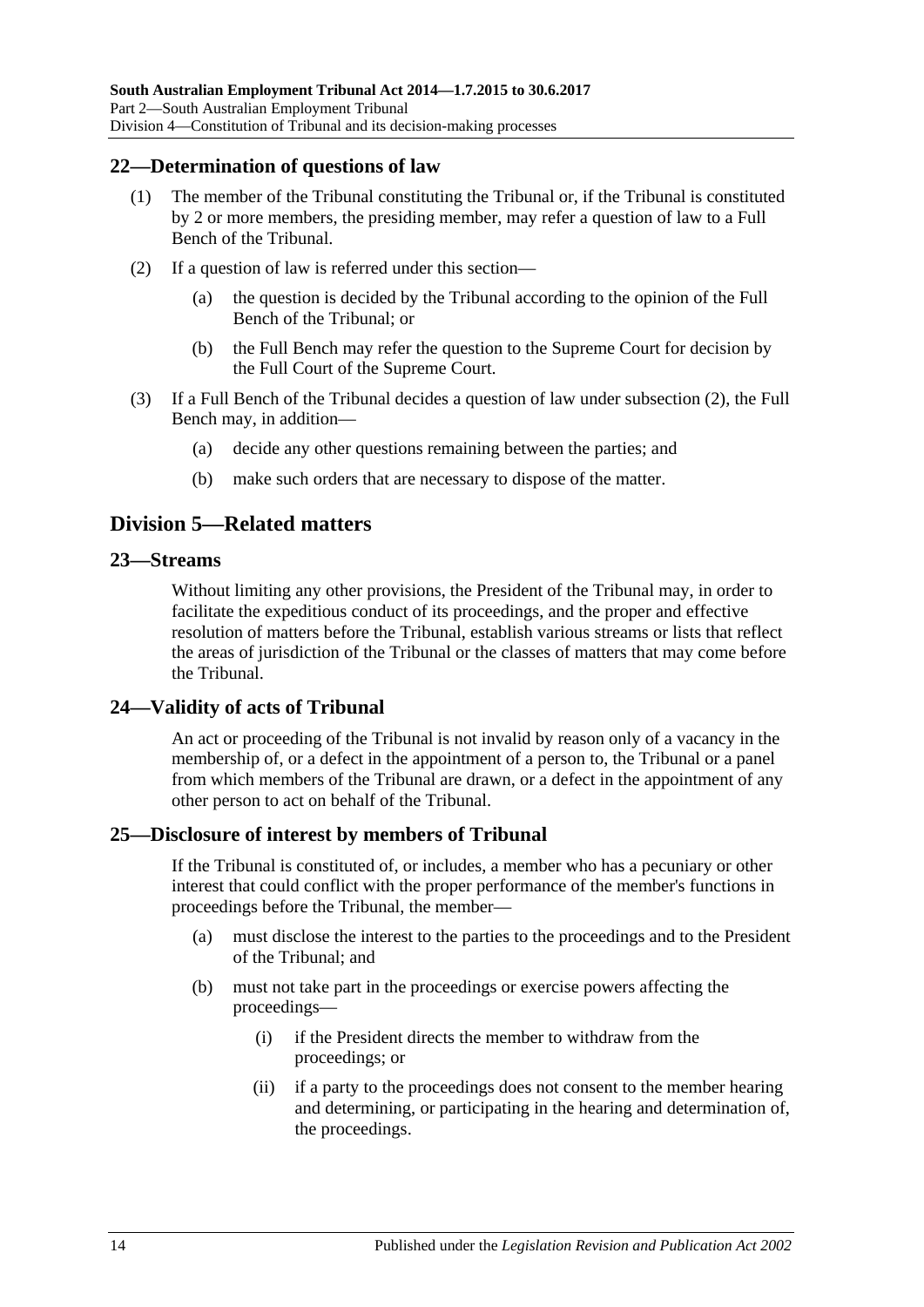## <span id="page-14-5"></span><span id="page-14-0"></span>**26—Delegation**

- (1) The President of the Tribunal may delegate a function or power of the President under this or any other Act—
	- (a) to another member of the Tribunal; or
	- (b) to a member of the staff of the Tribunal; or
	- (c) to the person (being either a member of the Tribunal or a member of the staff of the Tribunal) for the time being performing particular duties or holding or acting in a particular position.
- (2) A delegation under [subsection](#page-14-5) (1)—
	- (a) must be made by instrument in writing; and
	- (b) may be conditional; and
	- (c) does not derogate from the ability of the President to act in any matter; and
	- (d) is revocable at will by the President.

## <span id="page-14-1"></span>**Part 3—Exercise of jurisdiction**

## <span id="page-14-2"></span>**27—General nature of proceedings**

- (1) Subject to a relevant Act, a matter that comes before the Tribunal will be dealt with as a review of the decision that constitutes the matter.
- <span id="page-14-4"></span>(2) Where the review of a decision is to be undertaken, the person or body that made or is taken to have made the decision is the *decision-maker* for the purposes of these provisions.
- (3) Subject to [subsections \(4\),](#page-14-6) [\(5\)](#page-14-7) and [\(6\),](#page-14-8) the Tribunal will examine the decision of the decision-maker by way of rehearing.
- <span id="page-14-6"></span>(4) On a rehearing, the Tribunal must reach the correct or preferable decision but in doing so must have regard to the decision of the original decision-maker.
- <span id="page-14-7"></span>(5) A procedure on a rehearing will include—
	- (a) an examination of the evidence or material before the decision-maker (unless any such evidence or material is to be excluded under another provision of this Act or under any other law); and
	- (b) a consideration of any further evidence or material that the Tribunal decides, in the circumstances of the particular case, to admit for the purposes of rehearing the matter.
- <span id="page-14-8"></span>(6) In exercising its jurisdiction, the Tribunal is to deal with a matter in accordance with this Act and the relevant Act.
- (7) Furthermore, the relevant Act may modify the operation of this Act in relation to a matter that comes within the Tribunal's jurisdiction.

#### <span id="page-14-9"></span><span id="page-14-3"></span>**28—Decision-maker must assist Tribunal**

(1) In proceedings for a review of a decision, the decision-maker must use his or her best endeavours to help the Tribunal so that it can make its decision on the review.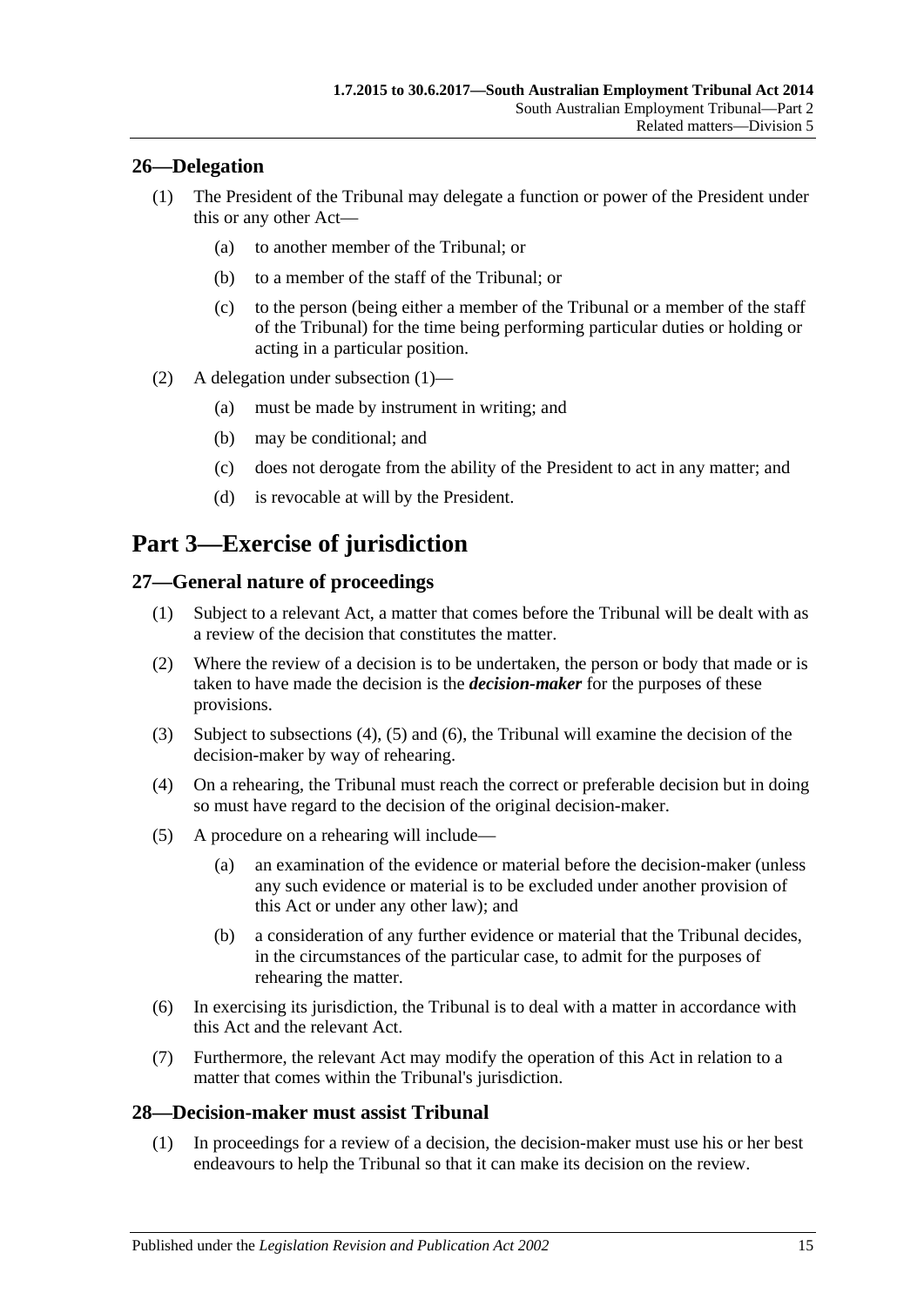- <span id="page-15-2"></span><span id="page-15-1"></span>(2) Without limiting [subsection](#page-14-9) (1), the decision-maker must provide the following to the Tribunal within a reasonable period and in any event within the time prescribed by the regulations:
	- (a) a written statement of the reasons for the decision;
	- (b) any document or thing in the decision-maker's possession or control that may be relevant to the Tribunal's review of the decision.
- (3) The decision-maker must, in providing any document or thing under [subsection](#page-15-1) (2), take reasonable steps to identify the documents or things that were taken into account in making the relevant decision.
- <span id="page-15-3"></span>(4) If the Tribunal considers that there are additional documents or things in the decision-maker's possession or control that may be relevant to the Tribunal's review of the reviewable decision, the Tribunal may, by written notice, require the decision-maker to provide the documents or things.
- <span id="page-15-4"></span>(5) If the Tribunal considers the statement of reasons given under [subsection](#page-15-2)  $(2)(a)$  is not adequate, the Tribunal may, by written notice, require the decision-maker to give the Tribunal an additional statement containing stated further particulars.
- (6) The decision-maker must comply with a notice given under [subsection](#page-15-3) (4) or [\(5\)](#page-15-4) within the period stated in the notice.
- (7) A requirement under this section that the decision-maker give the Tribunal information or a document or thing applies despite any provision in another Act prohibiting or restricting the disclosure of the information or the information contained in the document or thing.
- (8) The Tribunal may examine any document or thing provided under this section and draw any conclusions of fact it considers proper.

#### <span id="page-15-0"></span>**29—Effect of review proceedings on decision being reviewed**

- (1) The commencement of proceedings for a review of a decision does not affect the operation of the decision or prevent the taking of action to implement the decision unless—
	- (a) the relevant Act states otherwise; or
	- (b) an order is made under [subsection](#page-15-5) (2).
- <span id="page-15-5"></span>(2) On or after the commencement of proceedings for a review of a decision, the Tribunal or the decision-maker may, on application or on its own initiative, make an order staying or varying the operation or the implementation of the whole or a part of the decision pending the determination of the matter, or until such time (whether before or after the determination of the matter) as the Tribunal or the decision-maker may specify, if the Tribunal, or the decision-maker, is satisfied that it is just and reasonable in the circumstances to make the order.
- (3) An order by the Tribunal or the decision-maker under this section—
	- (a) is subject to such conditions as are specified in the order; and
	- (b) may be varied or revoked—
		- (i) in any case—by further order of the Tribunal; or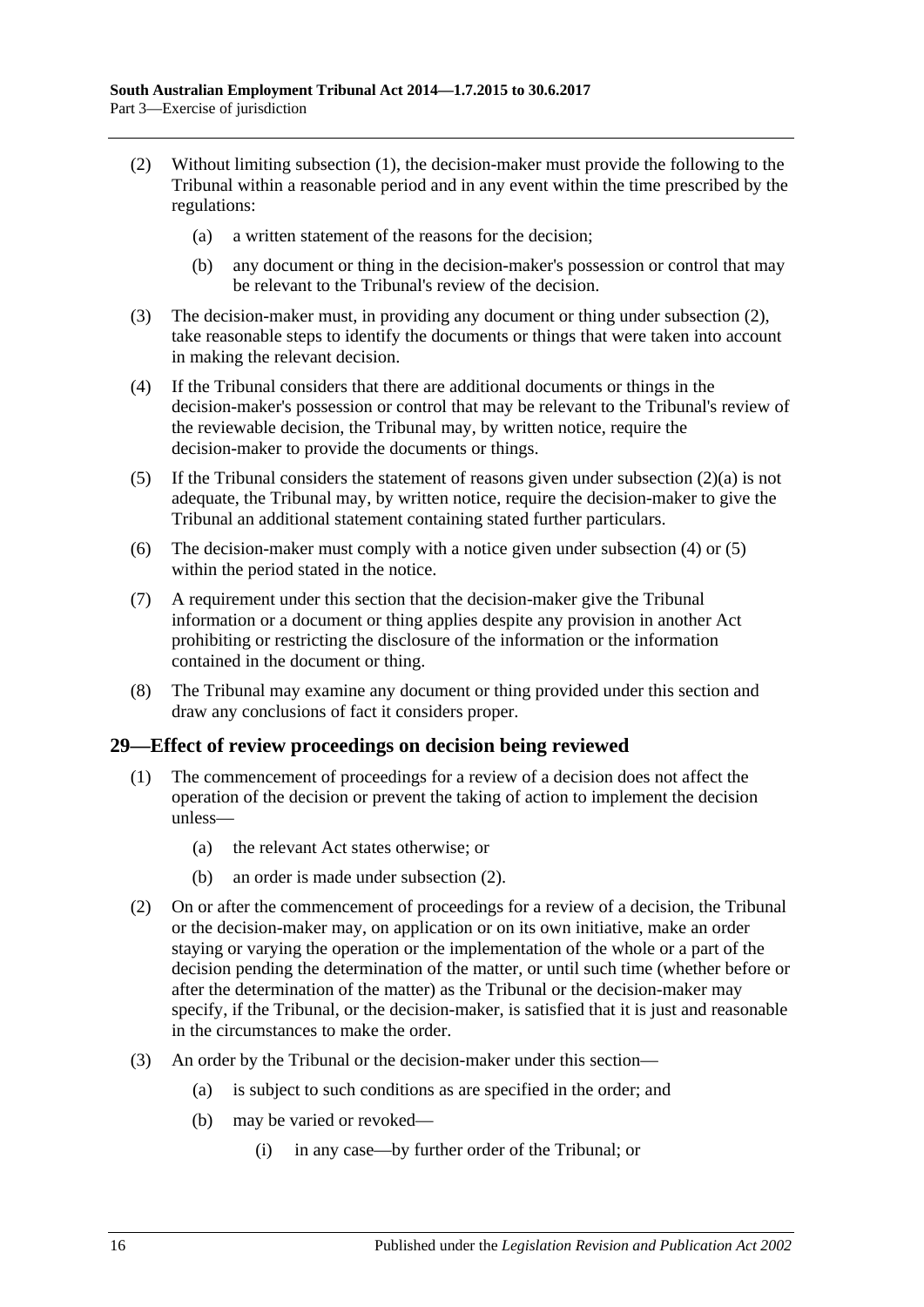(ii) if the order was made by the decision-maker—by further order by the decision-maker or the Tribunal.

### <span id="page-16-0"></span>**30—Decision on review**

- (1) The Tribunal may, on a review of a decision—
	- (a) affirm the decision that is being reviewed; or
	- (b) vary the decision that is being reviewed; or
	- (c) set aside the decision being reviewed and—
		- (i) substitute its own decision; or
		- (ii) send the matter back to the decision-maker for reconsideration in accordance with any directions or recommendations that the Tribunal considers appropriate,

<span id="page-16-2"></span>and, in any case, may make any order the Tribunal considers appropriate (including any interim order pending the reconsideration and determination of the matter by the decision-maker, or any ancillary or consequential order, that the Tribunal considers appropriate).

- (2) The fact that a decision is made on reconsideration under [subsection](#page-16-2)  $(1)(c)(ii)$  does not prevent the decision from being open to review by the Tribunal.
- <span id="page-16-3"></span>(3) The decision-maker's decision as affirmed or varied by the Tribunal or a decision that the Tribunal substitutes for the decision-maker's decision—
	- (a) is to be regarded as, and given effect as, a decision of the decision-maker; and
	- (b) unless the relevant Act states otherwise or the Tribunal orders otherwise, is to be regarded as having effect, from the time when the decision reviewed would have, or would have had, effect.
- (4) Without limiting [subsection](#page-16-3) (3)(a), the decision-maker has power to do anything necessary to implement the Tribunal's decision.
- (5) Despite [subsection](#page-16-3)  $(3)(a)$ , the decision as affirmed, varied or substituted is not again open to review before the Tribunal as a decision of the decision-maker (but may be subject to appeal under this Act).

#### <span id="page-16-1"></span>**31—Tribunal may invite decision-maker to reconsider decision**

- (1) At any stage of proceedings for the review of a decision, the Tribunal may invite the decision-maker to reconsider the decision.
- (2) On being invited by the Tribunal to reconsider the decision, the decision-maker may—
	- (a) affirm the decision; or
	- (b) vary the decision; or
	- (c) set aside the decision and substitute a new decision.
- (3) If the decision-maker varies the decision or sets it aside and substitutes a new decision, unless the proceedings for a review are withdrawn, the proceedings will then be taken to be for—
	- (a) the review of the decision as varied; or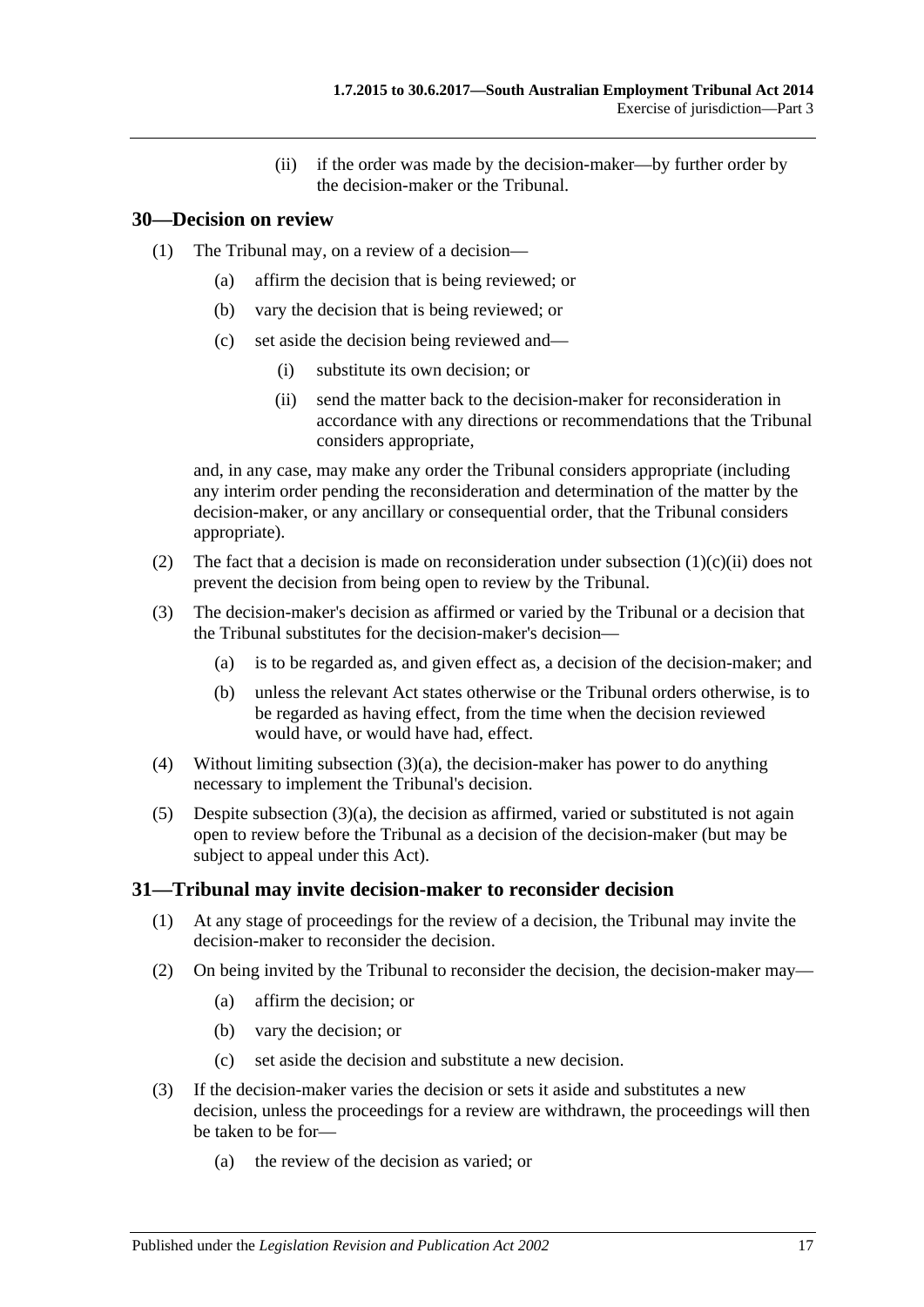- (b) the review of the substituted decision.
- (4) The Tribunal may specify a period within which the decision-maker should act under this section (and if the decision-maker does not take action within that period then the Tribunal may resume its proceedings under this Part in such manner as it thinks fit).

## <span id="page-17-0"></span>**Part 4—Principles, powers and procedures**

## <span id="page-17-1"></span>**Division 1—Principles governing hearings**

#### <span id="page-17-2"></span>**32—Principles governing hearings**

- (1) On the hearing of any proceedings, but subject to the provisions of a relevant Act—
	- (a) the procedure of the Tribunal will, subject to this Act, be conducted with the minimum of formality; and
	- (b) the Tribunal is not bound by the rules of evidence, may adopt, as in its discretion it considers appropriate, any findings, decision or judgment of a court or other tribunal (insofar as may be relevant to the proceedings before the Tribunal), and may otherwise inform itself as it thinks fit; and
	- (c) the Tribunal must act according to equity, good conscience and the substantial merits of the case and without regard to legal technicalities and forms.
- (2) Nothing in this Act affects any rule or principle of law relating to—
	- (a) legal professional privilege; or
	- (b) "without prejudice" privilege; or
	- (c) public interest immunity.
- (3) This section does not limit the operation of [section](#page-31-0) 64.

## <span id="page-17-3"></span>**Division 2—Evidentiary powers**

#### <span id="page-17-4"></span>**33—Power to require person to give evidence or to produce evidentiary material**

- (1) The Tribunal may, on the application of a party to proceedings or on its own initiative, issue a summons requiring a person to appear before the Tribunal at a specified time and place to give evidence or to produce evidentiary material (or both).
- (2) A summons to produce evidentiary material may, instead of providing for production of the material before the Tribunal, provide for production of the material to an officer of the Tribunal, or to any person nominated in the summons.
- (3) The Tribunal may—
	- (a) retain any document, object or substance produced before it for such reasonable period as it thinks fit, and make copies of any document; and
	- (b) require a person to make an oath or affirmation (which may be administered by any member or officer of the Tribunal) to answer truthfully questions put by any member of the Tribunal or any person appearing before the Tribunal; and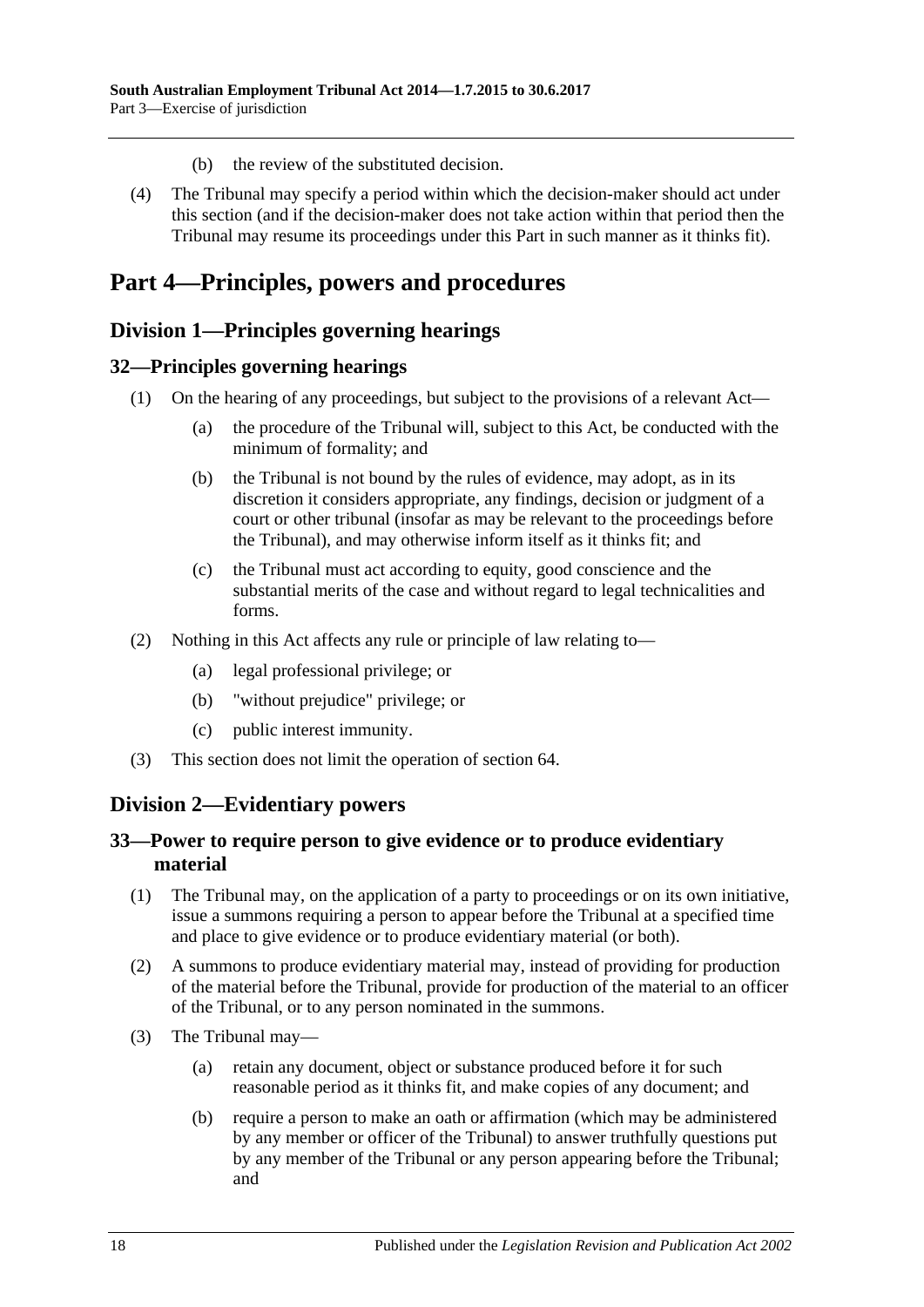- (c) require any person to answer any questions put by any member of the Tribunal or any person appearing before the Tribunal that are determined by the Tribunal to be relevant to the proceedings before the Tribunal.
- (4) A person who is called to give evidence or to produce evidentiary material before the Tribunal and—
	- (a) refuses or fails to make an oath or affirmation when required to do so under this section; or
	- (b) refuses or fails without reasonable excuse to produce evidentiary material that the person is required by the Tribunal to produce; or
	- (c) refuses or fails without reasonable excuse to appear before the Tribunal in response to a summons; or
	- (d) refuses or fails without reasonable excuse to give evidence before the Tribunal or otherwise refuses or fails without reasonable excuse to answer any question put in proceedings before the Tribunal or otherwise required under this Act; or
	- (e) gives false or misleading evidence to the Tribunal; or
	- (f) misbehaves before the Tribunal, wilfully insults the Tribunal or 1 or more members or officers of the Tribunal in the exercise of official duties, or wilfully interrupts the proceedings of the Tribunal,

is guilty of an offence.

Maximum penalty: \$25 000 or imprisonment for 1 year.

- (5) A summons under this section may be issued on behalf of the Tribunal by—
	- (a) any member of the Tribunal; or
	- (b) a registrar; or
	- (c) any other officer authorised under the rules or by the President of the Tribunal to issue such summonses.

#### <span id="page-18-0"></span>**34—Entry and inspection of property**

- (1) A member of the Tribunal may enter any land or building and carry out any inspection that the Tribunal considers relevant to any proceedings before the Tribunal.
- (2) A member of the Tribunal may authorise an officer of the Tribunal to enter any land or building and carry out an inspection that the member considers relevant to any proceedings before the Tribunal.
- (3) A person who obstructs a member of the Tribunal, or a person authorised by the Tribunal, in the exercise of a power of entry or inspection under this section is guilty of an offence.

Maximum penalty: \$10 000 or imprisonment for 6 months.

#### <span id="page-18-1"></span>**35—Expert reports**

- (1) The Tribunal may refer any question arising in any proceedings for investigation and report by an expert in the relevant field.
- (2) The Tribunal must seek submissions from the parties to the proceedings before making a reference under this section.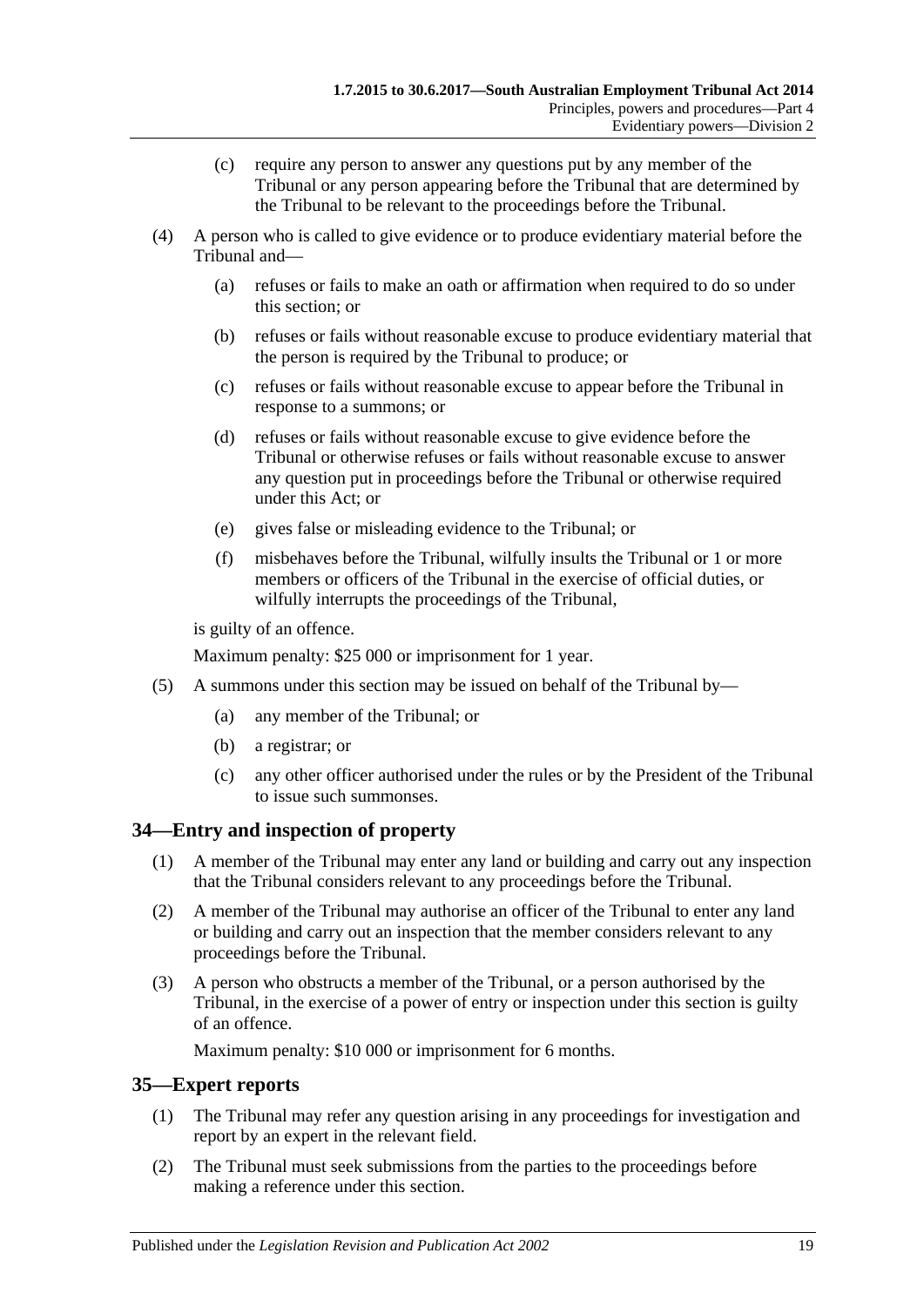- (3) A person to whom a question is referred under this section becomes an officer of the Tribunal and may exercise such powers of the Tribunal as the Tribunal delegates.
- <span id="page-19-3"></span>(4) The Tribunal may adopt a report obtained under this section in whole or in part (or may reject it).
- (5) Any action taken under [subsection](#page-19-3) (4) does not prevent the Tribunal from making a further reference to an expert.
- (6) The Tribunal may order a party to pay or contribute to the costs of an expert's investigation and report under this section.

## <span id="page-19-0"></span>**Division 3—Procedures**

## <span id="page-19-1"></span>**36—Practice and procedure generally**

- (1) The Tribunal is to take measures that are reasonably practicable—
	- (a) to ensure that the parties to any proceedings have a reasonable opportunity to understand the nature of the matter under consideration; and
	- (b) to ensure that the parties to any proceedings understand the nature of any assertions made in the proceedings and the legal implications of those assertions; and
	- (c) to explain to the parties, if requested to do so, any aspect of the procedure of the Tribunal, or any decision or ruling made by the Tribunal; and
	- (d) to ensure that the parties have the opportunity in any proceedings to be heard or otherwise have their submissions received.
- (2) The Tribunal—
	- (a) is to take all practicable steps to ensure that all relevant material is disclosed to the Tribunal so as to enable it to determine all the relevant facts in issue in any proceedings; and
	- (b) may require evidence or argument to be presented in writing and decide on the matters on which it will hear oral evidence or argument; and
	- (c) may limit the time available for presenting the respective cases of parties before it at a hearing to an extent that it considers would not impede the fair and adequate presentation of the cases; and
	- (d) may require a document to be served outside the State; and
	- (e) may adjourn any proceedings at any time and to any place (including for the purpose of enabling the parties to negotiate a settlement or for the purpose of reconsideration of a decision by the decision-maker); and
	- (f) may proceed to hear and determine proceedings in the absence of a party.
- (3) To the extent that the practice or procedure of the Tribunal is not prescribed by or under this Act or a relevant Act, it is to be as the Tribunal determines.

#### <span id="page-19-2"></span>**37—Directions for conduct of proceedings**

(1) The Tribunal may give directions at any time in any proceedings and do whatever is necessary for the speedy and fair conduct of the proceedings.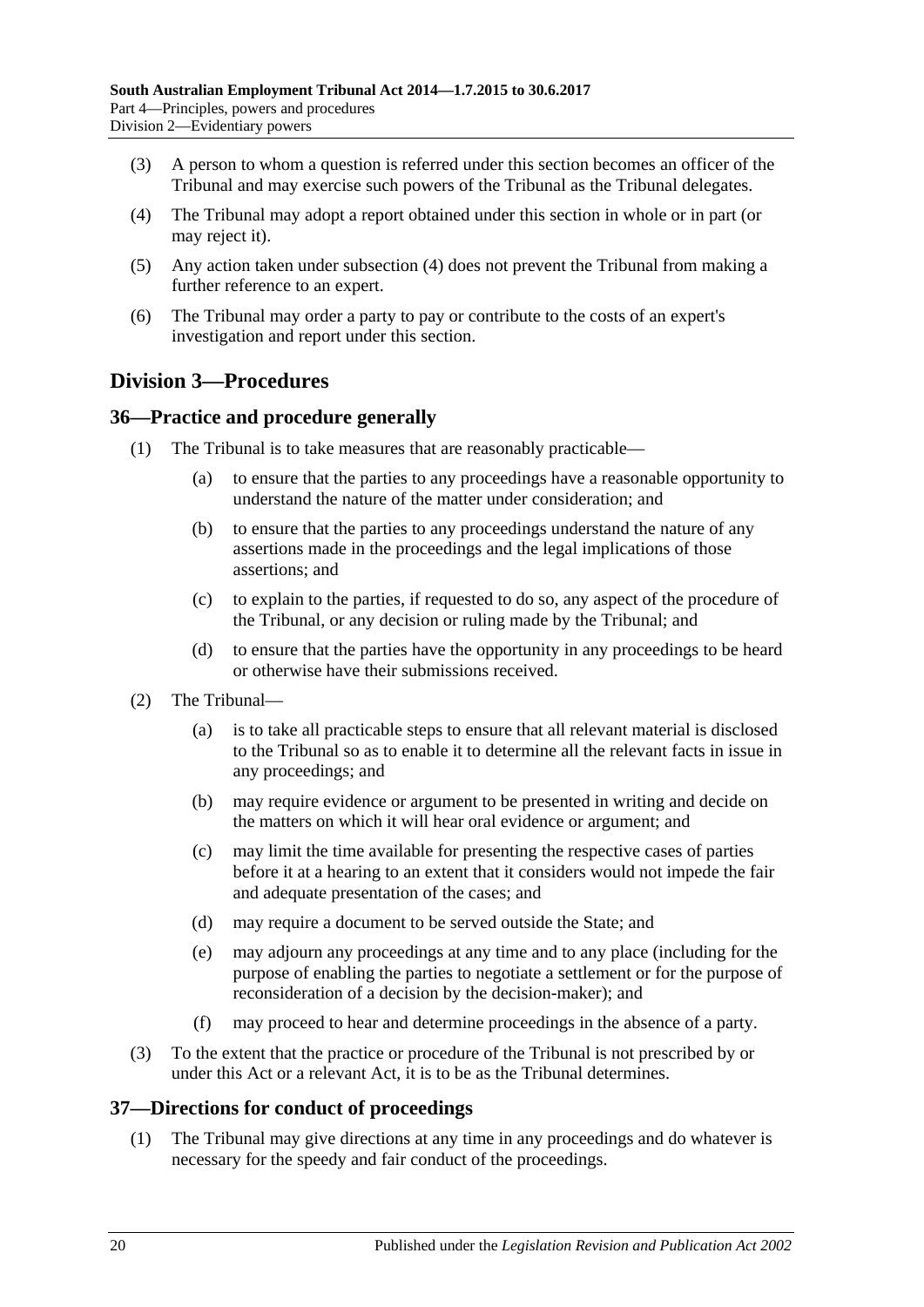- (2) The Tribunal may give directions on its own initiative or at the request of a party.
- (3) A directions hearing may be held for the purposes of this section before any other hearing in any proceedings.
- (4) The Tribunal may give a direction requiring a party to produce a document or other material, or to provide information, to the Tribunal or another party.

#### <span id="page-20-0"></span>**38—Consolidating and splitting proceedings**

- (1) The Tribunal may direct that 2 or more proceedings that concern the same or related facts or circumstances—
	- (a) be consolidated into 1 proceeding; or
	- (b) remain as separate proceedings but be heard and determined together.
- (2) If proceedings are consolidated, evidence given in the consolidated proceedings is admissible in relation to matters involved in either of the proceedings that were consolidated.
- (3) The Tribunal may direct—
	- (a) that any aspect of any proceedings be heard and determined separately;
	- (b) that proceedings commenced by 2 or more persons jointly be split into separate proceedings.

#### <span id="page-20-1"></span>**39—More appropriate forum**

The Tribunal may, at any time, make an order striking out all, or any part, of any proceedings if it considers that the matter, or any aspect of it, would be more appropriately dealt with by another tribunal, a court, or any other person.

#### <span id="page-20-4"></span><span id="page-20-2"></span>**40—Dismissing proceedings on withdrawal or for want of prosecution**

- (1) The applicant in any proceedings may withdraw or agree to the withdrawal of the proceedings or a part of the proceedings.
- (2) Unless otherwise provided by the rules, an applicant can only act under [subsection](#page-20-4) (1) with the leave of the Tribunal.
- (3) The Tribunal may make an order dismissing or striking out all, or any part, of any proceedings if the applicant withdraws or agrees to the withdrawal of the proceedings or that part of it.
- <span id="page-20-5"></span>(4) At any time, the Tribunal may make an order dismissing or striking out all, or any part, of any proceedings for want of prosecution.
- (5) The Tribunal's power to make an order under [subsection](#page-20-5) (4) is exercisable only by a legally qualified member of the Tribunal.
- (6) The Tribunal may make an order under this section on the application of a party or on its own initiative.

#### <span id="page-20-3"></span>**41—Frivolous, vexatious or improper proceedings**

- (1) This section applies if the Tribunal believes that a proceeding—
	- (a) is frivolous, vexatious, misconceived or lacking in substance or involves a trivial matter or amount; or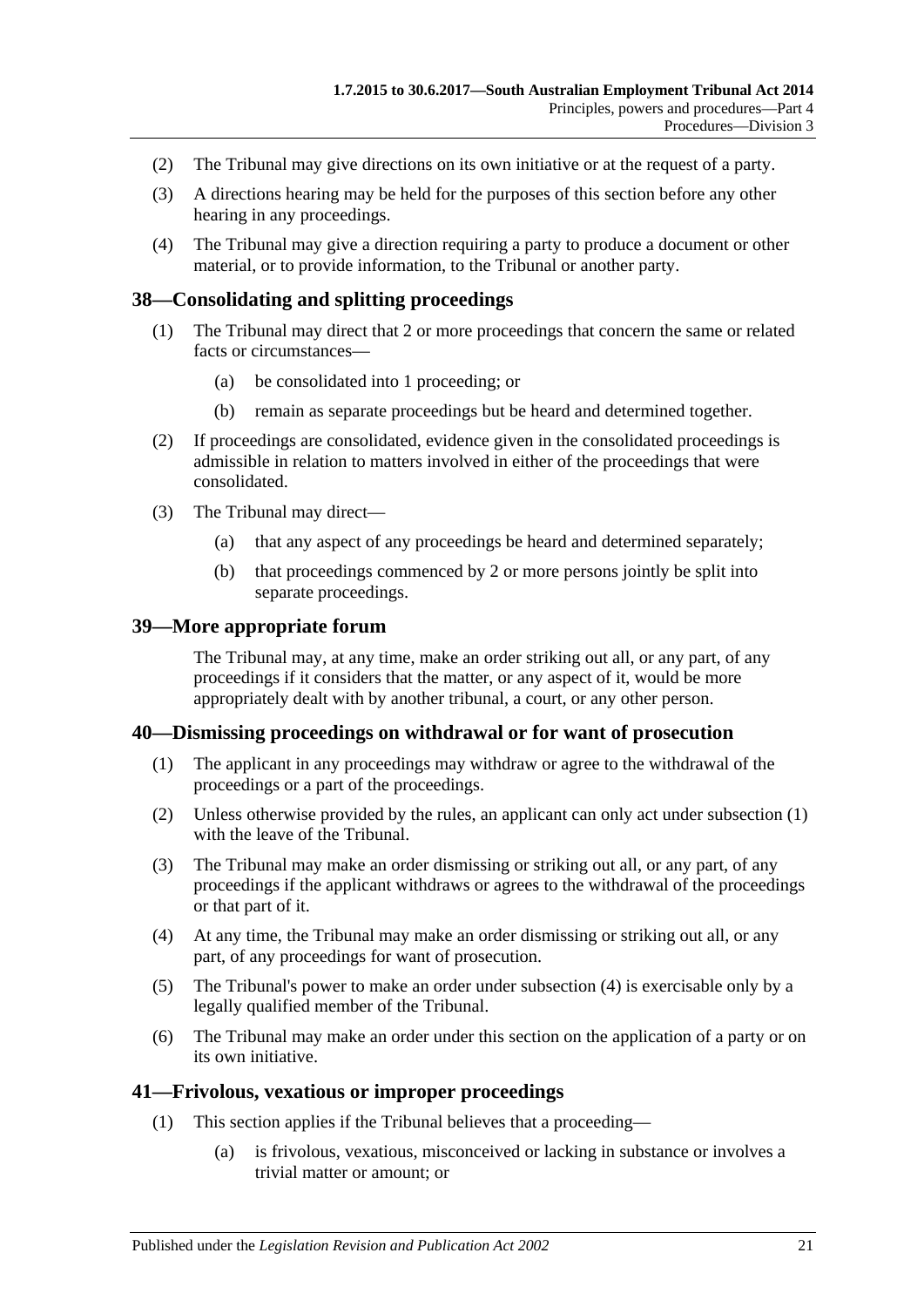- (b) is being used for an improper purpose; or
- (c) is otherwise an abuse of process.
- <span id="page-21-1"></span>(2) If this section applies, the Tribunal may order that the proceeding be dismissed or struck out and may make any related or ancillary order.
- (3) The Tribunal may act under [subsection](#page-21-1) (2) on the application of a party or on its own initiative.
- (4) If a proceeding is dismissed or struck out under this section, another proceeding of the same kind in relation to the same matter cannot be commenced before the Tribunal without the leave of a Presidential member.

#### <span id="page-21-0"></span>**42—Proceedings being conducted to cause disadvantage**

- <span id="page-21-3"></span><span id="page-21-2"></span>(1) This section applies if the Tribunal believes that a party to any proceedings is conducting the proceedings in a way that unnecessarily disadvantages another party to the proceedings by conduct such as—
	- (a) failing to comply with an order or direction of the Tribunal without reasonable cause; or
	- (b) failing to comply with this Act or a relevant Act; or
	- (c) asking for an adjournment the need for which is attributable to a failure described in [paragraph](#page-21-2) (a) or [\(b\);](#page-21-3) or
	- (d) attempting to deceive another party or the Tribunal; or
	- (e) vexatiously conducting the proceedings; or
	- (f) failing to attend any hearing in the proceedings.
- <span id="page-21-4"></span>(2) If this section applies, the Tribunal may—
	- (a) if the party causing the disadvantage is the applicant, order that the proceedings be dismissed or struck out; and
	- (b) if the party causing the disadvantage is not the applicant—
		- (i) determine the proceedings in favour of the applicant and make any appropriate orders; or
		- (ii) order that the party causing the disadvantage be struck out of the proceedings.
- (3) The Tribunal may act under [subsection](#page-21-4) (2) on the application of a party or on its own initiative.
- (4) If any proceedings are dismissed or struck out under this section, another proceeding of the same kind in relation to the same matter cannot be commenced before the Tribunal without the leave of a Presidential member.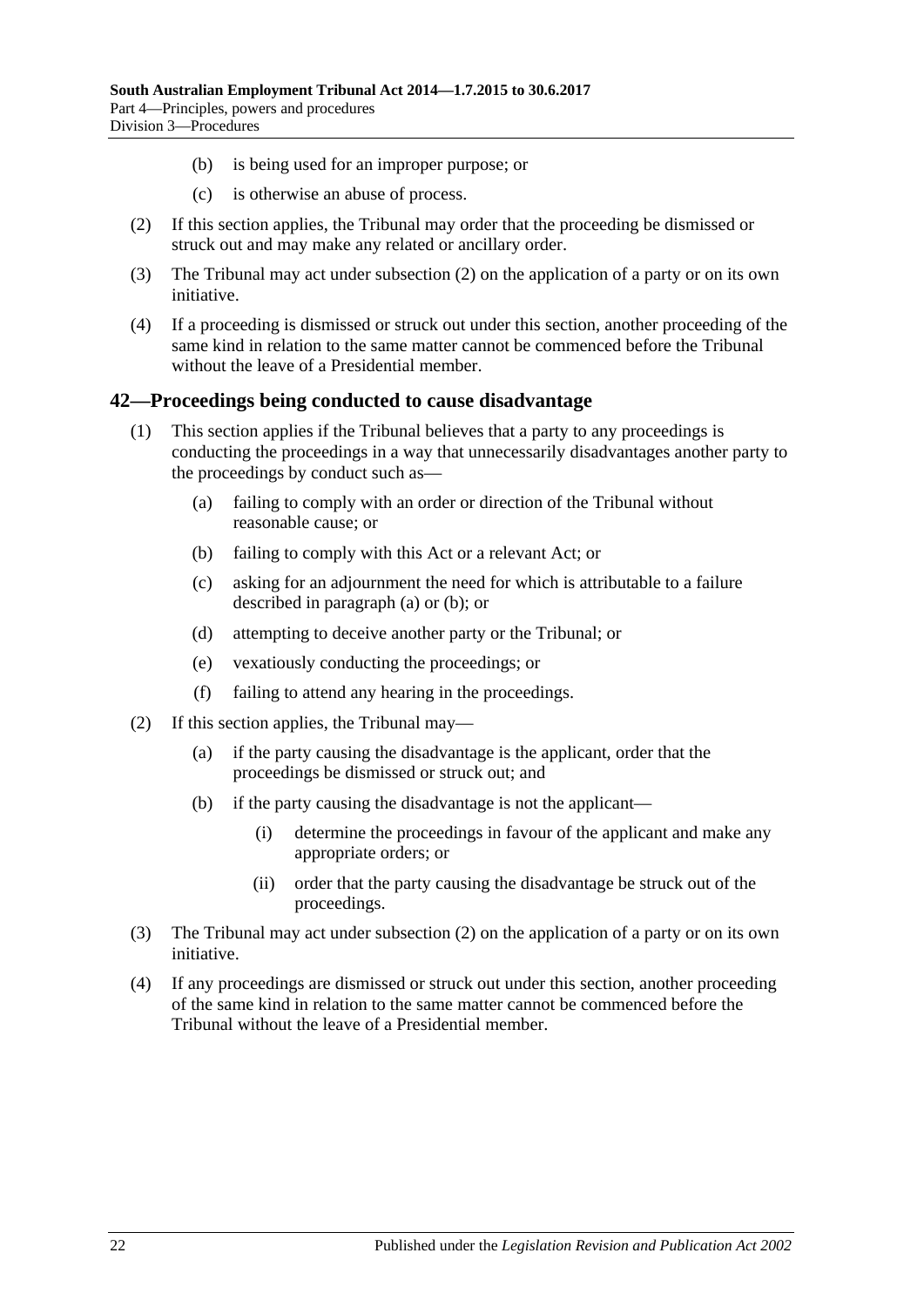## <span id="page-22-1"></span><span id="page-22-0"></span>**Division 4—Conferences, mediation and settlement**

## **Subdivision 1—Conferences**

#### <span id="page-22-2"></span>**43—Compulsory conciliation conferences**

- (1) The Tribunal may, at an initial directions hearing or at any other time, require parties to any proceedings to attend a compulsory conciliation conference (a *compulsory conference*).
- (2) The Tribunal must, if so required by the rules or a relevant Act, require parties to attend a compulsory conference.
- (3) However, subject to a relevant Act, the Tribunal may dispense with a conference in prescribed circumstances.
- (4) A conference must be commenced within the time fixed by the rules.
- (5) The purpose of a compulsory conference is to identify, clarify and narrow the issues in the proceedings and to promote the resolution of the matters by a settlement between the parties.
- (6) A compulsory conference may, at the discretion of the member of the Tribunal presiding at the conference, be adjourned or reconvened from time to time.
- (7) However, in any event, the proceedings constituting a compulsory conference should not run over a period exceeding 6 weeks (unless the member of the Tribunal presiding at the conference considers that good reasons exist that justify an extension of time for attempting to settle the matter).
- (8) If the period in which proceedings constituting a compulsory conference are conducted is extended beyond 6 weeks, the member of the Tribunal presiding at the conference must ensure that the good reasons justifying the extension of time are recorded on the file maintained by the Tribunal in relation to the matter and that a record of the reasons is issued to the parties.
- (9) Unless the member of the Tribunal presiding at the conference directs otherwise, a compulsory conference is to be held in private.
- (10) Subject to this section and except to the extent to which the rules may specify the procedure for a compulsory conference, the member of the Tribunal presiding at a compulsory conference may determine the procedure for the conference.
- (11) The member of the Tribunal presiding at a compulsory conference may—
	- (a) require a party to the proceedings to furnish particulars of his or her case;
	- (b) determine who, apart from the parties to the proceedings (and their representatives), may be present at the conference;
	- (c) subject to [subsection](#page-23-1) (15), record any settlement reached at a conference and make any determination or order (including an order under, or for the purposes of, a relevant Act) necessary to give effect to a settlement;
	- (d) on his or her own initiative, close the conference at any time if, in his or her opinion, settlement cannot be reached;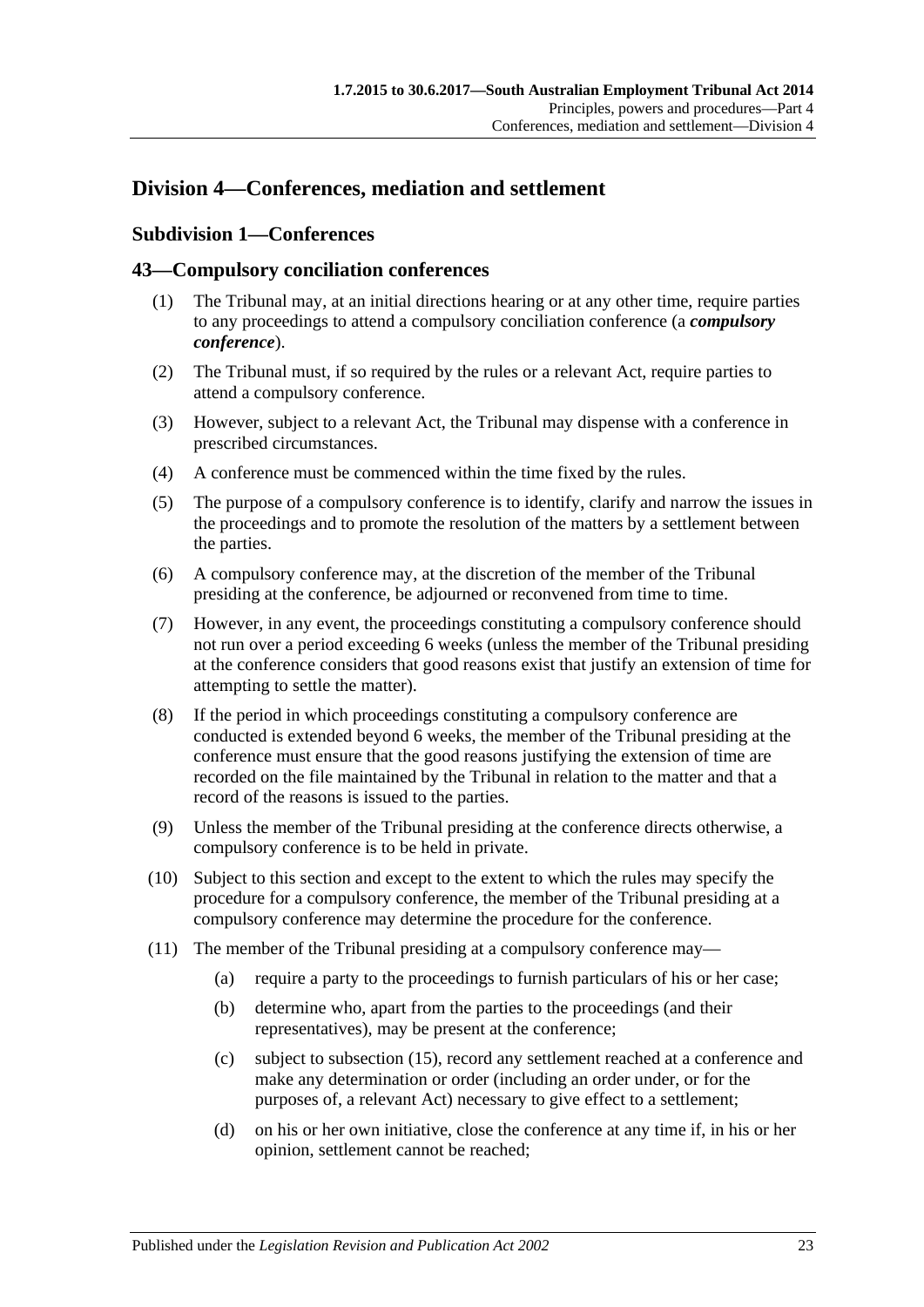- (e) advise the Tribunal if the conference does not reach a settlement within a reasonable time;
- (f) permit a party to withdraw from the proceedings (and make any consequential order that is appropriate in the circumstances);
- (g) determine a matter against any party who obstructs or delays the conference, fails to attend the conference, or fails to comply with a rule or order of the Tribunal and, in so doing, make any order as the member of the Tribunal thinks fit (including an order as to costs);
- (h) do such other things as the rules of the Tribunal so provide.
- (12) Despite [section](#page-13-0) 22, the member of the Tribunal presiding at a compulsory conference may not refer a question of law to a Full Bench of the Tribunal.
- (13) If settlement of a matter is not reached at a compulsory conference, the member of the Tribunal presiding at the conference—
	- (a) must give to the parties an assessment of the merits of the party's case; and
	- (b) must seek to recommend ways to resolve any matter in dispute.
- (14) Evidence of anything said or done in the course of a compulsory conference under this section is inadmissible in proceedings before the Tribunal except by consent of all parties to the proceedings.
- <span id="page-23-1"></span>(15) The member of the Tribunal presiding at a compulsory conference—
	- (a) must not accept a settlement that appears to be inconsistent with a relevant Act (but he or she may adjourn the proceedings to enable the parties to explore the possibility of varying the settlement to comply with a relevant Act); and
	- (b) may decline to accept a settlement on the basis that the settlement may materially prejudice any person who was not represented at the conference but who has a direct or material interest in the matter.
- (16) If the member of the Tribunal presiding at a conference is unable to continue with the conference, another member of the Tribunal may be appointed to continue and complete the conference.
- (17) Unless all parties to the proceedings agree to his or her continued participation, the member of the Tribunal who presided at the conference is disqualified from sitting as a member of the Tribunal for the purpose of hearing and determining the matter.
- (18) A registrar is expressly authorised to constitute the Tribunal for the purposes of this section.
- (19) The rules may set out circumstances where the outcome of any proceedings under this section (including details of a settlement) are to be available to members of the public.

#### <span id="page-23-0"></span>**44—Referral of matters for hearing and determination**

If a compulsory conciliation conference under this Subdivision does not result in an agreed settlement of the matter, the member of the Tribunal presiding at the conference must refer the matter for hearing and determination.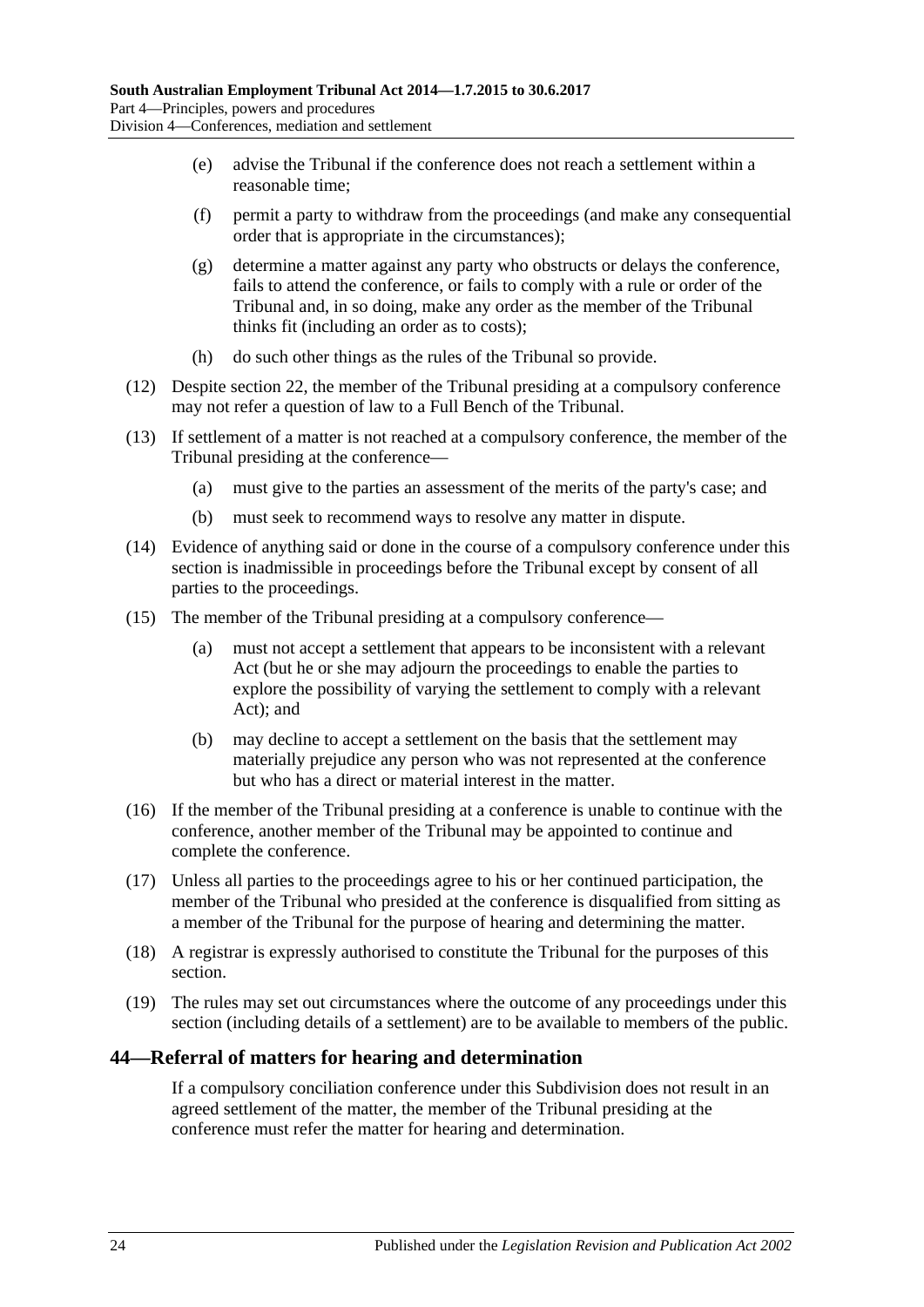#### <span id="page-24-0"></span>**45—Pre-hearing conferences**

- (1) Before the Tribunal proceeds with the hearing of a matter, a pre-hearing conference must be held before a Presidential member of the Tribunal.
- (2) The Presidential member presiding at the conference—
	- (a) must—
		- (i) make an assessment of the matter; and
		- (ii) for the purpose of making the assessment—
			- (A) inquire into and consider the steps taken, and the steps that should be taken, to explore, or further explore, possible settlement of the matter (including referral of the matter to a Presidential member of the Tribunal for mediation); and
			- (B) seek to identify and narrow the issues in dispute; and
	- (b) may give such directions or orders as he or she considers appropriate.

#### <span id="page-24-1"></span>**Subdivision 2—Mediation**

#### <span id="page-24-2"></span>**46—Mediation**

- (1) The Tribunal may, at an initial directions hearing, a compulsory conciliation conference or at any other time, refer the matter, or any aspect of the matter, for mediation by a person specified as a mediator by the Tribunal.
- (2) The person specified as a mediator must be a person who has been approved by the President of the Tribunal to act as a mediator.
- (3) The referral may be made with or without the consent of the parties.
- (4) The purpose of a mediation is to achieve the resolution of the matters by a settlement between the parties or, if a settlement is not achievable through this process, to further refine or narrow the issues in dispute.
- (5) The rules may specify how notice of the mediation is to be given, how the mediation is to be conducted, and the fees to be paid by a party to the mediation.
- (6) Unless the mediator directs otherwise, the mediation is to be held in private.
- (7) Subject to this section and except to the extent to which the rules may specify the procedure for a mediation, the mediator may determine the procedure for the mediation.
- (8) If the mediator is a member of the Tribunal and a settlement is reached at the mediation, the mediator may reduce the terms of the settlement to writing and make any determination or order (including an order under, or for the purposes of, a relevant Act) necessary to give effect to the settlement.
- (9) If a settlement is not reached at the mediation or the mediator is not a member of the Tribunal, the mediator is to report on the outcome of the mediation to the Tribunal as constituted when it made the referral.
- (10) Any settlement under this section—
	- (a) must not be inconsistent with a relevant Act; and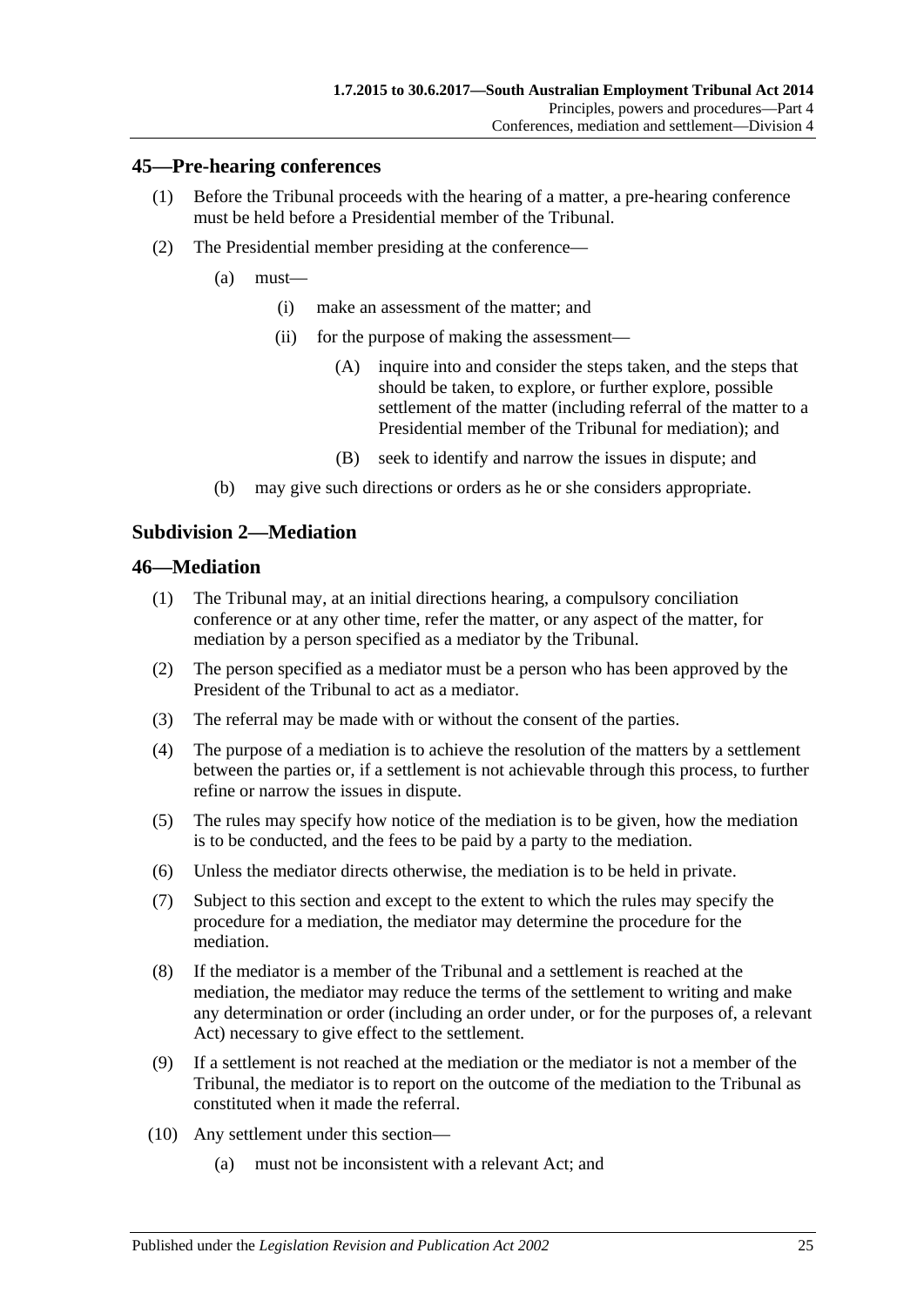- (b) may be rejected by the Tribunal on the basis that the settlement may materially prejudice any person who has not participated in the mediation but who has a direct or material interest in the matter.
- (11) Evidence of anything said or done in the course of a mediation under this section is inadmissible in proceedings before the Tribunal except by consent of all parties to the proceedings.
- (12) If the mediator is a member of the Tribunal, the member cannot take any further part in dealing with the proceedings after the mediation, unless all parties to the proceedings agree to his or her continued participation.
- (13) The rules may set out circumstances where the outcome of any proceedings under this section (including details of a settlement) are to be available to members of the public.

## <span id="page-25-0"></span>**Subdivision 3—Settling proceedings**

## <span id="page-25-1"></span>**47—Settling proceedings**

- (1) The Tribunal may itself endeavour to achieve a negotiated settlement of a matter before the Tribunal.
- <span id="page-25-4"></span>(2) If the parties agree in writing to settle a matter before the Tribunal, the Tribunal may make any determination or order (including an order under, or for the purposes of, a relevant Act) necessary to give effect to the settlement.
- (3) A settlement under this section must not be inconsistent with a relevant Act and the Tribunal may reject a settlement under [subsection](#page-25-4) (2) on the basis that the settlement may materially prejudice any person who is not a party to the settlement but who has a direct or material interest in the matter or that the terms of the settlement are inappropriate.

## <span id="page-25-2"></span>**Division 5—Parties**

## <span id="page-25-5"></span><span id="page-25-3"></span>**48—Parties**

- (1) A person is a party to proceedings before the Tribunal if the person is—
	- (a) the applicant; or
	- (b) in the case of proceedings involving the review of a decision—the decision-maker; or
	- (c) without limiting a preceding paragraph, a respondent to an application before the Tribunal, a person against whom a claim is made by proceedings brought before the Tribunal, or a party to a dispute before the Tribunal; or
	- (d) a person joined in the proceedings by order of the Tribunal; or
	- (e) a person lawfully intervening in the proceedings; or
	- (f) a person specified by another provision of this Act or a relevant Act to be a party to the proceedings.
- (2) [Subsection](#page-25-5) (1) applies subject to any provision or exclusion made by the rules of the Tribunal.
- (3) In any proceedings where a decision-maker is a party, the official description rather than the personal name of the decision-maker is to be used so far as is practicable.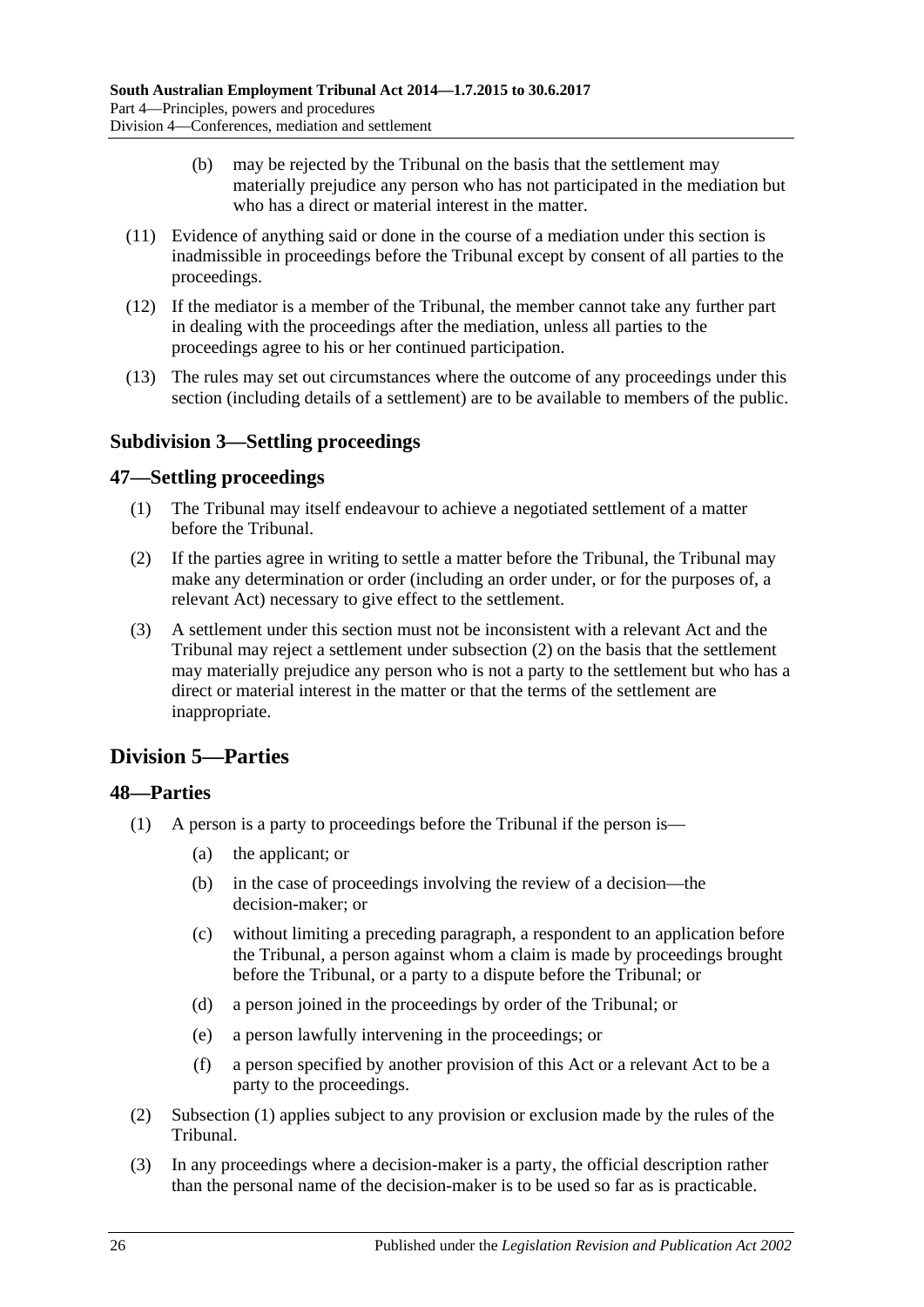#### <span id="page-26-0"></span>**49—Person may be joined as party**

- (1) The Tribunal may order that a person be joined as a party to proceedings before the Tribunal if the Tribunal considers that—
	- (a) the person should be bound by, or have the benefit of, a decision of the Tribunal in the proceedings; or
	- (b) the person's interests are affected by the proceedings; or
	- (c) for any other reason it is desirable that the person be joined as a party.
- (2) The Tribunal may make an order under this section—
	- (a) on the application of any person or on its own initiative; and
	- (b) without notice to the person to whom the order relates.

#### <span id="page-26-1"></span>**50—Intervening**

- (1) The Attorney-General may, on behalf of the State, intervene in any proceedings before the Tribunal at any time.
- (2) The Tribunal may give leave at any time for any other person to intervene in proceedings before the Tribunal on conditions, if any, that the Tribunal thinks fit.

## <span id="page-26-2"></span>**Division 6—Representation**

#### <span id="page-26-3"></span>**51—Representation**

- (1) A party to proceedings before the Tribunal is entitled to appear (subject to the provisions of a relevant Act)—
	- (a) personally; or
	- (b) by counsel; or
	- (c) with the leave of the Tribunal and subject to the rules—by other representative.
- (2) Unless otherwise determined by the Tribunal, a person appearing before the Tribunal may be assisted by another person as a friend.
- (3) A person may not act as a representative in proceedings before the Tribunal if—
	- (a) the person is a legal practitioner whose practising certificate has been suspended; or
	- (b) the person's name has been struck off the roll of legal practitioners; or
	- (c) the person would be acting in any other manner that is inconsistent with disciplinary proceedings that have been taken under the *[Legal Practitioners](http://www.legislation.sa.gov.au/index.aspx?action=legref&type=act&legtitle=Legal%20Practitioners%20Act%201981)  Act [1981](http://www.legislation.sa.gov.au/index.aspx?action=legref&type=act&legtitle=Legal%20Practitioners%20Act%201981)*.

## <span id="page-26-4"></span>**Division 7—Costs**

#### <span id="page-26-5"></span>**52—Costs**

(1) Unless otherwise specified in this Act, a relevant Act, or an order of the Tribunal under this section, parties bear their own costs in any proceedings before the Tribunal.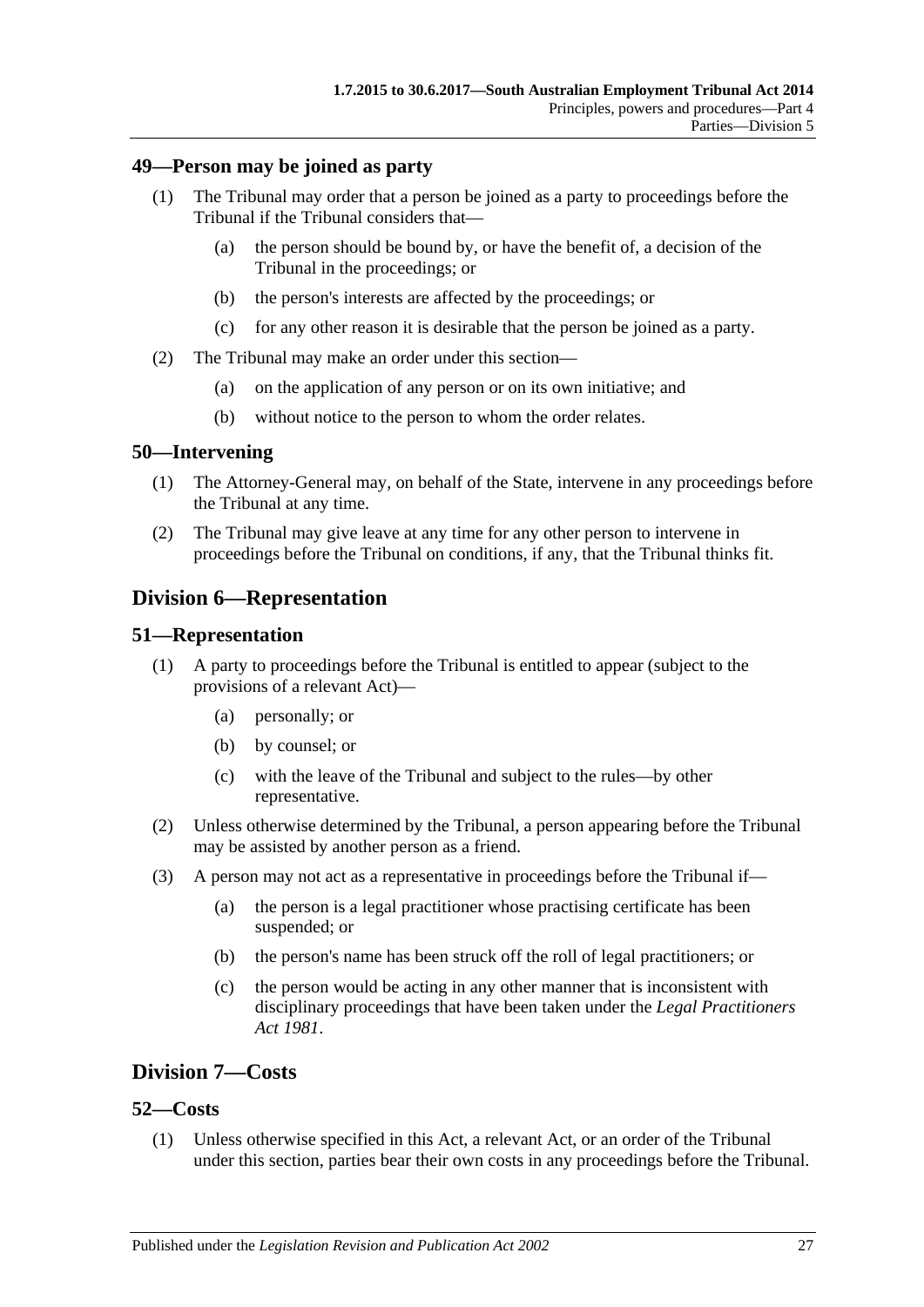- <span id="page-27-1"></span>(2) Unless otherwise specified in a relevant Act, the Tribunal may make an order for the payment by a party of all or any of the costs of another party, or of a person required to appear before the Tribunal or to produce evidential material, if the Tribunal thinks that it is appropriate to do so after taking into account—
	- (a) the main objectives of the Tribunal that are relevant to simplifying proceedings and issues before the Tribunal and to keeping costs to parties in proceedings before the Tribunal to a minimum insofar as is just and appropriate; and
	- (b) the need to ensure that proceedings are fair and that parties are not disadvantaged by proceedings that have little or no merit; and
	- (c) any provision made by the rules; and
	- (d) any other matter considered relevant by the Tribunal.
- (3) Without limiting [subsection](#page-27-1) (2), if the Tribunal dismisses or strikes out any proceedings in any prescribed circumstances, the Tribunal should also make an order for costs against the party against whom the action is directed unless the Tribunal is of the opinion that there is a good reason for not making an order in the circumstances of the particular case.
- (4) If the Tribunal makes an order for the payment of costs and does not fix the amount of costs, that amount is to be assessed and settled in accordance with the rules.

## <span id="page-27-0"></span>**53—Costs—related matters**

- (1) The power of the Tribunal to make an order for the payment by a party of the costs of another party includes the power to make an order for the payment of an amount to compensate the other party for any expenses or loss resulting from any proceedings or matter.
- (2) Without limiting anything else that may be considered in making an order for the payment by a party of the costs of another party, where the matter that is the subject of any proceedings comes within the Tribunal's review jurisdiction, the Tribunal is to have regard to—
	- (a) whether the party genuinely attempted to enable and assist the decision-maker to make a decision on its merits;
	- (b) whether the party (being the decision-maker) genuinely attempted to make a decision on its merits.
- (3) The rules may deal with the effect of certain offers to settle, and the response, if any, to the offer, on the making of an order for the payment by a party of the costs of another party.
- (4) The Tribunal may order that the representative of a party, rather than the party, in the representative's own capacity compensate that or any other party for costs incurred because the representative acted in, or delayed, any proceedings in a way that resulted in unnecessary costs.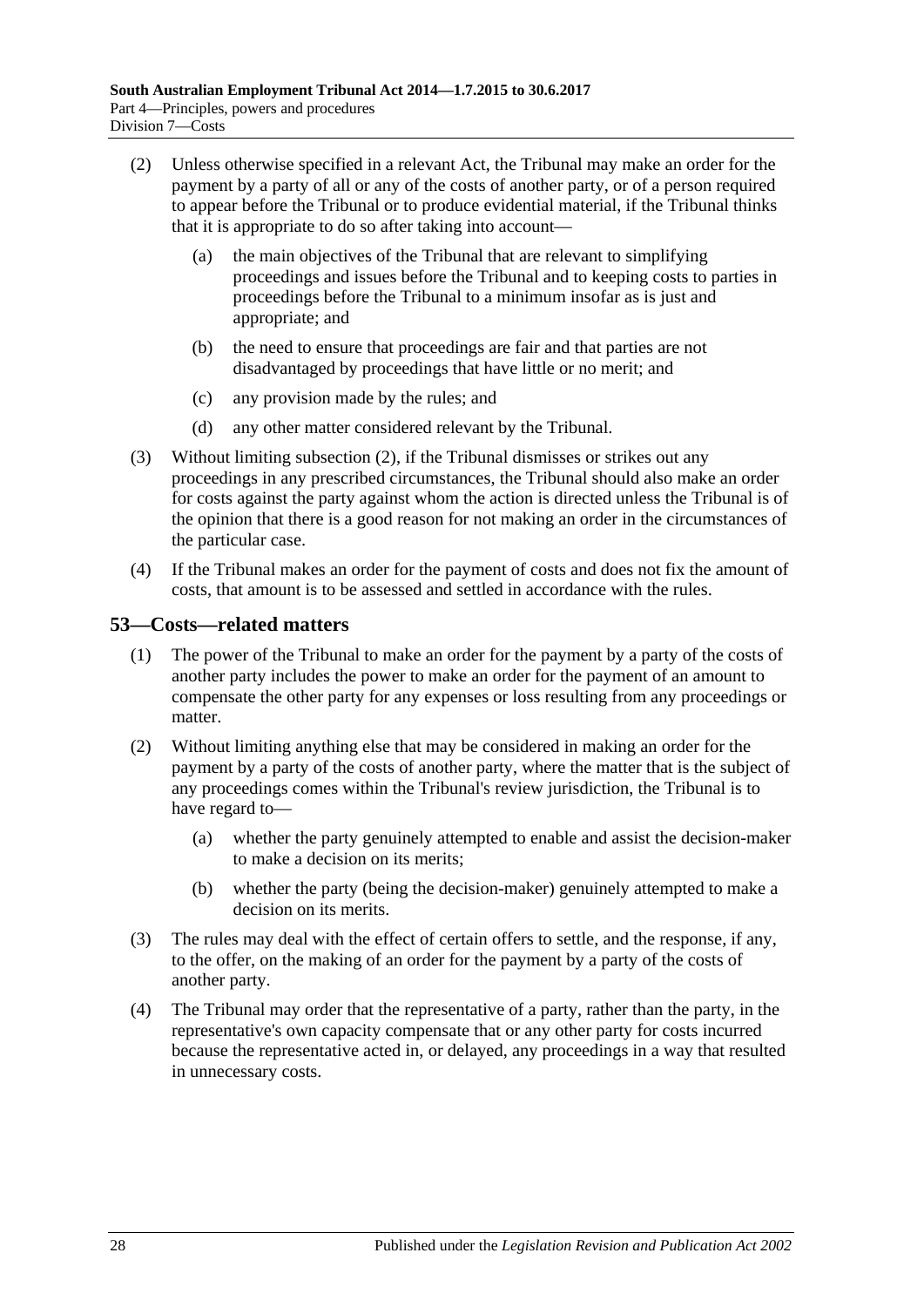## <span id="page-28-0"></span>**Division 8—Other procedural and related provisions**

## <span id="page-28-1"></span>**54—Sittings**

The Tribunal will sit at such times and places as the President of the Tribunal may direct (including at different places at the same time).

## <span id="page-28-2"></span>**55—Hearings in public**

- (1) Subject to this or any other Act, proceedings before the Tribunal must be heard in public.
- <span id="page-28-4"></span>(2) The Tribunal may, where it is satisfied that it is desirable to do so—
	- (a) in the interest of justice; or
	- (b) by reason of the confidential nature of the evidence to be given before the Tribunal; or
	- (c) in order to expedite proceedings of the Tribunal; or
	- (d) for any other reason that the Tribunal thinks sufficient,

give directions—

- (e) requiring that a hearing, or part of a hearing, be held in private; or
- (f) prohibiting or restricting the publication of the name and address of a witness appearing before the Tribunal; or
- (g) prohibiting or restricting the publication of evidence given before the Tribunal or of the contents of any document produced to the Tribunal; or
- (h) prohibiting or restricting the disclosure to some or all of the parties to proceedings before the Tribunal of evidence given before the Tribunal or of the contents of any document produced to the Tribunal; or
- (i) excluding any person from the hearing before the Tribunal of any part of the proceedings.
- (3) A person must comply with a direction of the Tribunal under [subsection](#page-28-4) (2). Maximum penalty: \$10 000.

#### <span id="page-28-5"></span><span id="page-28-3"></span>**56—Preserving subject matter of proceedings**

- (1) The Tribunal may, on such terms as appear just, make any order that may be necessary to preserve the subject matter of proceedings, or to otherwise protect the interests of a party, until questions arising in the proceedings have been finally determined.
- (2) The Tribunal's power to make an order under [subsection](#page-28-5) (1) is exercisable by—
	- (a) a Presidential member of the Tribunal; or
	- (b) any other legally qualified member of the Tribunal who is authorised by the President of the Tribunal to make orders under this section.
- (3) The Tribunal may make the order on the application of a party or on its own initiative.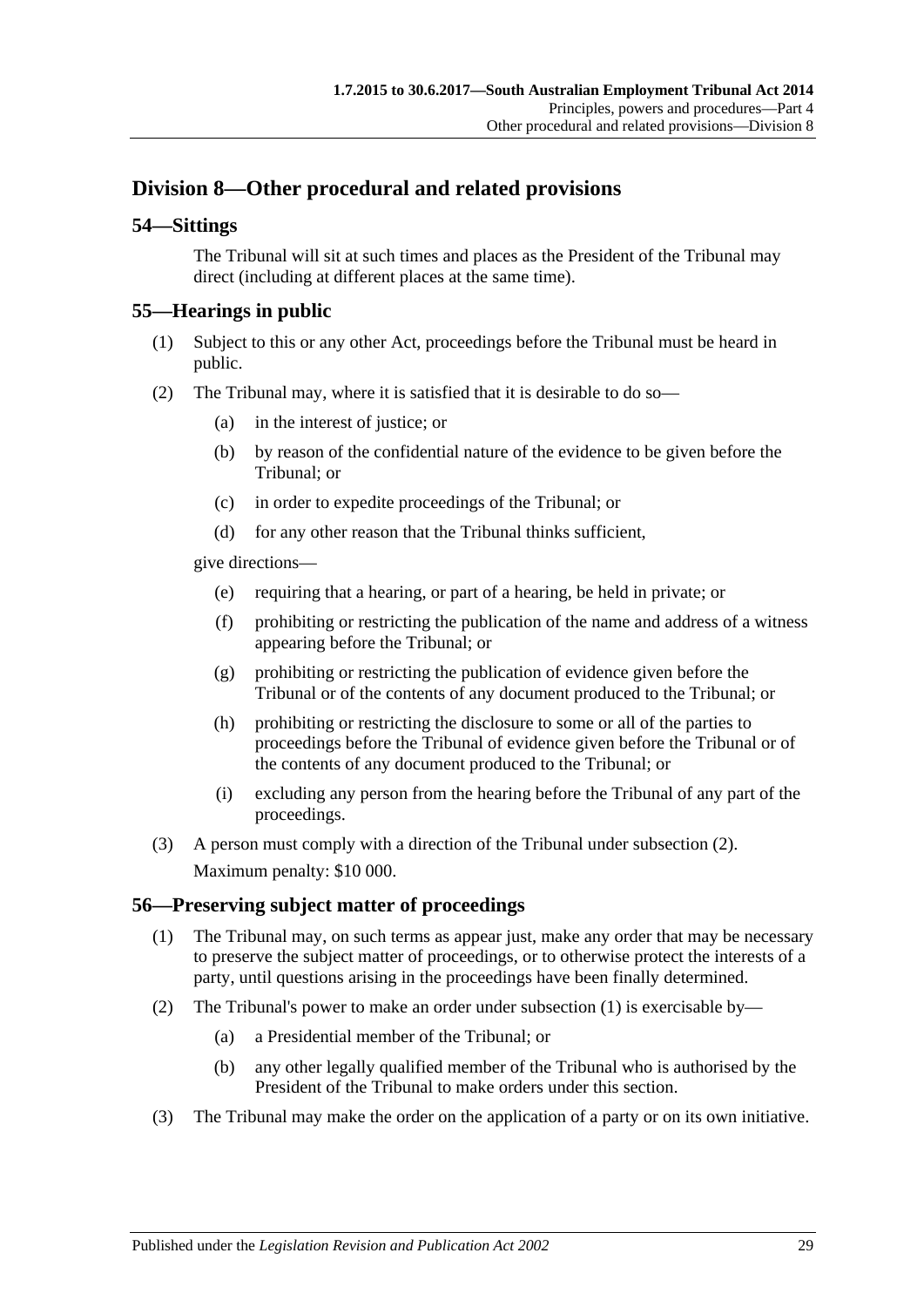- (4) An order may be made under this section whether or not a person whose interests may be affected—
	- (a) is a party; or
	- (b) has been given an opportunity to be heard.
- (5) An order may be made under this section—
	- (a) for a specified period; or
	- (b) until a specified event or stage in the proceedings.
- <span id="page-29-2"></span>(6) In making an order under this section, the Tribunal—
	- (a) may require an undertaking as to costs or damages as it considers appropriate; and
	- (b) may provide for the revocation of the order if specified conditions are met.
- (7) The Tribunal may assess any costs or damages referred to in [subsection](#page-29-2) (6)(a) and any amount so assessed is recoverable as a debt in a court of competent jurisdiction.
- (8) The rules may place conditions on the Tribunal's power to make an order under this section.
- (9) The Tribunal's power under this section is in addition to, and does not limit, any power of the Tribunal under a relevant Act to make an order in the nature of an injunction or interim injunction.

#### <span id="page-29-3"></span><span id="page-29-0"></span>**57—Security as to costs etc**

- (1) The Tribunal may order a party to proceedings before the Tribunal to give security for the payment of costs or to give an undertaking as to the payment of other monetary amounts that may be awarded against the party.
- (2) The security referred to in [subsection](#page-29-3) (1) will be of such amount, and given at such time and in such manner and form, as the Tribunal directs.
- (3) The Tribunal may reduce or increase the amount of security ordered under [subsection](#page-29-3) (1) to be given and may vary the time at which, or the manner or form in which, the security is to be given.
- (4) If security, or further security, or an undertaking, is not given in accordance with an order under this section, the Tribunal may order that the proceedings be dismissed (with costs), or that a determination (with costs) be made against the party.
- (5) The provisions of this section relating to security, or the giving of an undertaking, do not affect the operation of any provision made by or under a relevant Act or by the rules for or in relation to the furnishing of security, the giving of an undertaking or the imposition of costs.
- (6) A member of the Tribunal who is not a legally qualified member of the Tribunal may not make an order under this section except with the concurrence of a legally qualified member.

#### <span id="page-29-1"></span>**58—Interlocutory orders**

The Tribunal has power, in relation to matters within its jurisdiction, to make interlocutory orders.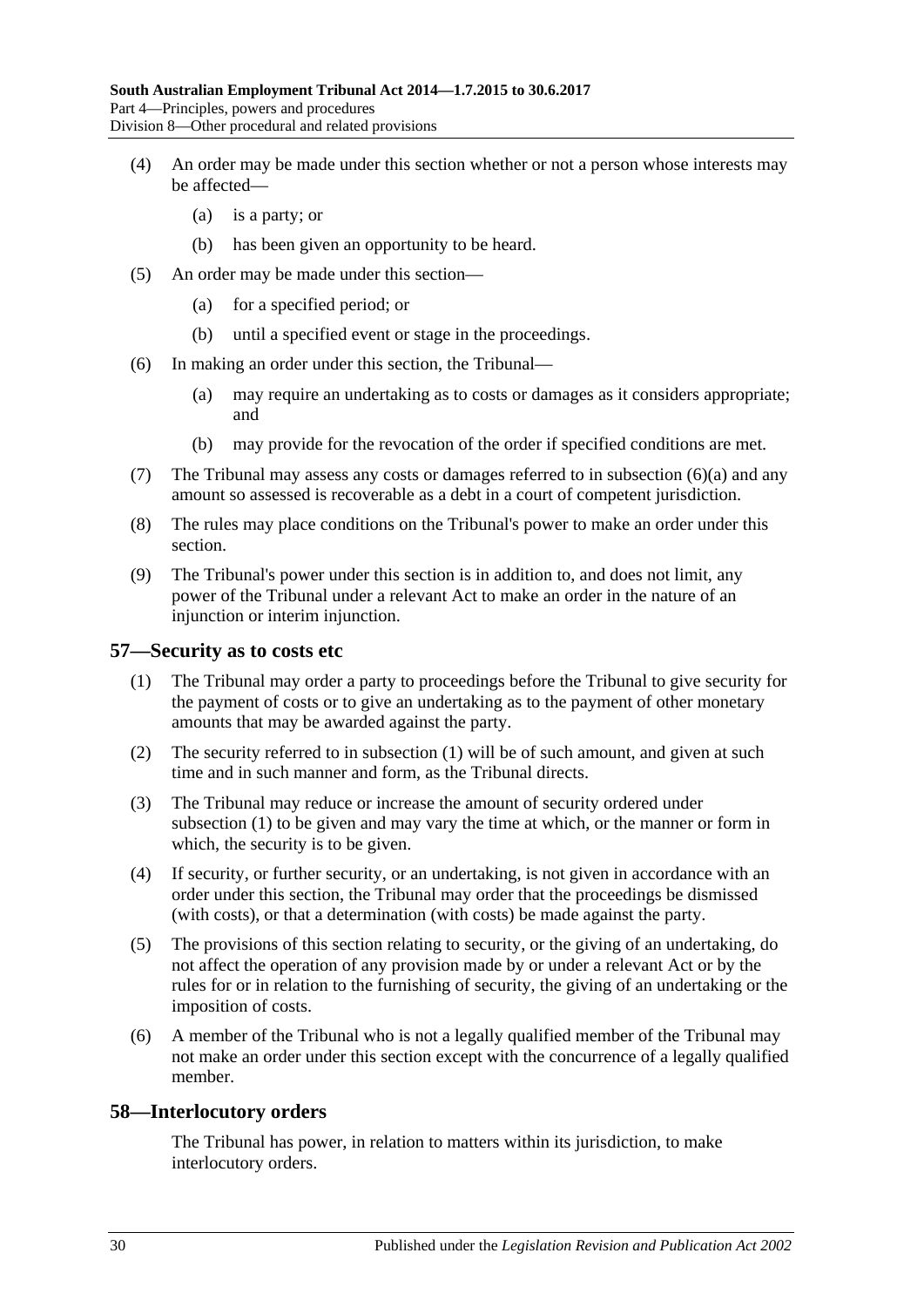### <span id="page-30-0"></span>**59—Conditional, alternative and ancillary orders and directions**

- (1) The Tribunal may make orders and give directions on conditions the Tribunal considers appropriate.
- (2) The Tribunal may make orders in the alternative so that a particular order takes effect, or does not take effect, according to whether stipulated conditions are complied with.
- (3) The Tribunal may, when making an ancillary order, provide that a decision of the Tribunal is to be implemented by a person who is not a party to the relevant proceedings.

#### <span id="page-30-1"></span>**60—Special referees**

- (1) The Tribunal may refer any question arising in any proceedings to a special referee for the special referee—
	- (a) to decide the question; or
	- (b) to give his or her opinion in relation to it.
- (2) The Tribunal may adopt a special referee's decision or opinion, in whole or in part, or reject it.

## <span id="page-30-2"></span>**61—Relief from time limits**

- (1) The rules may provide for the Tribunal to extend or abridge a time limit for doing anything in connection with any proceedings, or the commencement of any proceedings, even though the limit is imposed under this Act or a relevant Act.
- (2) The extension—
	- (a) may be authorised even though the time for complying has passed; and
	- (b) may be given on conditions specified by the Tribunal.

#### <span id="page-30-3"></span>**62—Electronic hearings and proceedings without hearings**

- (1) If the Tribunal thinks it appropriate, it may allow the parties and their representatives and any witnesses (or 1 or more of them) to participate in a hearing in any proceedings by means of telephone, video link, or any other system or method of communication.
- (2) If the Tribunal thinks it appropriate, it may conduct all or part of any proceedings entirely on the basis of documents without the parties or their representatives or any witnesses attending or participating in a hearing.
- (3) If the Tribunal acts under this section, the Tribunal is to take steps to ensure that the public has access to, or is precluded from access to, matters disclosed in the proceedings to the same extent as if the proceedings had been heard before the Tribunal with the attendance in person of all persons involved in the proceedings.

#### <span id="page-30-4"></span>**63—Completion of part-heard matters**

A person who ceases to hold office as a member of the Tribunal (other than on account of having his or her appointment revoked or being removed from office) may nevertheless continue to act in the relevant office for the purpose of completing the hearing and determination of proceedings part-heard by the person when he or she ceased to hold that office.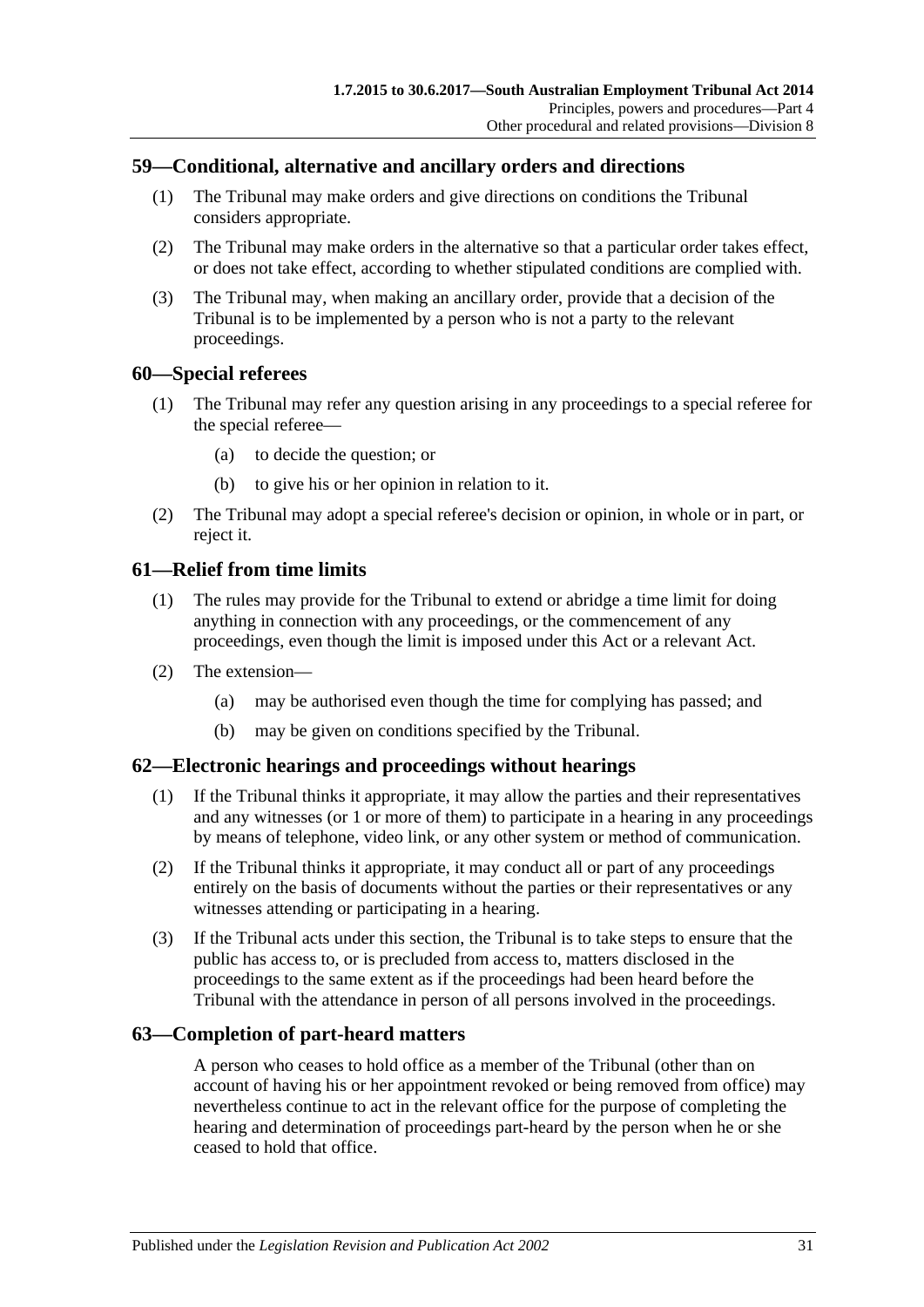#### <span id="page-31-0"></span>**64—Other claims of privilege**

- (1) A person is excused from answering a question or producing a document or other material in any proceedings if the person could not be compelled to answer the question or produce the document or material in proceedings in the Supreme Court.
- (2) The Tribunal may require a person to produce a document or other material to it for the purpose of determining whether or not it is a document or material that the Tribunal has power to compel the person to produce.

#### <span id="page-31-1"></span>**65—Power to enlarge scope**

The Tribunal may, with the consent of all parties to proceedings, enlarge the scope of the proceedings to include questions that are not presently at issue in the proceedings.

## <span id="page-31-3"></span><span id="page-31-2"></span>**Part 5—Review and appeals**

## **Division 1—Review and appeals**

#### <span id="page-31-4"></span>**66—Review of decision of conciliation officer or magistrate**

- (1) A decision of the Tribunal—
	- (a) constituted of a conciliation officer; or
	- (b) constituted of a magistrate; or
	- (c) constituted of 2 or 3 members (but not including a Presidential member),

may be reviewed, on application under the rules, by a Presidential member of the Tribunal.

- (2) A Presidential member of the Tribunal may, on a review under this section—
	- (a) affirm the decision that is being reviewed; or
	- (b) vary the decision that is being reviewed; or
	- (c) set aside the decision that is being reviewed and—
		- (i) substitute his or her own decision; or
		- (ii) send the matter back to the member or members for reconsideration in accordance with any directions or recommendations that the Presidential member considers appropriate.

#### <span id="page-31-5"></span>**67—Appeal on question of law—single Presidential members**

- (1) An appeal lies on a question of law against a decision of the Tribunal—
	- (a) constituted of a single Presidential member; or
	- (b) constituted of 2 or 3 members including a Presidential member (other than a Full Bench),

to a Full Bench of the Tribunal.

(2) An appeal under this section must be commenced, heard and determined in accordance with the rules.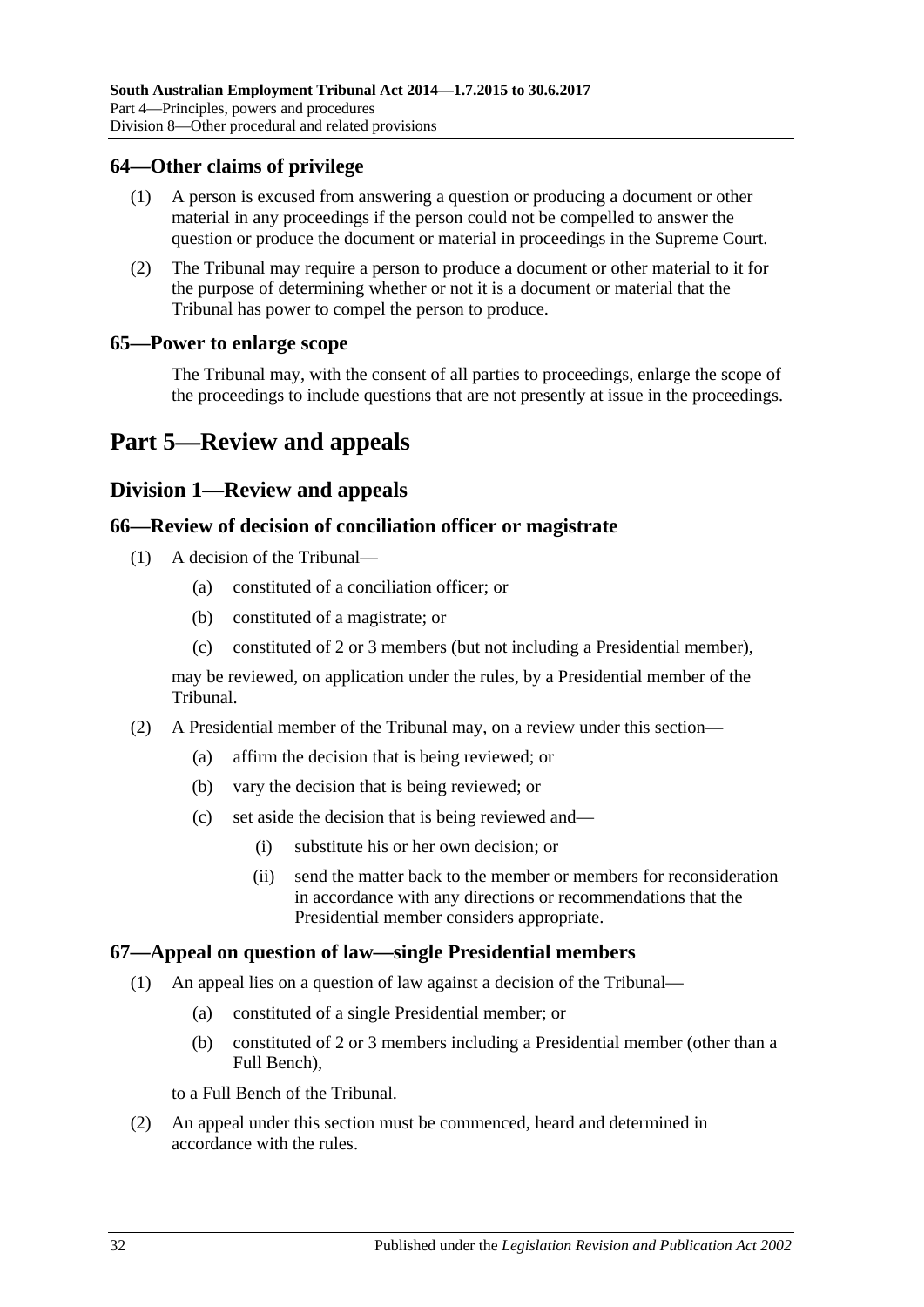- <span id="page-32-4"></span>(3) If an appeal is allowed, the Full Bench will endeavour to determine the matter for itself and will not remit the matter for re-hearing or reconsideration unless exceptional circumstances apply.
- (4) In exercising the power conferred by [subsection](#page-32-4) (3), the Full Bench may draw inferences of fact from evidence taken at the original hearing and, in its discretion, hear further evidence on a question of fact.

## <span id="page-32-0"></span>**68—Final appeal to Supreme Court**

- (1) Subject to [subsection](#page-32-5) (2), an appeal lies on a question of law against a decision of the Full Bench of the Tribunal to the Full Court of the Supreme Court.
- <span id="page-32-5"></span>(2) An appeal cannot be commenced under this section except with the permission of a Judge of the Supreme Court.
- (3) On an appeal to the Full Court of the Supreme Court under this section, the Full Court of the Supreme Court may—
	- (a) decide the question of law;
	- (b) refer the matter back to the Tribunal with directions the Full Court considers appropriate;
	- (c) make consequential or related orders (including orders for costs).

## <span id="page-32-1"></span>**Division 2—Related matters**

#### <span id="page-32-2"></span>**69—Effect of appeal on decision**

- (1) The commencement of proceedings under this Part does not affect the operation of a decision to which the proceedings relate or prevent the taking of action to implement such a decision.
- <span id="page-32-6"></span>(2) However, the Tribunal or the relevant court may make an order staying the operation of a relevant decision (including a decision of a relevant decision-maker) until the proceedings are finally decided (on such conditions as may be specified in the order).
- (3) The Tribunal or a court may act under [subsection](#page-32-6) (2) on application or on its own initiative.
- (4) The Tribunal's power to act under [subsection](#page-32-6) (2) is exercisable only by a Presidential member of the Tribunal.

#### <span id="page-32-3"></span>**70—Reservation of questions of law**

- (1) A Full Bench of the Tribunal may reserve any question of law arising in any proceedings (including on referral to the Full Bench) for determination by the Full Court of the Supreme Court.
- (2) If a question of law is reserved, the Supreme Court may determine the question and give any consequential orders or directions considered by the Court to be appropriate to the circumstances of the case.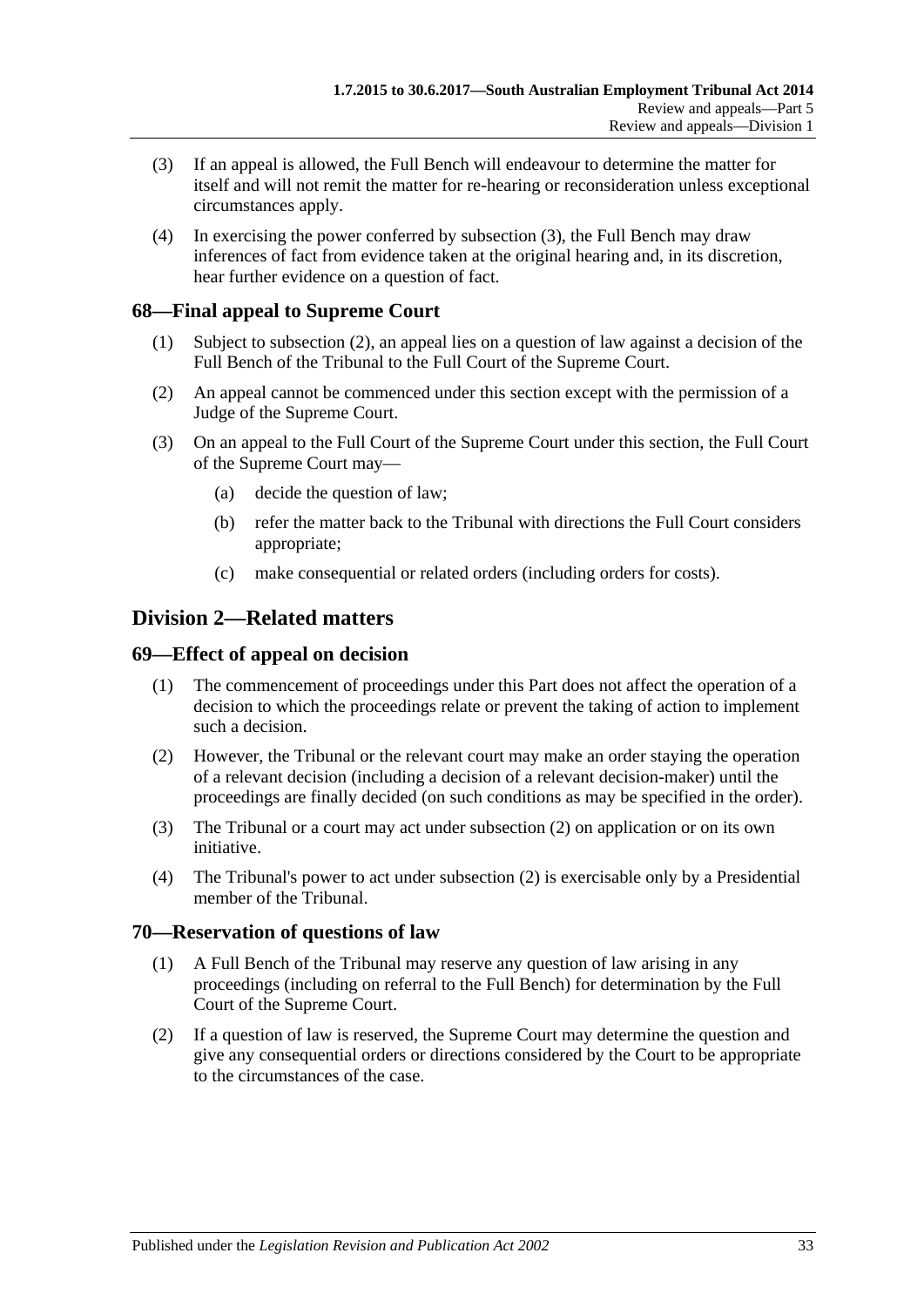## <span id="page-33-0"></span>**Part 6—Staff**

## <span id="page-33-1"></span>**Division 1—Registrars**

## <span id="page-33-2"></span>**71—Registrars**

- (1) There is to be a principal registrar of the Tribunal (to be known as the *Registrar*).
- (2) There will be 1 or more other registrars of the Tribunal (to be known as *Deputy Registrars*).
- (3) A registrar will be appointed by the Governor on terms and conditions determined by the Governor for a term, not exceeding 5 years, specified in the instrument of appointment (and is, on the expiration of a term of office, eligible for reappointment).
- <span id="page-33-4"></span>(4) The Governor may remove a person from the office of registrar for—
	- (a) mental or physical incapacity to carry out official duties satisfactorily; or
	- (b) neglect of duty; or
	- (c) dishonourable conduct.
- (5) A person ceases to be a registrar if the person—
	- (a) dies; or
	- (b) completes a term of office and is not reappointed; or
	- (c) resigns by written notice to the Minister; or
	- (d) is removed from office under [subsection](#page-33-4) (4).
- (6) If there is a vacancy in the office of a registrar or a registrar is absent or for any other reason is unable to perform the duties of the office, the Minister may appoint a person to act in the relevant position.
- (7) The Minister must consult with the President of the Tribunal before an appointment is made under this section.
- (8) The office of the Registrar or of a Deputy Registrar may be held in conjunction with another office in the public service of the State or under any other Act.

## <span id="page-33-3"></span>**72—Functions of registrars**

- (1) The functions of the Registrar are—
	- (a) to assist the President of the Tribunal in the administration of the Tribunal; and
	- (b) to be responsible for the registry and records of the Tribunal; and
	- (c) to undertake responsibility for the day-to-day case management of the Tribunal; and
	- (d) to constitute the Tribunal to the extent specified under this Act; and
	- (e) other functions assigned to the Registrar by the President or under the rules of the Tribunal.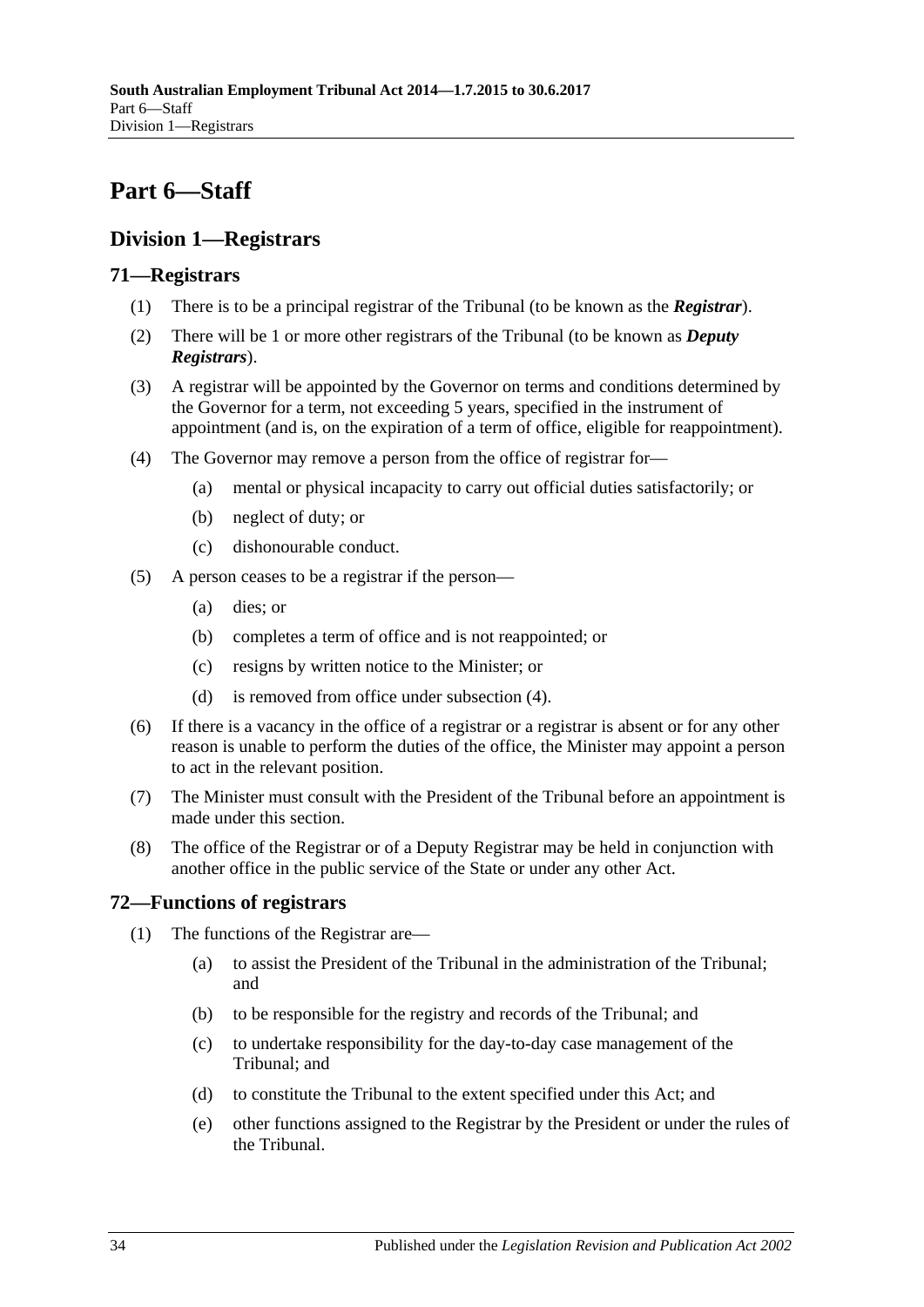- (2) The functions of a Deputy Registrar are—
	- (a) to assist the Registrar in the performance of the Registrar's functions; and
	- (b) to constitute the Tribunal to the extent specified under this Act; and
	- (c) other functions assigned to the Deputy Registrar by the Registrar or under the rules of the Tribunal.
- (3) A registrar is, in the performance of any function or the exercise of any power, subject to the direction of the President of the Tribunal.

#### <span id="page-34-7"></span><span id="page-34-0"></span>**73—Delegation**

- (1) A registrar may delegate a function of the registrar under this Act—
	- (a) to a particular person or committee; or
	- (b) to the person for the time being performing particular duties or holding or acting in a particular position.
- (2) A delegation under [subsection](#page-34-7) (1)—
	- (a) must be made by instrument in writing; and
	- (b) may be conditional; and
	- (c) does not derogate from the ability of the registrar to act in any matter; and
	- (d) is revocable at will by the registrar.

## <span id="page-34-1"></span>**Division 2—Other staff of Tribunal**

#### <span id="page-34-2"></span>**74—Other staff of Tribunal**

There will be other staff of the Tribunal consisting of persons employed in a public sector agency and selected by the Registrar with the concurrence of the Chief Executive of the Department.

### <span id="page-34-3"></span>**Division 3—Use of services or staff**

#### <span id="page-34-4"></span>**75—Use of services or staff**

The Tribunal may, by arrangement with the relevant body, make use of the facilities, staff or equipment of—

- (a) an administrative unit in the Public Service; or
- (b) the State Courts Administration Council; or
- (c) another public agency or authority; or
- (d) another tribunal or court.

## <span id="page-34-5"></span>**Part 7—Miscellaneous**

#### <span id="page-34-6"></span>**76—Immunities**

(1) A member of the Tribunal, mediator, expert or special referee has the same protections, privileges and immunities from liability as a Judge of the Supreme Court.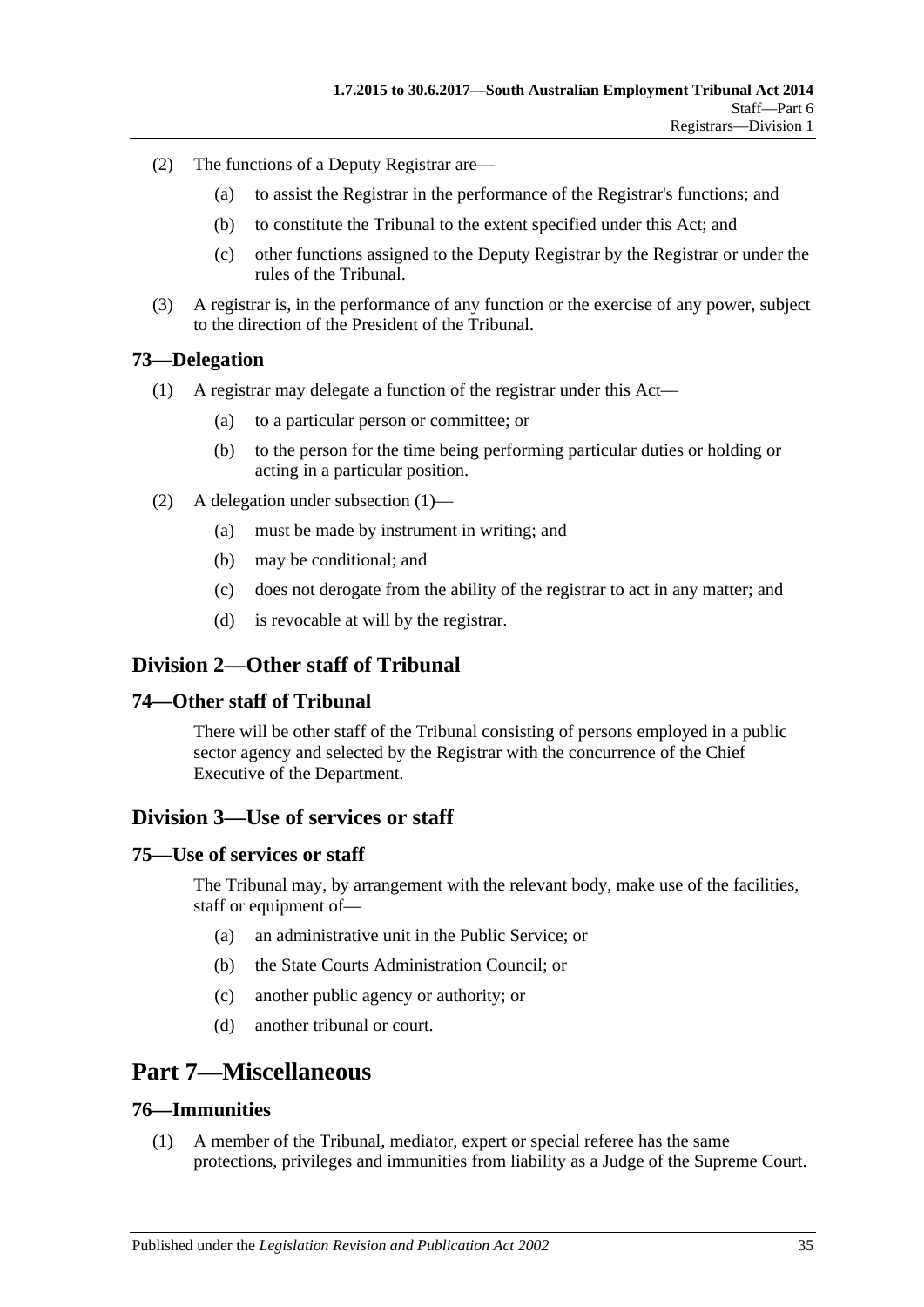- (2) A member of the staff of the Tribunal incurs no civil or criminal liability for an honest act or omission in carrying out or purportedly carrying out official functions.
- (3) A person representing a party to proceedings before the Tribunal has the same protection and immunity as a legal practitioner has in representing a party in proceedings in the Supreme Court.
- (4) A party to proceedings before the Tribunal has the same protection and immunity as a party to proceedings in the Supreme Court.
- (5) A person who appears as a witness before the Tribunal or produces books, papers or documents to the Tribunal has the same protection as a witness in proceedings before the Supreme Court.
- (6) A person taking evidence on behalf of the Tribunal has, in doing so, the same protections, privileges and immunities as a member of the Tribunal.

## <span id="page-35-4"></span><span id="page-35-0"></span>**77—Protection from liability for torts**

- (1) An action in tort does not lie against a person for anything that the person has done, in good faith, in the performance or purported performance of a function under this Act or a relevant Act as a member of the Tribunal or as a member of staff or an officer of the Tribunal.
- (2) The Crown is also relieved of any liability that it might otherwise have had for a person having done anything as described in [subsection](#page-35-4) (1).
- (3) The protection given by this section applies even though the thing done as described in [subsection](#page-35-4) (1) may have been capable of being done whether or not this Act or a relevant Act had been enacted.
- (4) In this section, a reference to the doing of anything includes a reference to an omission to do anything.

#### <span id="page-35-1"></span>**78—Protection for compliance with Act**

- (1) No civil or criminal liability attaches to a person for compliance, or purported compliance, in good faith, with a requirement of this Act.
- (2) In particular, if a person produced a document or other material as required under this Act, no civil liability attaches to the person for producing the document or material, whether the liability would arise under a contract or otherwise.

#### <span id="page-35-2"></span>**79—Alternative orders and relief**

Although a particular form of order or relief is sought by an applicant in proceedings before the Tribunal, the Tribunal may make any other form of order or grant any other form of relief that it considers more appropriate in the circumstances of the case.

#### <span id="page-35-3"></span>**80—Power to cure irregularities**

- (1) Where in proceedings before the Tribunal or a court on appeal it appears to the Tribunal or the court—
	- (a) that some irregularity has occurred affecting the proceedings or any matter to which the proceedings relate; and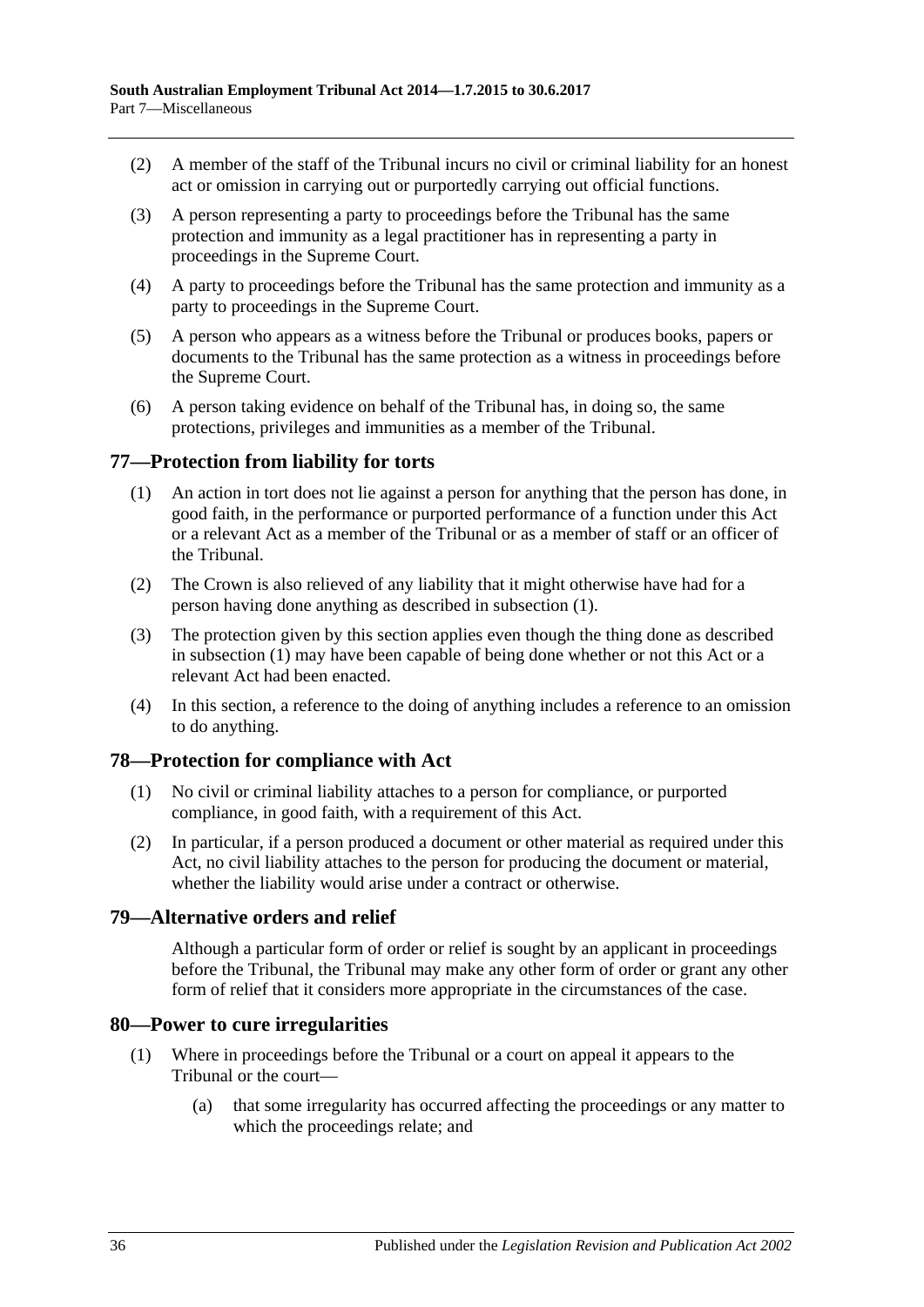(b) that it would be conducive to the expeditious resolution of the questions of substance at issue between the parties if the powers conferred by this section were exercised,

the Tribunal or court may cure the irregularity by ordering that, subject to the fulfilment of such conditions as may be stipulated by the Tribunal or the court, a requirement of this Act, or of any other Act or law, be dispensed with to the extent necessary for the purpose.

(2) An order under this section does not affect the rights or liabilities of persons who are not parties to the proceedings.

#### <span id="page-36-0"></span>**81—Correcting mistakes**

- (1) The Tribunal may correct a decision it gives or a statement of the reasons it has given for its decision to the extent necessary to rectify—
	- (a) a clerical mistake; or
	- (b) an error arising from an accidental slip or omission; or
	- (c) a material miscalculation of figures or a material mistake in the description of any person, thing or matter referred to in the decision; or
	- (d) a defect of form.
- (2) The correction may be made—
	- (a) on a party's application made in accordance with the rules; or
	- (b) on the Tribunal's own initiative.

#### <span id="page-36-1"></span>**82—Tribunal may review its decision if person was absent**

(1) In this section—

*relevant hearing*, in relation to a decision of the Tribunal, means a hearing at which the decision was made or which preceded the making of the decision but does not include a compulsory conciliation conference, a pre-hearing conference or mediation.

- (2) A person in respect of whom the Tribunal makes a decision may apply to the Tribunal for a review of the decision if the person did not appear and was not represented at a relevant hearing.
- (3) The application has to be made within the time limits specified by, and otherwise in accordance with, the rules.
- (4) The rules may limit the number of applications that can be made under this section in respect of the same matter without leave of the Tribunal.
- (5) If on hearing the application the Tribunal is satisfied that the applicant had a reasonable excuse for not attending or being represented at the relevant hearing, the Tribunal is to review the decision and may revoke or vary it if the Tribunal considers it appropriate to do so.
- (6) For the hearing of the application, the Tribunal is to be constituted by the members by whom it was constituted when it made the decision, if that is practicable.
- (7) A review under this section is part of the original proceedings.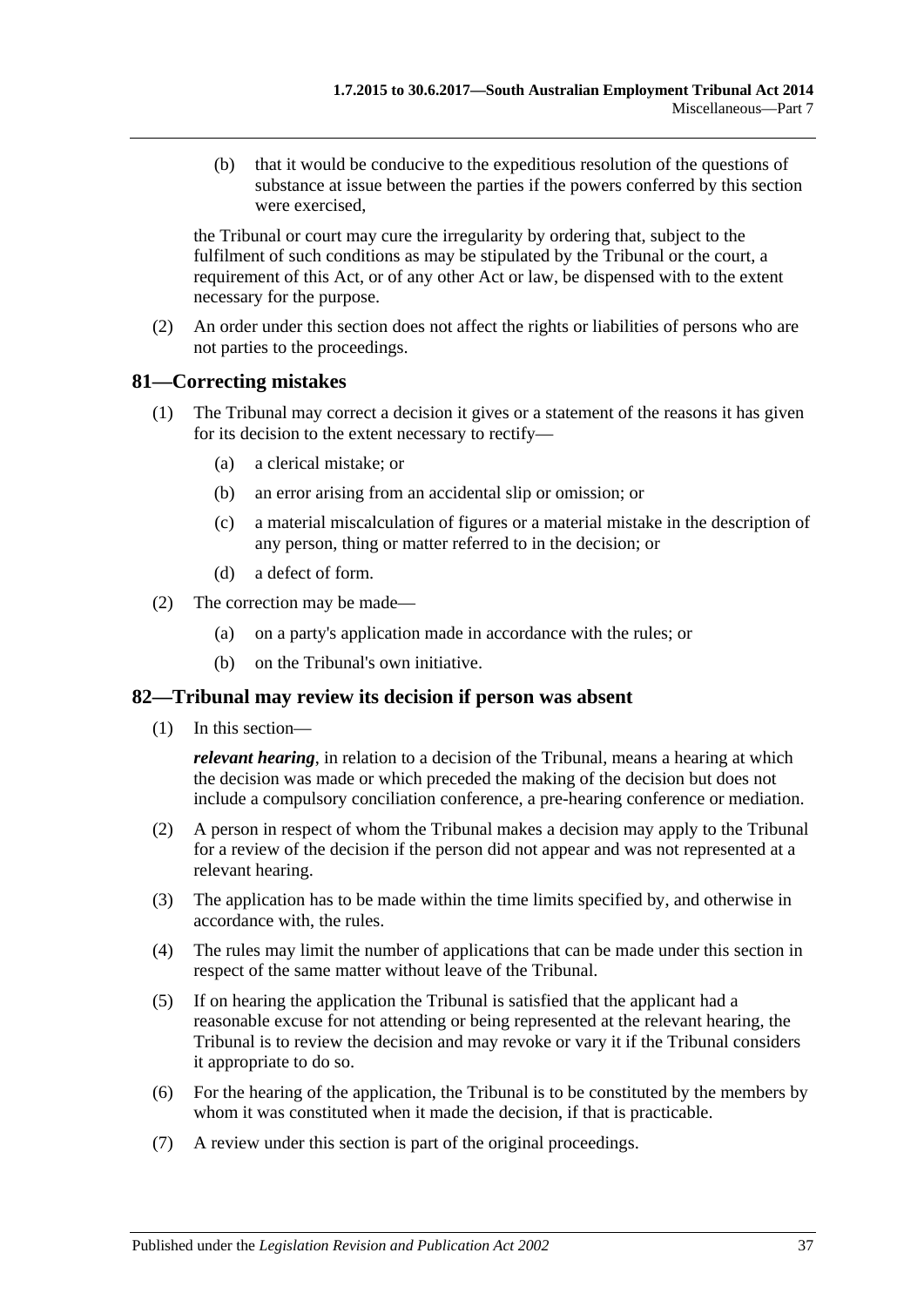#### <span id="page-37-4"></span><span id="page-37-0"></span>**83—Tribunal may authorise person to take evidence**

- (1) The Tribunal may authorise, in writing, a person (whether or not a member of the Tribunal) to take evidence on behalf of the Tribunal for the purposes of any proceedings.
- (2) The Tribunal's power under [subsection](#page-37-4) (1) to authorise the taking of evidence is exercisable only by a Presidential member.
- (3) The Tribunal may authorise evidence to be taken under this section outside South Australia.
- (4) The Tribunal may give directions as to the taking of evidence under this section.
- (5) If a person other than a member of the Tribunal is authorised to take evidence, the person has all the powers of a member of the Tribunal in relation to the taking of evidence.
- (6) Evidence taken under this section—
	- (a) is to be regarded as having been given to the Tribunal; and
	- (b) if taken outside South Australia, is to be regarded as having been given in South Australia.

#### <span id="page-37-1"></span>**84—Miscellaneous provisions relating to legal process and service**

- (1) Any process of the Tribunal may be issued, served or executed on a Sunday as well as any other day.
- (2) The validity of process is not affected by the fact that the person who issued it dies or ceases to hold office.
- <span id="page-37-5"></span>(3) If it is not practicable to serve any process, notice or other document relating to any proceedings in the manner otherwise prescribed or contemplated by law, the Tribunal may, by order—
	- (a) provide for service by post, or in any other way (including by substituted service) authorised by the regulations; or
	- (b) make any other provision that may be necessary or desirable for service.
- (4) Any process, notice or other document served in accordance with an order under [subsection](#page-37-5) (3) will, despite any other law, be taken to have been duly served.
- (5) A registrar is expressly authorised to make an order under [subsection](#page-37-5) (3).

#### <span id="page-37-2"></span>**85—Proof of decisions and orders of Tribunal**

An apparently genuine document purporting to be a copy of a decision or order of the Tribunal and to be certified as such by a registrar will be accepted in any legal proceedings, in the absence of proof to the contrary, as a true copy of a decision or order of the Tribunal.

#### <span id="page-37-3"></span>**86—Enforcement of decisions and orders of Tribunal**

(1) If the Tribunal makes a monetary order, the amount specified in the order may be recovered in the appropriate court, by a person recognised by the regulations for the purposes of this subsection, as if it were a debt.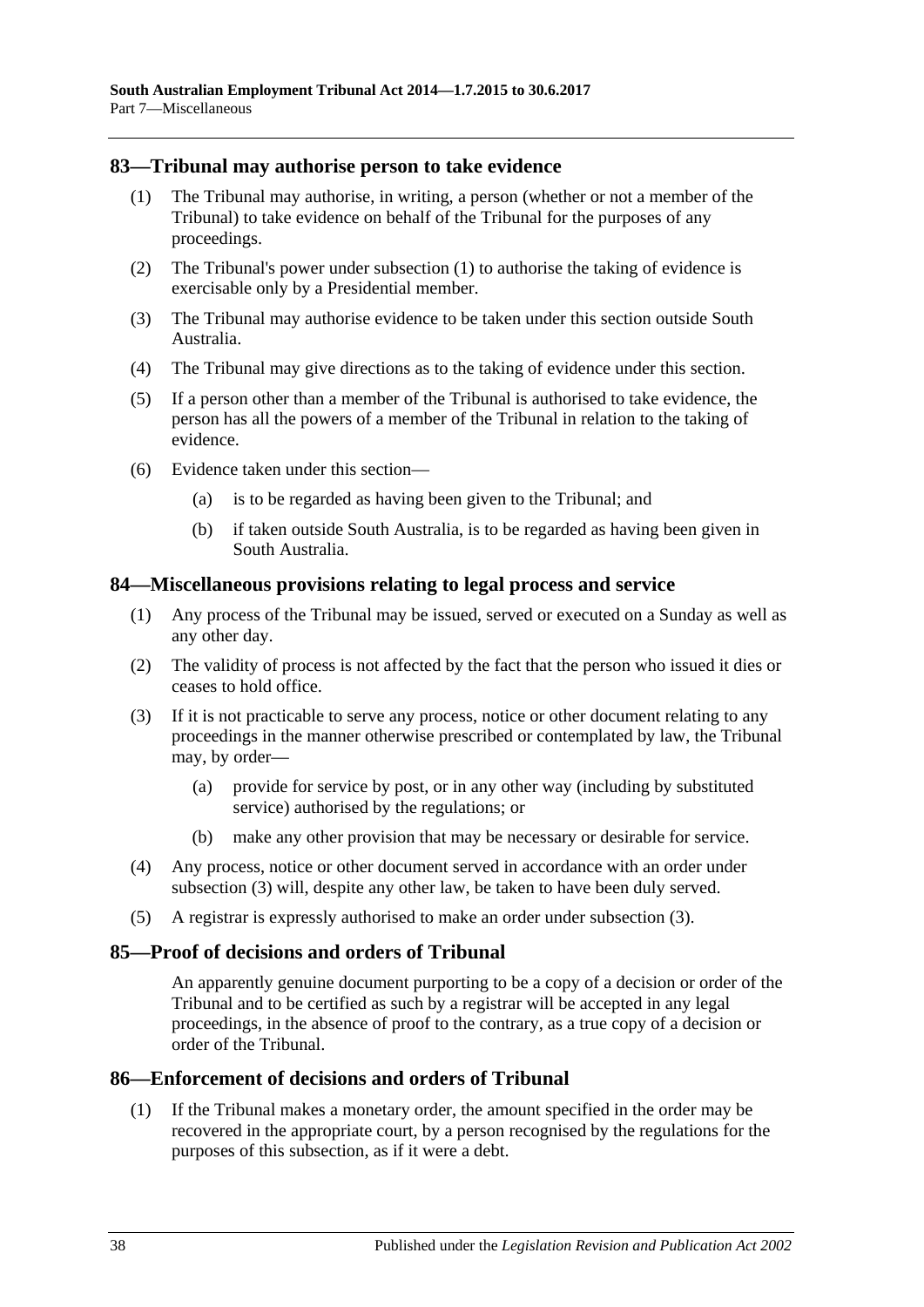(2) A person who contravenes or fails to comply with an order of the Tribunal (other than a monetary order) is guilty of an offence.

Maximum penalty: \$50 000 or imprisonment for 2 years.

(3) In this section—

*appropriate court* means—

- (a) in relation to an order of the Tribunal that is a monetary order for an amount that does not exceed the amount that represents the jurisdictional limit of the Magistrates Court for a monetary claim founded on contract—the Magistrates Court;
- (b) in any other case—the District Court.

#### <span id="page-38-2"></span><span id="page-38-0"></span>**87—Accessibility of evidence**

- (1) Subject to this section, the Tribunal may, on application by any member of the public, allow the applicant to inspect or obtain a copy of—
	- (a) any process relating to proceedings and forming part of the Tribunal's records;
	- (b) a transcript of evidence taken by the Tribunal in any proceedings;
	- (c) any documentary material admitted into evidence in any proceedings;
	- (d) any decision or order given or made by the Tribunal;
	- (e) any other material of a prescribed kind.
- <span id="page-38-3"></span>(2) A member of the public may inspect or obtain a copy of the following material only with the permission of the Tribunal:
	- (a) material that was not taken or received in open court;
	- (b) material the disclosure of which would be contrary to a direction or order of the Tribunal given under another provision of this or any other Act;
	- (c) a photograph, slide, film, video tape, audio tape or other form of recording from which a visual image or sound can be produced;
	- (d) material of a class prescribed by the regulations.
- (3) The Tribunal may permit inspection or copying of material referred to in [subsection](#page-38-2) (1) or [\(2\)](#page-38-3) subject to any condition it considers appropriate, including a condition limiting the publication or use of the material.
- (4) A decision by the Tribunal on an application under this section is administrative and is final and not subject to any form of review.
- (5) The Tribunal may charge a fee, fixed by regulation, for inspection or copying of material under this section.

#### <span id="page-38-1"></span>**88—Costs of proceedings**

(1) In this section—

*costs of proceedings* means costs of, or incidental to, any proceedings of the Tribunal, other than the costs of a party.

(2) The Tribunal may order that all or any of the costs of proceedings be paid by a party.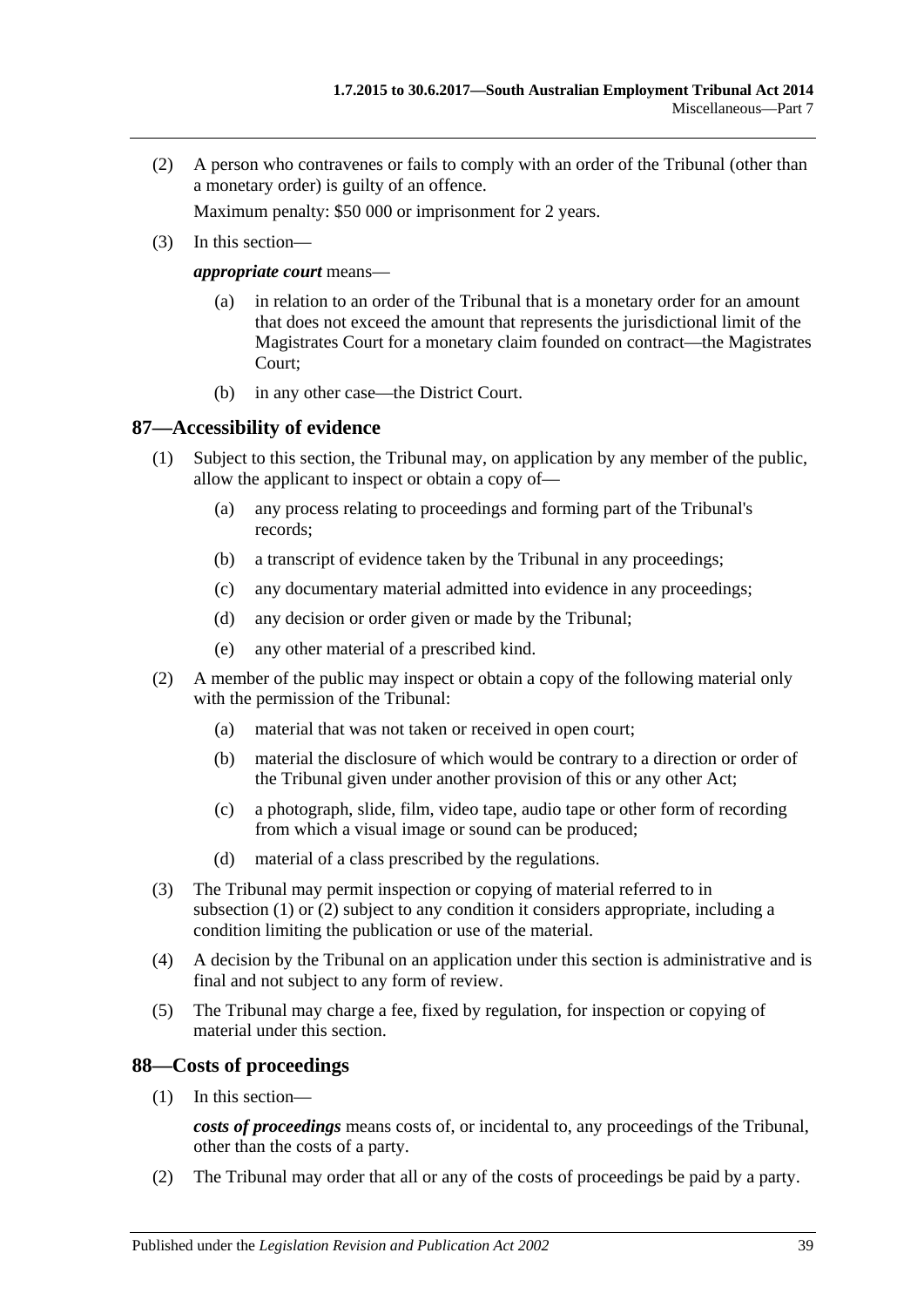- (3) If the matter that is the subject of the proceeding comes within the Tribunal's review jurisdiction, the Tribunal cannot make an order under this section against a party unless—
	- (a) the party brought or conducted the proceedings frivolously or vexatiously; or
	- (b) the Tribunal is acting in prescribed circumstances.

#### <span id="page-39-0"></span>**89—Annual report**

- (1) The President of the Tribunal must on or before 31 October in each year make a report to the Minister on the administration and operation of the Tribunal during the previous financial year.
- (2) The Minister must within 12 sitting days after receiving a report under this section cause copies of the report to be laid before both Houses of Parliament.
- (3) The report must include any information prescribed by the regulations.

#### <span id="page-39-1"></span>**90—Additional reports**

The President of the Tribunal must, at the request of the Minister, report to the Minister on any matter relevant to the administration or operation of the Tribunal.

#### <span id="page-39-2"></span>**91—Disrupting proceedings of Tribunal**

- (1) A person who is present at a place where proceedings of the Tribunal are being conducted must not—
	- (a) wilfully interrupt any proceedings; or
	- (b) behave in a disorderly or offensive manner; or
	- (c) use offensive language.

Maximum penalty: \$10 000 or imprisonment for 6 months.

- (2) Nothing in this section derogates from the operation of another provision of this Act.
- (3) In this section—

*offensive* includes threatening, abusive or insulting.

#### <span id="page-39-3"></span>**92—Rules**

- (1) Rules of the Tribunal may be made—
	- (a) regulating the business of the Tribunal and the duties of the various members and staff of the Tribunal; and
	- (b) authorising the registrars and other staff of the Tribunal to exercise powers with respect to proceedings before the Tribunal and providing for the internal review of specified classes of decisions in specified circumstances; and
	- (c) regulating the practice and procedure of the Tribunal; and
	- (d) imposing obligations on persons seeking to commence proceedings before the Tribunal to take any step, including to give a notification to another person or to provide any specified information; and
	- (e) providing for the service of applications and documents; and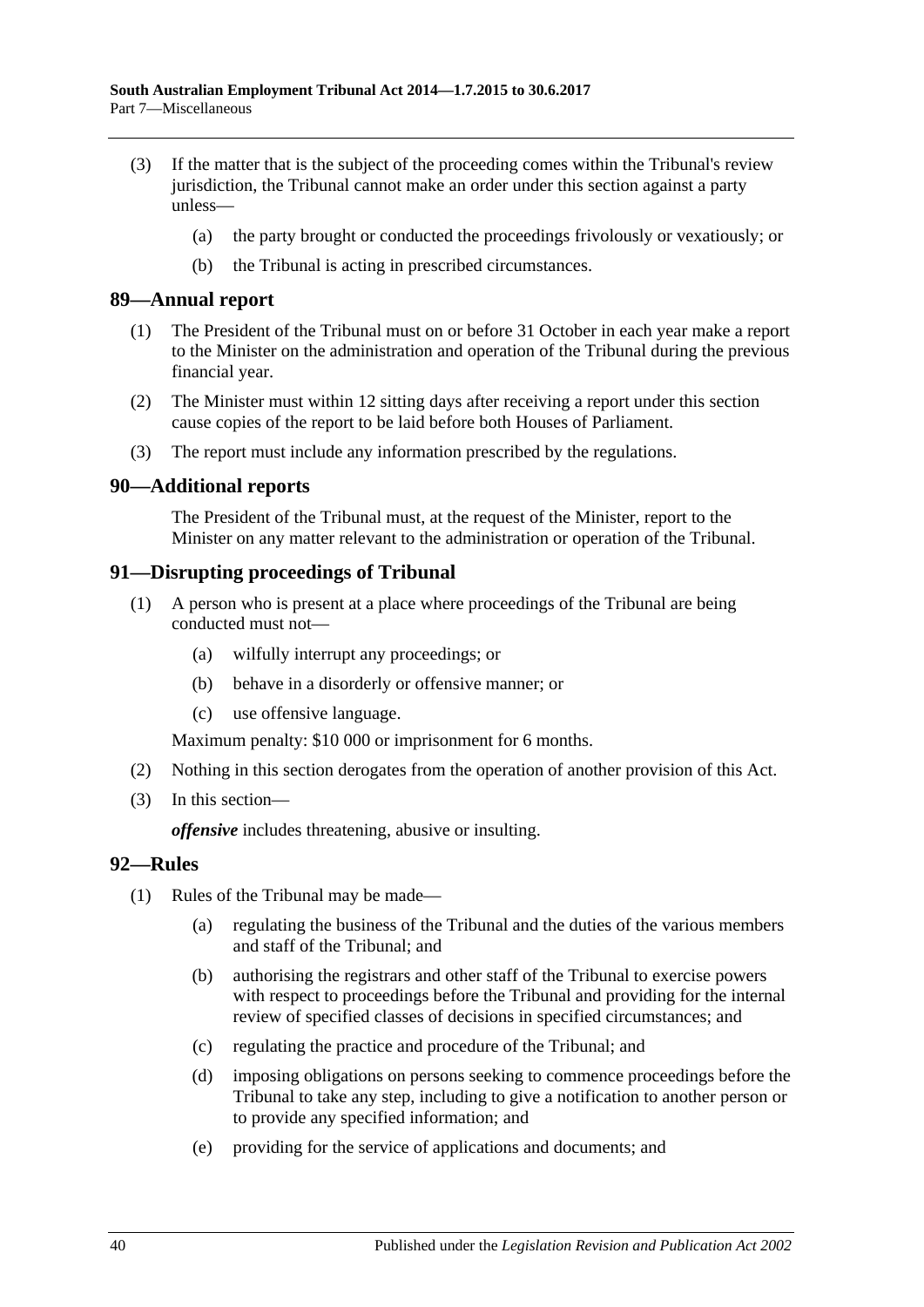- (f) imposing obligations on parties to proceedings before the Tribunal to disclose to each other the contents of expert reports or other material of relevance to the proceedings before or in connection with the hearing of the proceedings; and
- (g) regulating the referral of a matter to mediation, the conduct of mediations or the referral of questions for investigation and report by an expert or referee; and
- (h) regulating the form in which evidence may be taken; and
- (i) restricting or prohibiting certain classes of persons from appearing as representatives in proceedings before the Tribunal; and
- (j) providing for the Tribunal to waive any procedural requirement; and
- (k) regulating costs and providing for the assessment and settling of costs; and
- (l) providing for witness fees; and
- (m) providing for other matters relating to the management, conduct or settlement of proceedings before the Tribunal; and
- (n) dealing with any other matters necessary or expedient for the effective and efficient operation of the Tribunal.
- (2) The power to make rules under this section includes the power to make rules in respect of any jurisdiction conferred on the Tribunal by a relevant Act.
- (3) Rules of the Tribunal may be made by the President and a Deputy President of the Tribunal after consultation with the Minister.
- (4) The rules take effect from the date of publication in the Gazette or a later date specified in the rules.
- (5) The rules must be consistent with the regulations, and with any relevant Act.

#### <span id="page-40-1"></span><span id="page-40-0"></span>**93—Regulations**

- (1) The Governor may make such regulations as are contemplated by this Act or a relevant Act, or as are necessary or expedient for the purposes of this Act or a relevant Act.
- <span id="page-40-2"></span>(2) Without limiting the generality of [subsection](#page-40-1) (1), the regulations may—
	- (a) provide information to be included in registers to be kept for the purposes of this Act; and
	- (b) prescribe matters relevant to the practice or procedures of the Tribunal; and
	- (c) prescribe and provide for the payment of fees in relation to proceedings before the Tribunal; and
	- (d) prescribe penalties not exceeding \$5 000 for contravention of, or non-compliance with, any regulation; and
	- (e) make provisions of a saving or transitional nature consequent on the vesting of jurisdiction on the Tribunal under another Act.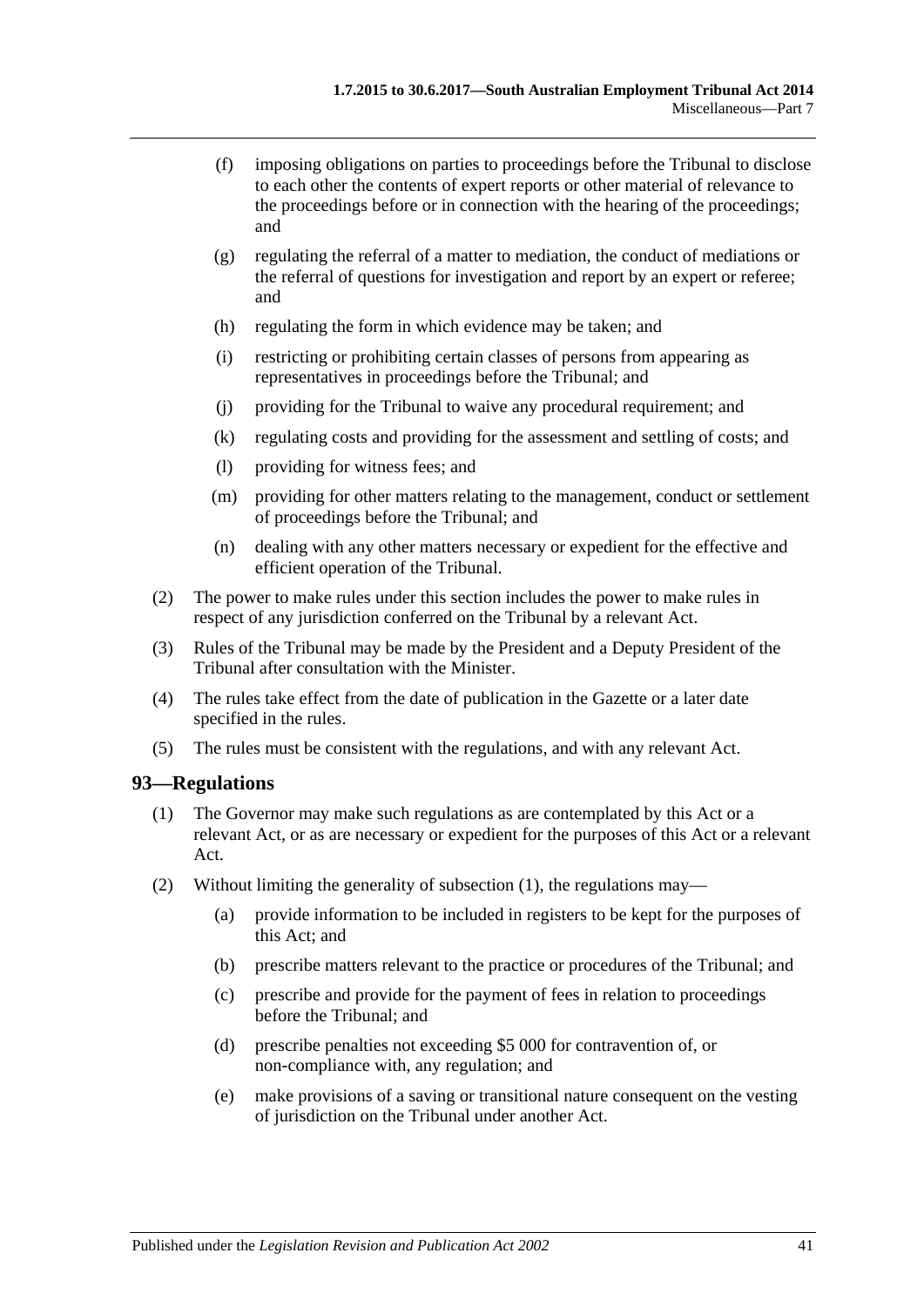- (3) The regulations may provide that any matter or thing is to be determined, dispensed with, regulated or prohibited according to the discretion of the President of the Tribunal or another prescribed person.
- (4) A regulation under [subsection](#page-40-2)  $(2)(e)$  may (without limiting that subsection)—
	- (a) operate in addition to any saving or transitional provision enacted under another Act in connection with the vesting of jurisdiction in the Tribunal; and
	- (b) operate so as to modify the operation or effect of another Act insofar as may be expedient in connection with the transfer of jurisdiction to the Tribunal from another entity; and
	- (c) take effect from the day on which jurisdiction is vested in the Tribunal under another Act (including so as to provide for the retrospective operation of the regulations).